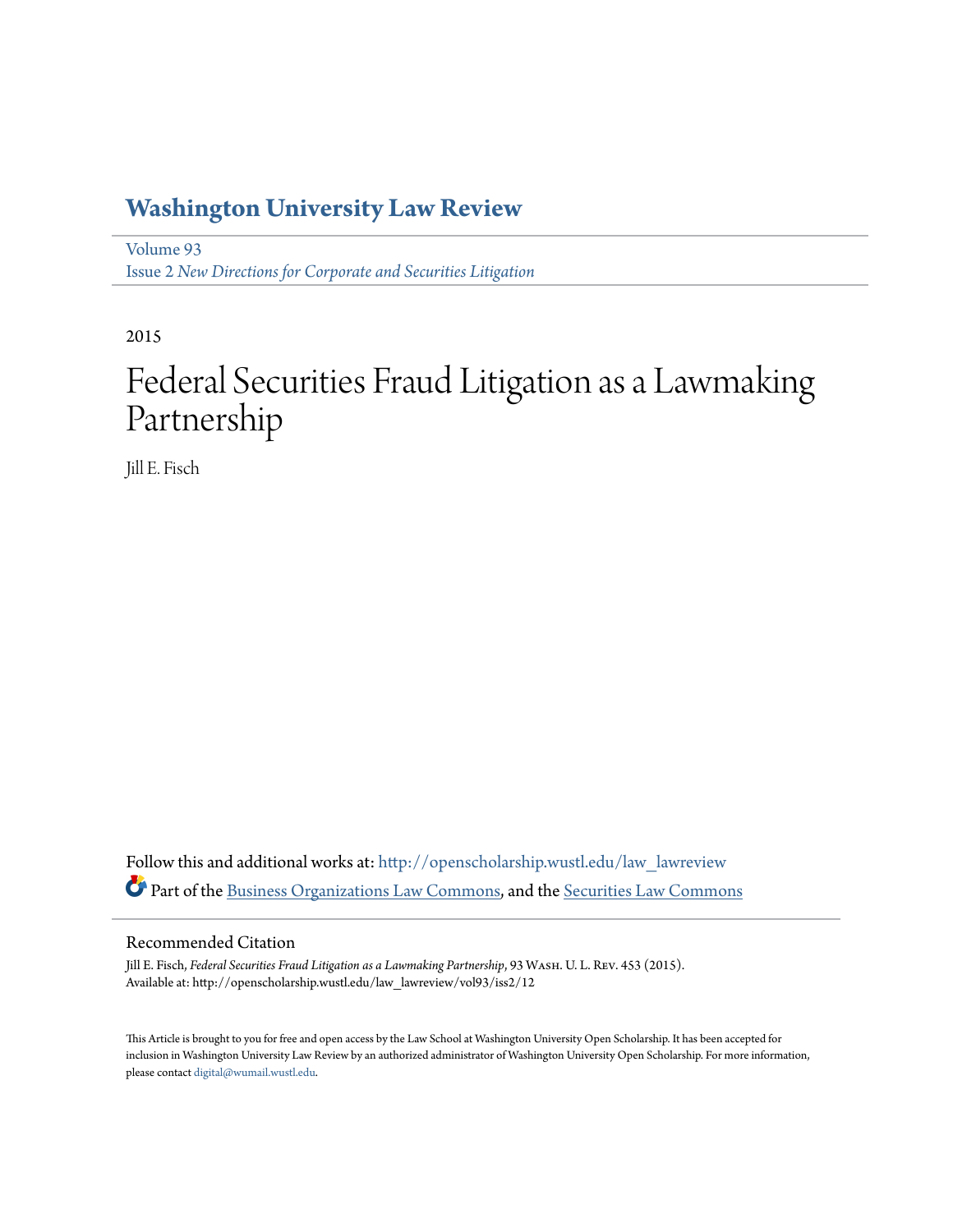### **FEDERAL SECURITIES FRAUD LITIGATION AS A LAWMAKING PARTNERSHIP**

#### **JILL E. FISCH**

#### ABSTRACT

*In its most recent* Halliburton II *decision, the Supreme Court rejected an effort to overrule its prior decision in* Basic Inc. v. Levinson*. The Court reasoned that adherence to* Basic *was warranted by principles of stare decisis that operate with "special force" in the context of statutory interpretation. This Article offers an alternative justification for adhering to* Basic*—the collaboration between the Court and Congress that has led to the development of the private class action for federal securities fraud. The Article characterizes this collaboration as a lawmaking partnership and argues that such a partnership offers distinctive lawmaking advantages.* 

Halliburton II *offered a compelling illustration of the lawmaking partnership, as Congress and the Court together used the* Basic *decision as a building block to enable and then refine private securities fraud class actions. Notably, Congress took affirmative steps through legislation—the Private Securities Litigation Reform Act and the Securities Litigation Uniform Standards Act—to balance the competing policy objectives of allowing effective enforcement while limiting the potential for abusive litigation. The process illustrates the three critical components of a lawmaking partnership: an open-textured statute, sequential adjustments to the statutory scheme by both the Court and Congress, and a set of common objectives to guide the lawmaking enterprise.* 

*This Article argues that the existence of a lawmaking partnership offers the Court the freedom to engage in explicit policy analysis of a type that is inconsistent with a traditional textualist approach. Put differently, the partnership operates as a type of rule of construction allowing the Court to engage in its own analysis of the interpretation that will best further congressional objectives.* 

*The lawmaking partnership also offers distinctive lawmaking advantages, including efficiency, political insulation, and comparative institutional competence. An exploration of these advantages can be used* 

Perry Golkin Professor of Law, University of Pennsylvania Law School. I am grateful to Richard Fallon and Donald Langevoort for their insightful comments and suggestions.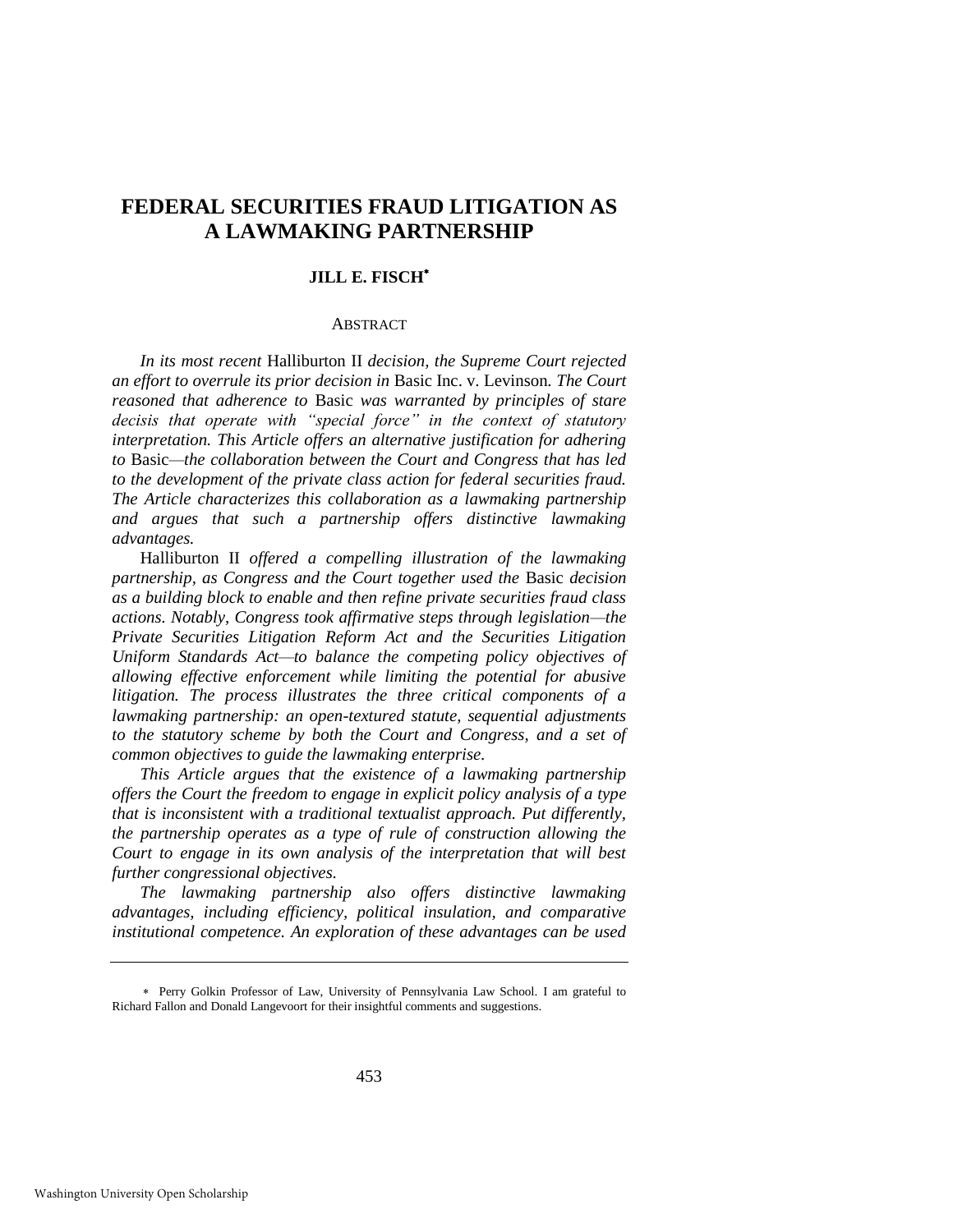*to identify the potential value of the lawmaking partnership beyond federal securities fraud.* 

#### <span id="page-2-2"></span><span id="page-2-0"></span>I. INTRODUCTION

The lawmaking power is generally understood to reside primarily in the legislative branch.<sup>1</sup> In the case of federal law, that branch is Congress.<sup>2</sup> Yet it is well documented that Congress does not exercise exclusive federal lawmaking power.<sup>3</sup> The federal courts play an important lawmaking role by interpreting federal statutes and creating interstitial law.<sup>4</sup> Similarly, the growth of the administrative state has placed primary lawmaking authority for many substantive areas into the hands of unelected officials at administrative and independent agencies.<sup>5</sup>

<span id="page-2-1"></span>Coordinating and balancing the exercise of lawmaking power among these three actors raises difficult questions. These questions include the extent of Congress's power to delegate lawmaking authority,<sup>6</sup> the weight to be given to interpretative material beyond the statutory text, $\bar{j}$  and the legal significance of Congress's failure to take action in response to a judicial or agency interpretation.<sup>8</sup> At the constitutional level, the debate raises important separation-of-powers concerns.<sup>9</sup> Separate from the constitutional questions, however, are broader policy questions about comparative institutional competence and the extent to which choices among lawmakers should reflect considerations of efficiency, expertise, and political accountability.<sup>10</sup>

7. *See* Lemos, *supra* note [3,](#page-2-0) at 431 (considering debate over whether interpretation of an ambiguous statute allows courts to implement their policy judgments as opposed to those of Congress).

9. *See, e.g.*, Thomas C. Arthur, *Farewell to the Sea of Doubt: Jettisoning the Constitutional Sherman Act*, 74 CALIF. L. REV. 263, 267, 267–68 n.9 (1986) (identifying separation-of-powers concerns with judicial lawmaking under the Sherman Act).

http://openscholarship.wustl.edu/law\_lawreview/vol93/iss2/12

<sup>1.</sup> *See* Cass R. Sunstein, *Is the Clean Air Act Unconstitutional?*, 98 MICH. L. REV. 303, 331 (1999) ("Article I, Section 1, vests legislative power in the Congress.").

<sup>2.</sup> *See* U.S. CONST. art. 1, § 1 (vesting the "legislative" power in Congress).

<sup>3.</sup> Margaret H. Lemos, *The Other Delegate: Judicially Administered Statutes and the Nondelegation Doctrine*, 81 S. CAL. L. REV. 405, 407 (2008) ("It has long been recognized that some measure of lawmaking outside of Congress is permissible, even desirable.").

<sup>4.</sup> *See generally* Matthew C. Stephenson, *Legislative Allocation of Delegated Power: Uncertainty, Risk, and the Choice Between Agencies and Courts*, 119 HARV. L. REV. 1035 (2006).

<sup>5.</sup> *See* Harold J. Krent, *Delegation and Its Discontents*, 94 COLUM. L. REV. 710, 710 (1994) (reviewing DAVID SCHOENBROD, POWER WITHOUT RESPONSIBILITY (1993)).

<sup>6.</sup> *See generally* Thomas W. Merrill, *Rethinking Article I, Section 1: From Nondelegation to Exclusive Delegation*, 104 COLUM. L. REV. 2097 (2004).

<sup>8.</sup> *See generally* William N. Eskridge, Jr., *Interpreting Legislative Inaction*, 87 MICH. L. REV. 67 (1988).

<sup>10.</sup> *See generally* NEIL K. KOMESAR, IMPERFECT ALTERNATIVES: CHOOSING INSTITUTIONS IN LAW, ECONOMICS, AND PUBLIC POLICY (1994).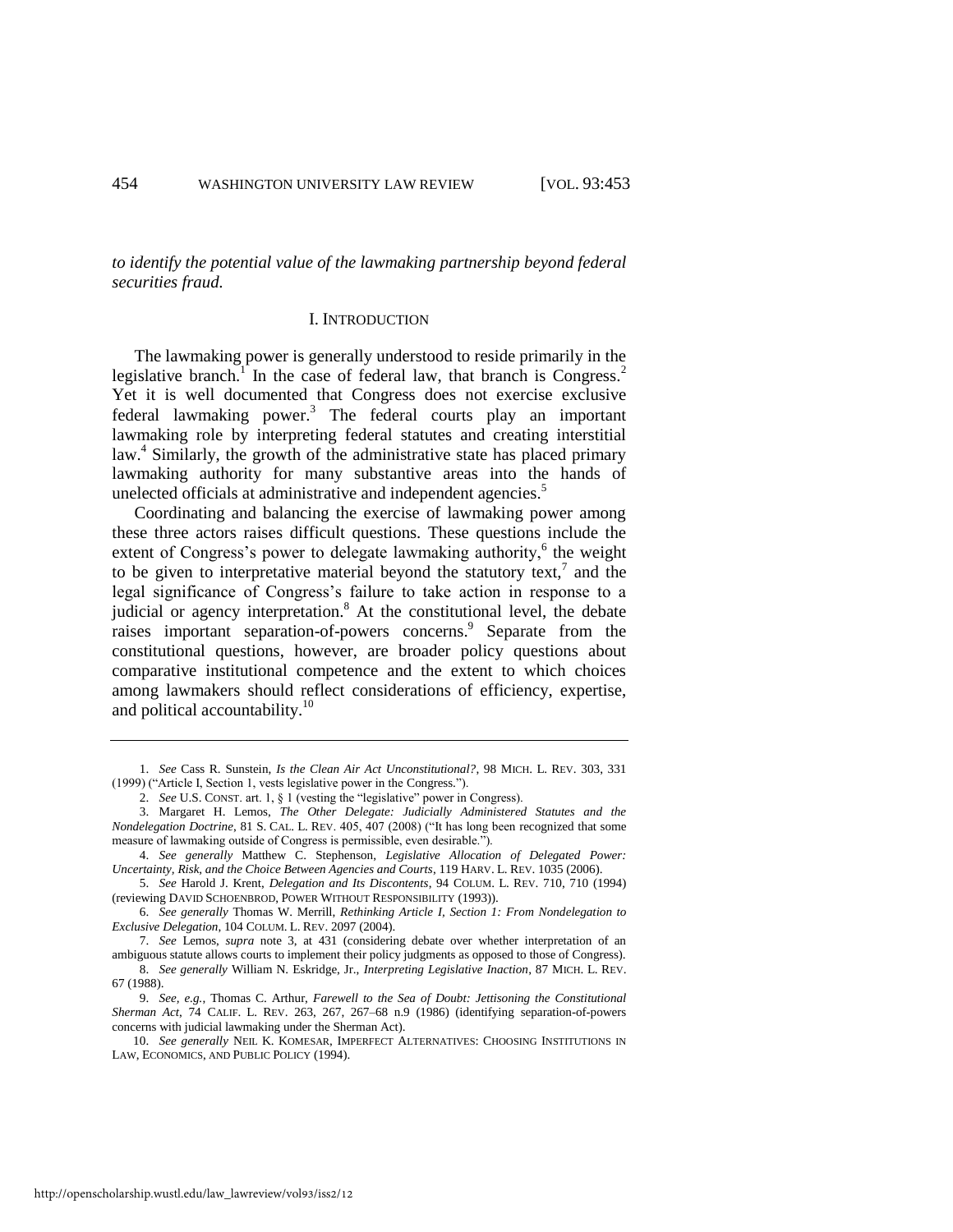This Article does not attempt to resolve broad questions about the legitimacy or desirability of congressional delegations of the lawmaking function. Instead, this Article uses the Supreme Court's recent decision in *Halliburton Co. v. Erica P. John Fund, Inc.* ("*Halliburton II*")<sup>11</sup> to identify a new lawmaking model. This Article argues that Congress and the Supreme Court have developed the scope of federal securities fraud litigation through a collaborative process, a process that this Article terms a lawmaking partnership. $^{12}$ 

The partnership should operate as a rule of construction.<sup>13</sup> Where the Court finds evidence of this type of collaborative process, $14$  the lawmaking partnership should authorize the Court to use policy analysis in its interpretation of the authorizing statute to determine how best to further Congress's lawmaking objectives. In *Halliburton II*, this canon of construction provides independent support for adhering to the *Basic* decision.<sup>15</sup>

<span id="page-3-0"></span>The Article argues that not only is a lawmaking partnership an accurate description of the process used by the Court and Congress to develop the legal contours of private securities fraud litigation, but also that, in appropriate cases, it is a normatively desirable method of making securities law. In particular, the lawmaking partnership offers distinctive advantages over alternatives such as a narrow adherence to statutory text coupled with detailed statutory guidance, on the one hand, or a broad delegation to judicial or agency lawmaking, on the other.

In *Halliburton II*, the Court considered the continued viability of a judicially-created doctrine—fraud on the market ("FOTM").<sup>16</sup> The Court had previously created FOTM in *Basic Inc. v. Levinson*<sup>17</sup> as a tool to

<sup>11. 134</sup> S. Ct. 2398 (2014).

<sup>12.</sup> The partnership construct developed in this Article is conceptually similar to, but more bounded than, the manner in which Richard Fallon and Daniel Meltzer have used the term. *See, e.g.*, Richard H. Fallon, Jr. & Daniel J. Meltzer, *Habeas Corpus Jurisdiction, Substantive Rights, and the War on Terror*, 120 HARV. L. REV. 2029, 2041 (2007) (arguing that "[i]n the case of statutory interpretation, courts play the role of junior partners to Congress").

<sup>13.</sup> *See generally* Quintin Johnstone, *An Evaluation of the Rules of Statutory Interpretation*, 3 U. KAN. L. REV. 1 (1954) (analyzing rules of statutory construction).

<sup>14.</sup> *See infra* Part IV (describing the criteria for identifying a lawmaking partnership).

<sup>15.</sup> This Article does not take on the normative question of whether the Court should use policy analysis in a broader set of cases than those involving the lawmaking partnership as described herein. For greater attention to this issue, see, e.g., Daniel J. Meltzer, *The Supreme Court's Judicial Passivity*, 2002 SUP. CT. REV. 343, 345 (calling for "a less passive attitude toward judicial lawmaking" in subconstitutional matters).

<sup>16.</sup> *See* Brief in Opposition to Petition for a Writ of Certiorari at 4–5, Halliburton Co. v. Erica P. John Fund, Inc., 134 S. Ct. 2398 (2014) (No. 13-317).

<sup>17. 485</sup> U.S. 224 (1988).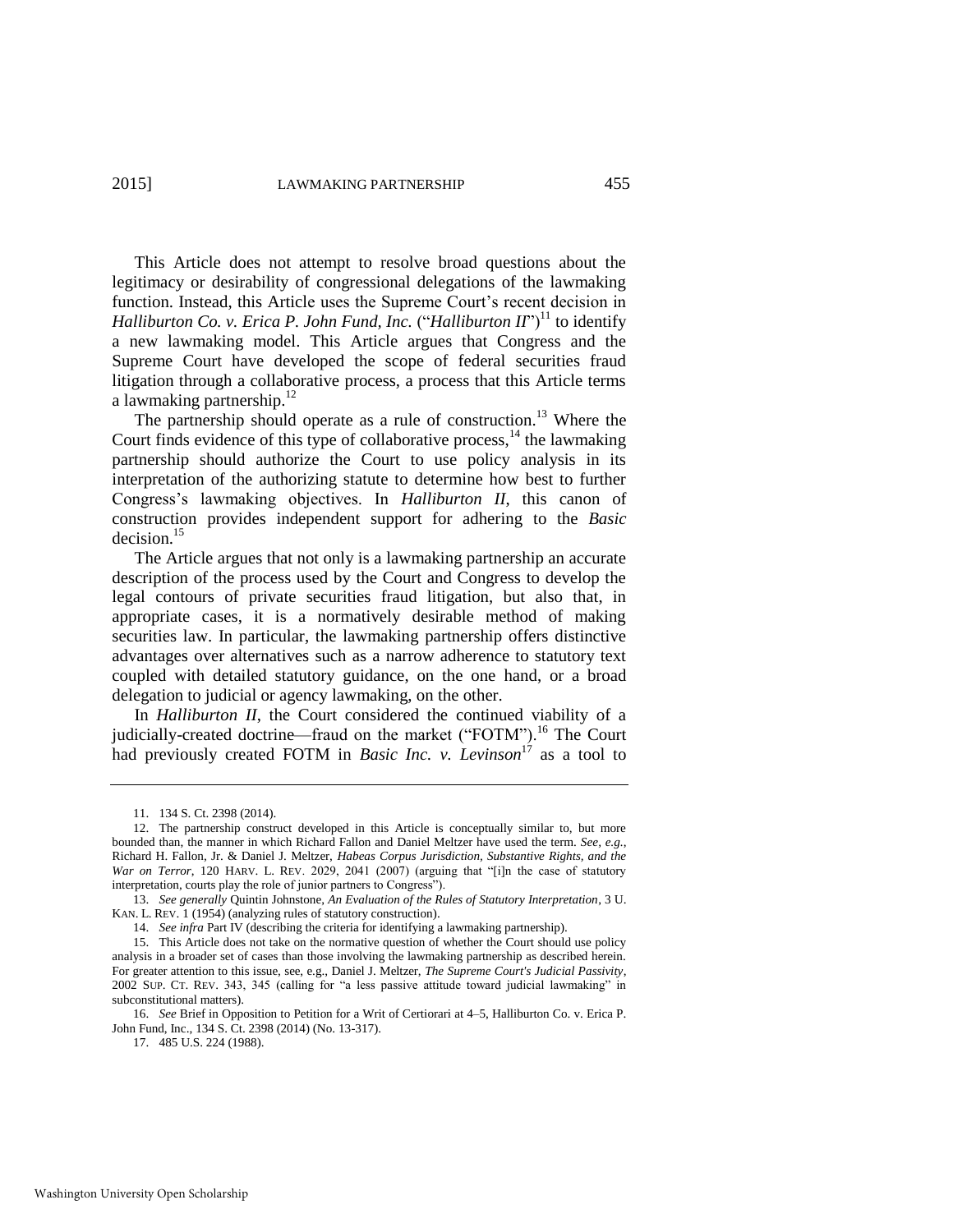enable plaintiffs in impersonal public capital-markets transactions to address the reliance requirement in federal securities fraud class actions.<sup>18</sup>

<span id="page-4-0"></span>By enabling the class action, FOTM dramatically changed the nature of private securities fraud litigation and generated large-scale cases involving substantial potential damages. $19$  In turn, these developments led to complaints about the resulting scope of litigation and the potential for litigation abuse.<sup>20</sup> Some commentators demanded that the Court reconsider its earlier decision.<sup>21</sup> Commentators also raised their concerns in Congress.<sup>22</sup>

<span id="page-4-1"></span>Although the Court did not revisit the validity of FOTM prior to *Halliburton II*, it responded to claims of abusive litigation by imposing various limitations on the private right of action.<sup>23</sup> Similarly, although Congress did not speak directly to the validity of FOTM, it responded by enacting statutory reforms, first in the Private Securities Litigation Reform Act of 1995 ("PSLRA")<sup>24</sup> and then in the Securities Litigation Uniform Standards Act ("SLUSA").<sup>25</sup> Both the Court's decisions and Congress's refinements to the statutory framework reflected a common goal of reducing the prospective of costly and frivolous litigation while maintaining the viability of private litigation as a means of enforcing the disclosure obligations of the federal securities laws.

<sup>18.</sup> *Id.* at 246–48, 248 n.27.

<sup>19.</sup> *See* Jill E. Fisch, *The Trouble with* Basic*: Price Distortion After* Halliburton, 90 WASH. U. L. REV. 895, 896 n.2 (2013) (citing sources describing litigation response to the *Basic* decision); Donald C. Langevoort, Basic *at Twenty: Rethinking Fraud on the Market*, 2009 WIS. L. REV. 151, 153 (stating that "[s]oon after *Basic*, the number of [open-market securities fraud] suits rose dramatically").

<sup>20.</sup> *See* Jill E. Fisch, *Class Action Reform: Lessons from Securities Litigation*, 39 ARIZ. L. REV. 533, 533 (1997) (describing claims of abusive private securities fraud litigation).

<sup>21.</sup> *See, e.g*., Brief for Former SEC Commissioners and Officials and Law Professors as *Amici Curiae* in Support of Petitioners at 8, Halliburton Co. v. Erica P. John Fund, Inc., 134 S. Ct. 2398 (2014) (No. 13-317) (urging the Court to "grant certiorari to overrule *Basic*'s fraud-on-the-market holding").

<sup>22.</sup> *See, e.g.*, Arthur Levitt, Chairman, U.S. Sec. & Exch. Comm'n, Testimony Concerning Litigation Reform Proposals Before the Subcommittee on Telecommunications and Finance, Committee on Commerce, United States House of Representatives (Feb. 10, 1995), *available at* www.sec.gov/news/testimony/testarchive/1995/spch025.txt (testifying against original provision in House Report 10 that would have overruled *Basic*). The provision was subsequently deleted from the legislation that became the Private Securities Litigation Reform Act. Private Securities Litigation Reform Act of 1995, Pub. L. No. 104-67, 109 Stat. 737 (codified as amended in scattered sections of 15 U.S.C.).

<sup>23.</sup> *See, e.g.*, Dura Pharms., Inc. v. Broudo, 544 U.S. 336, 342–46 (2005) (adopting strict requirement that plaintiff establish loss causation); Cent. Bank of Denver, N.A. v. First Interstate Bank of Denver, N.A., 511 U.S. 164, 177 (1994) (rejecting aiding and abetting liability).

<sup>24.</sup> Private Securities Litigation Reform Act of 1995, Pub. L. 104-67, 109 Stat. 737 (codified as amended in scattered sections of 15 U.S.C.).

<sup>25.</sup> Securities Litigation Uniform Standards Act of 1998, Pub. L. No. 105-353, 112 Stat. 3227 (codified as amended in scattered sections of 15 U.S.C.).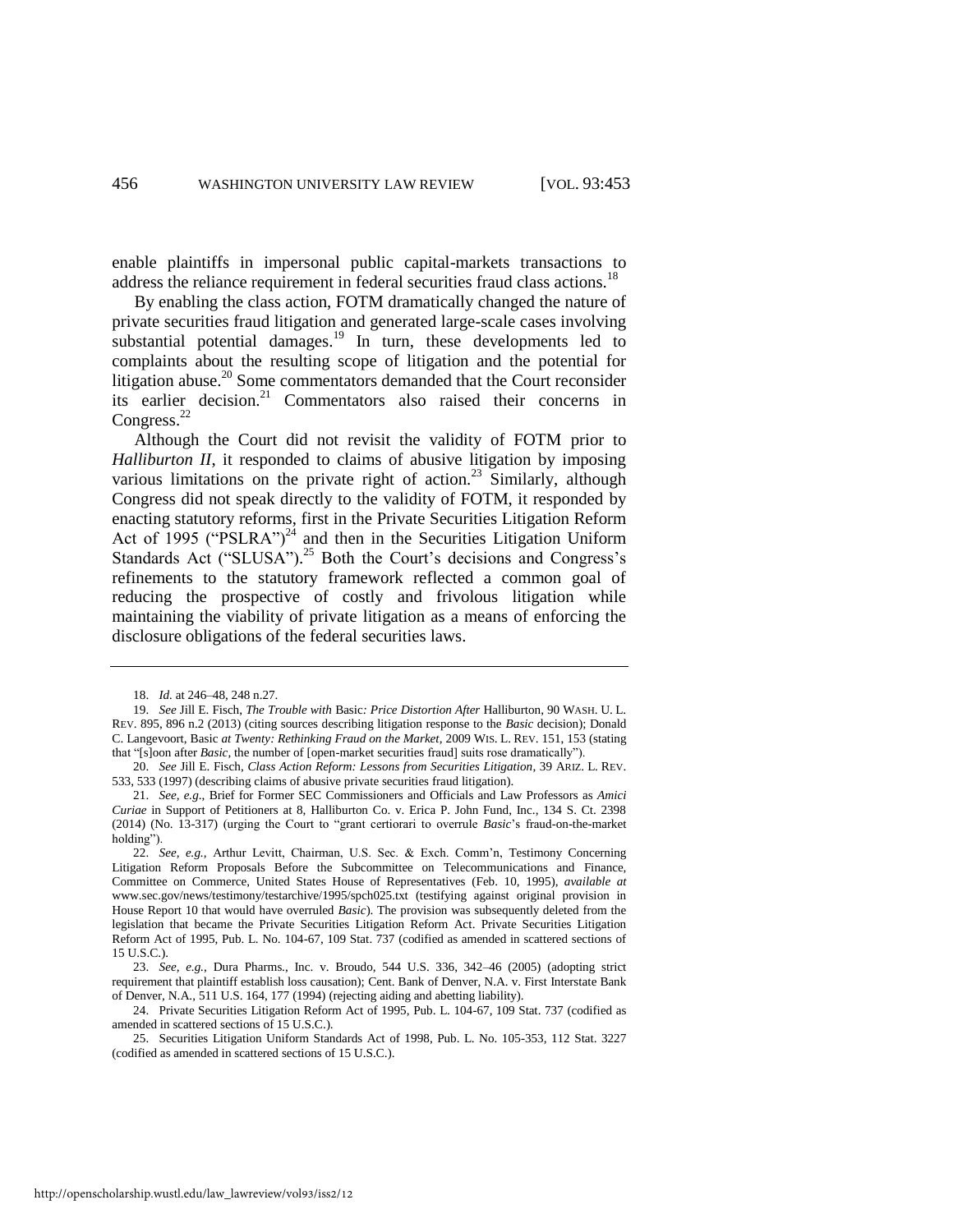The Court in *Halliburton II* did not discuss this cooperative enterprise in its opinion; instead, it based its decision on principles of stare decisis.<sup>26</sup> Nonetheless, this Article argues that evidence of a lawmaking partnership supplies an independent justification for the Court's decision. More significantly, the Article argues that the virtues of the lawmaking partnership extend beyond the issue of FOTM and should be considered by the Court in evaluating the scope of its lawmaking power with respect to federal securities fraud. Specifically, the lawmaking partnership should give rise to a canon of construction by which the Court determines how best to further congressional objectives, rather than limiting its inquiry to the contours of the statutory text.

The Article proceeds as follows. In Part II, the Article briefly recounts the traditional story positioning the federal lawmaking function in Congress and the debate over the relationship between that story and congressional delegations of lawmaking power to the courts and federal agencies. Part III describes the Supreme Court's decision in *Halliburton II*. Part IV conceptualizes the lawmaking partnership and identifies its structural advantages with respect to the development of federal securities law. Finally, Part V extends the analysis beyond FOTM and, using the example of insider trading regulation, explains the potential value of the lawmaking partnership in enabling Congress, the courts, and the Securities & Exchange Commission ("SEC") to collaborate on the development of federal securities law.

#### II. THE JUDICIAL OAK OF PRIVATE SECURITIES FRAUD

The starting point for understanding the federal lawmaking power is Article I of the US Constitution, which provides that "[a]ll legislative Powers herein granted shall be vested in a Congress of the United States."<sup>27</sup> While this Constitutional text would appear to vest exclusive lawmaking power in Congress, the lawmaking function of the federal courts and government agencies is widely accepted. As Thomas Merrill explains: "the notion that Congress is the exclusive federal lawmaking body is an oversimplification of constitutional reality."<sup>28</sup>

<sup>26.</sup> *See* Halliburton Co. v. Erica P. John Fund, Inc., 134 S. Ct. 2398, 2408 (2014) (holding that petitioners failed to provide "special justification" for overruling *Basic*).

<sup>27.</sup> U.S. CONST. art. I, § 1.

<sup>28.</sup> Thomas W. Merrill, *The Common Law Powers of Federal Courts*, 52 U. CHI. L. REV. 1, 21 (1985).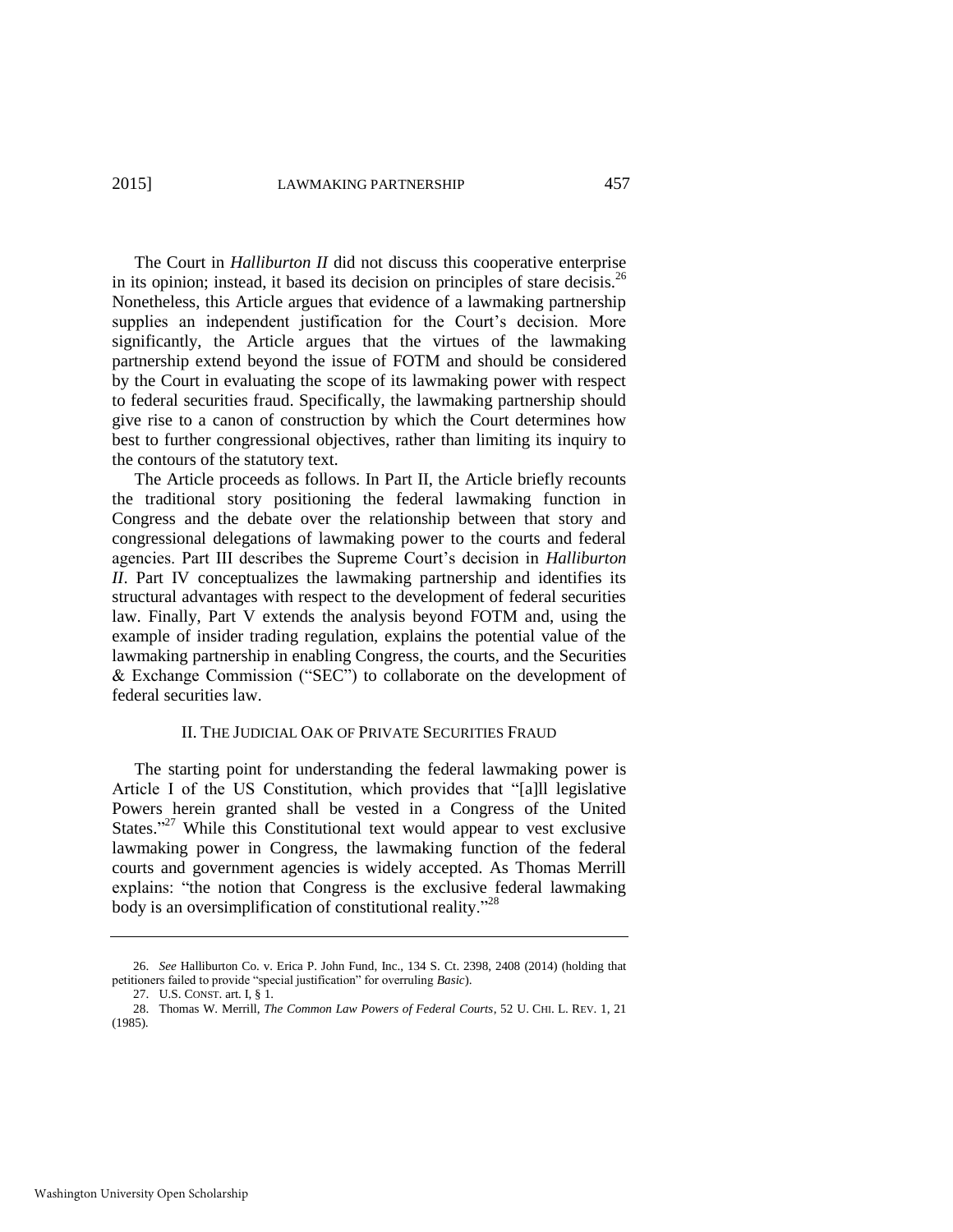Federal lawmaking occurs outside of Congress in two distinct fora. First, Congress delegates extensive lawmaking power to executive and independent agencies. Beginning at the end of the nineteenth century with the rise of the administrative state, federal agencies have exercised an increasing percentage of the federal lawmaking power.<sup>29</sup> This development raised questions about the extent to which Congress could delegate lawmaking authority to agencies, questions that are addressed by the nondelegation doctrine.<sup>30</sup> Broadly speaking, the nondelegation doctrine accepts the premise that Congress may permissibly delegate some degree of lawmaking power to agencies, but also that the Constitution imposes limits on the scope of that delegation, providing that a delegation may exceed constitutional limits if Congress does not retain for itself the role of making the critical policy choices that underlie legislation.<sup>31</sup>

Courts also make federal law. At a minimum, the process of interpreting federal statutes requires courts to engage in interstitial lawmaking—addressing questions that the statute does not answer. In some substantive areas, however, Congress has gone further, enacting broad legislation and calling upon "the courts to give shape to the statute's broad mandate by drawing on common-law tradition."<sup>32</sup> The Sherman Antitrust Act is commonly cited as an example of this type of legislation.<sup>33</sup> As Margaret Lemos explains: "The Sherman Act is a clear-cut and selfconscious delegation of lawmaking power to courts." 34

Although the Court has applied different doctrinal principles to judicial and agency lawmaking, some commentators question whether framing the distinction in binary terms is appropriate.<sup>35</sup> Importantly, analyzing the appropriate scope of non-legislative lawmaking power entails a common question: to what extent should non-congressional lawmaking be driven by policy considerations not specifically identified by Congress?<sup>36</sup>

http://openscholarship.wustl.edu/law\_lawreview/vol93/iss2/12

<sup>29.</sup> *See, e.g.*, Cass R. Sunstein, *Constitutionalism After the New Deal*, 101 HARV. L. REV. 421, 422 n.1 (1987) (observing that the rise of the administrative state began in the "latter part of the [nineteenth] century and the first two decades of [the twentieth] century").

<sup>30.</sup> *See, e.g.*, Gary Lawson, *The Rise and Rise of the Administrative State*, 107 HARV. L. REV. 1231, 1241 (1994) (explaining that "the demise of the nondelegation doctrine . . . allows the national government's now-general legislative powers to be exercised by administrative agencies").

<sup>31.</sup> *Id*. at 1237–41.

<sup>32.</sup> Nat'l Soc'y of Prof'l Eng'rs v. United States, 435 U.S. 679, 688 (1978).

<sup>33.</sup> Lemos, *supra* not[e 3,](#page-2-0) at 429.

<sup>34.</sup> *Id*.

<sup>35.</sup> *See id*.; *see also* Frank H. Easterbrook, *Judicial Discretion in Statutory Interpretation*, 57 OKLA. L. REV. 1, 6 (2004) (explaining that "what judges have done is little different from what the FTC does").

<sup>36.</sup> There are somewhat different reasons to defend a policy-oriented approach to agency lawmaking, in that Congress may seek to use the structural advantages of administrative agencies to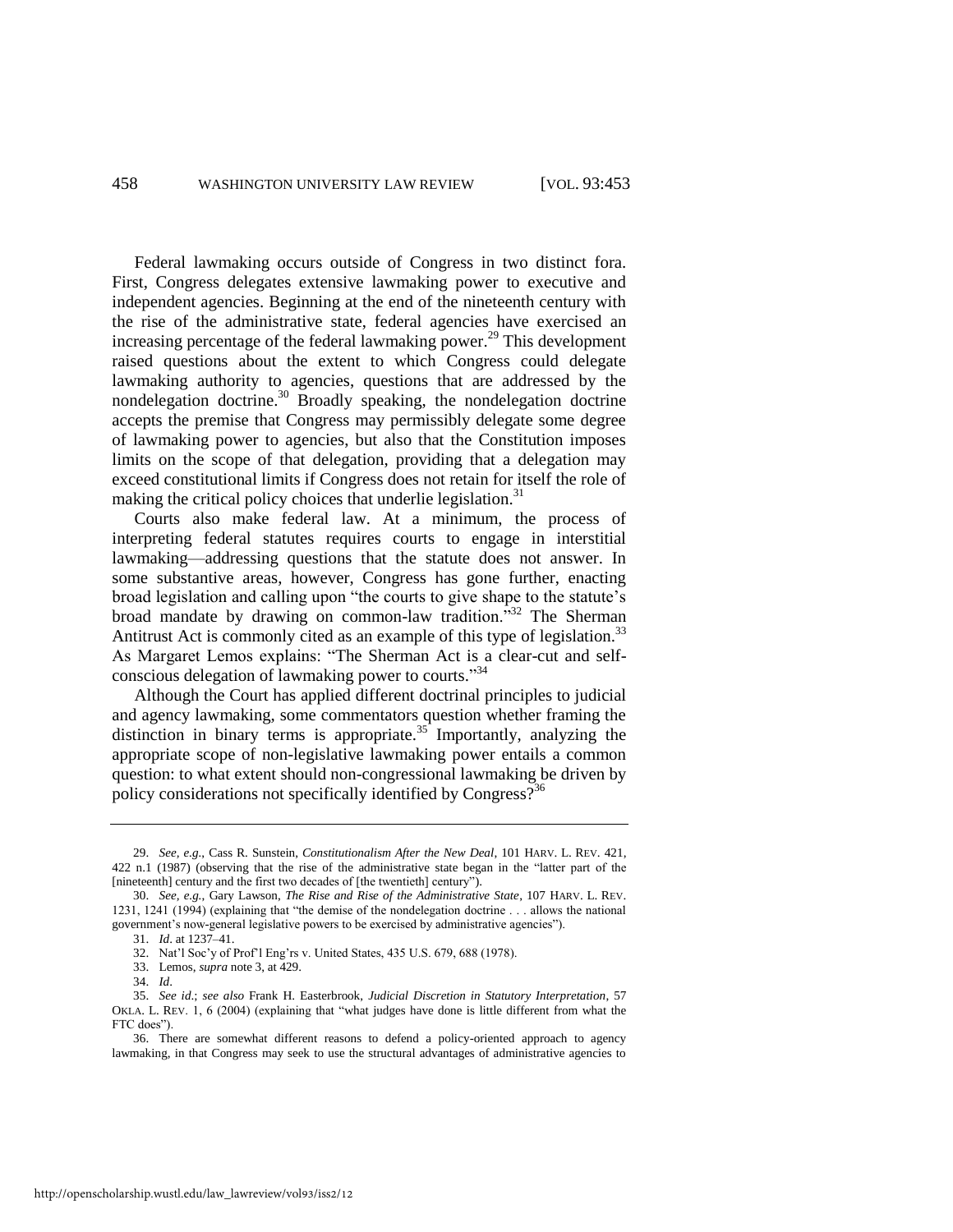This question underlies, in part, a debate about the most appropriate methodology for statutory interpretation by the courts. Advocates of a textualist approach, such as Justice Antonin Scalia, ground their defense of textualism in the constitutional requirements for lawmaking.<sup>37</sup> Textualists argue that only the legislative text itself—and not its intentions or purposes—passed "the constitutional requirements of bicameralism and presentment."<sup>38</sup> As such, they view departures from textualism as infringing upon Congress's lawmaking power.<sup>39</sup> Other commentators take a more purposivist approach, in which they consider the policy context in which Congress has acted in promulgating legislation and the purposes to which that legislation was addressed.<sup>40</sup>

<span id="page-7-0"></span>This debate has an important role in the development of the private right of action for federal securities fraud. The antifraud provision of the Securities Exchange Act of 1934 is frequently described as an open-ended statute that authorizes broad judicial lawmaking, $41$  although it contains no express private right of action.<sup>42</sup> As the Supreme Court explained, "[w]hen we deal with private [securities fraud] actions under Rule 10b-5, we deal with a judicial oak which has grown from little more than a legislative acorn."<sup>43</sup> As a result, the courts have taken primary responsibility for developing the scope of the private right of action and articulating the legal requirements for a successful claim.

formulate policy. Margaret Lemos has explored various arguments regarding the relative advantages associated with the choice of delegate. *See* Margaret H. Lemos, *The Consequences of Congress's Choice of Delegate: Judicial and Agency Interpretations of Title VII*, 63 VAND. L. REV. 361, 372–73 (2010).

<sup>37.</sup> *See generally* ANTONIN SCALIA & BRYAN A. GARNER, READING LAW: THE INTERPRETATION OF LEGAL TEXTS (2012) (defending Justice Scalia's view of textualism).

<sup>38.</sup> Elliott M. Davis, Note, *The Newer Textualism: Justice Alito's Statutory Interpretation*, 30 HARV. J.L. & PUB. POL'Y 983, 988 (2007).

<sup>39.</sup> *See* John F. Manning, *Textualism as a Nondelegation Doctrine*, 97 COLUM. L. REV. 673, 707–10 (1997).

<sup>40.</sup> *See* John F. Manning, *What Divides Textualists from Purposivists?*, 106 COLUM. L. REV. 70, 76 (2006) (explaining purposivism); Meltzer, supra note [15,](#page-3-0) at 383–86 (grounding argument for more extensive judicial lawmaking role in limitations of congressional foresight and capacity).

<sup>41.</sup> *See* William N. Eskridge, Jr., *Public Values in Statutory Interpretation*, 137 U. PA. L. REV. 1007, 1052 (1989) (describing Section 301 of the Taft-Hartley Act and the anti-fraud provisions of the securities laws as "common law statutes"); *see also* Caleb Nelson, *The Legitimacy of (Some) Federal Common Law*, 101 VA. L. REV. 1 (2015) (analyzing judicial lawmaking in the federal common law context).

<sup>42.</sup> In contrast, the federal securities laws contain a number of provisions that create an express private right of action, including sections 11 and 12 of the 1933 Act and sections 9(e) and 18 of the 1934 Act. 15 U.S.C. §§ 77k–l, 78i(e), 78r (2014); *see also, e.g.*, Musick, Peeler & Garrett v. Emp'rs Ins. of Wausau, 508 U.S. 286, 296 (1993) (identifying "eight express liability provisions contained in the 1933 and 1934 Acts").

<sup>43.</sup> Blue Chip Stamps v. Manor Drug Stores, 421 U.S. 723, 737 (1975).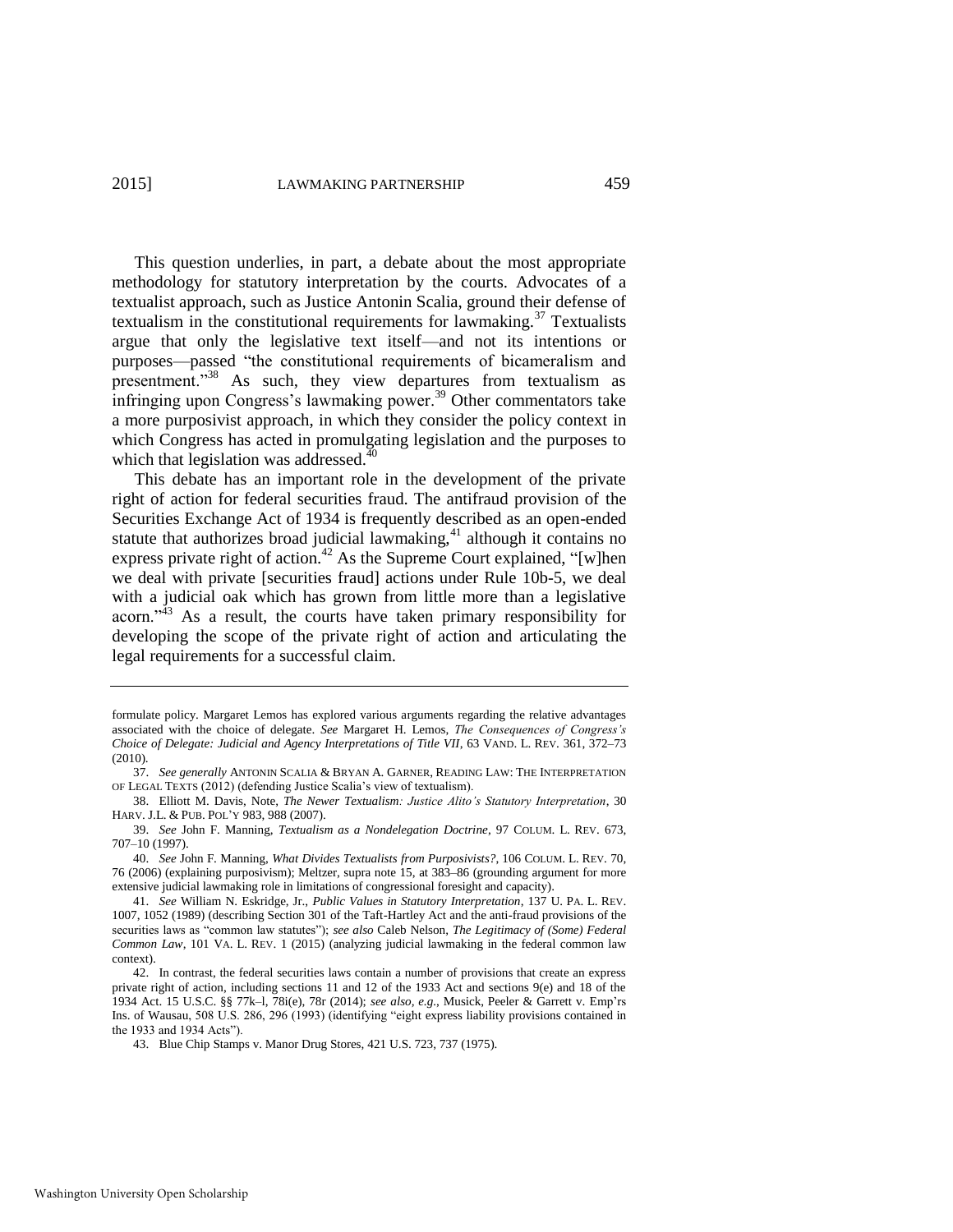The judicial development of private securities fraud litigation began in the lower courts, which recognized an implied private right of action under SEC Rule 10b-5 as early as 1946.<sup>44</sup> Although the Supreme Court did not reject the private right of action, its early decisions largely articulated limitations on the scope of a 10b-5 claim.<sup>45</sup> Thus, in *Ernst & Ernst v*. *Hochfelder*, the Court held that a 10b-5 claim could not be predicated upon a showing of mere negligence but required proof of scienter.<sup>46</sup> In *Blue Chip Stamps v. Manor Drug Stores*, the Court limited standing in private litigation to plaintiffs who had purchased or sold securities in connection with the fraud.<sup>47</sup> In *Sante Fe Industries, Inc. v. Green*, the Court rejected an attempt to address a breach of fiduciary duty through a 10b-5 claim. $48$ 

Even before the rise of the new textualism, the Court grounded these holdings largely on textualist grounds.<sup>49</sup> Policy considerations were not, however, absent from the Court's analysis. Rather, throughout its development of private securities fraud litigation the Court sought to balance the two competing interests of protecting investors and limiting the potential for litigation abuse. In *Blue Chip Stamps*, for example, the Court justified its restriction on the class of potential plaintiffs in terms of "considerations of policy," including a desire to limit the potential settlement value of lawsuits that could not easily be dismissed prior to trial.<sup>50</sup> Similarly, in *Sante Fe*, the Court identified the concern that a more expansive interpretation of 10b-5 would create a "danger of vexatious litigation."<sup>51</sup>

The Court's 1988 decision in *Basic Inc. v. Levinson* was different both in the Court's extensive reliance on policy considerations and in the fact that the decision expanded the scope of 10b-5 litigation.<sup>52</sup> In *Basic*, the Court concluded that private plaintiffs need not offer direct proof of reliance but can use the fraud-on-the-market theory to obtain a

<sup>44.</sup> *See* Kardon v. Nat'l Gypsum Co., 69 F. Supp. 512 (E.D. Pa. 1946).

<sup>45.</sup> *See* Michael J. Kaufman, *The Uniform Rule of Liability Under the Federal Securities Laws: The Judicial Creation of a Comprehensive Scheme of Investor Insurance*, 63 TEMP. L. REV. 61, 86 (1990).

<sup>46. 425</sup> U.S. 185, 193 (1976).

<sup>47. 421</sup> U.S. 723, 731 (1975).

<sup>48. 430</sup> U.S. 462, 474–76 (1977).

<sup>49.</sup> *See, e.g.*, *id.* at 477 ("The language of the statute is, we think, 'sufficiently clear in its context' to be dispositive here . . . .") (quoting *Ernst*, 425 U.S. at 201).

<sup>50.</sup> *Blue Chip Stamp*s, 421 U.S. at 742–44.

<sup>51.</sup> *Santa Fe Indus*., 430 U.S. at 478–79 (quoting *Blue Chip Stamps*, 421 U.S. at 740) (internal quotation mark omitted).

<sup>52. 485</sup> U.S. 224 (1988).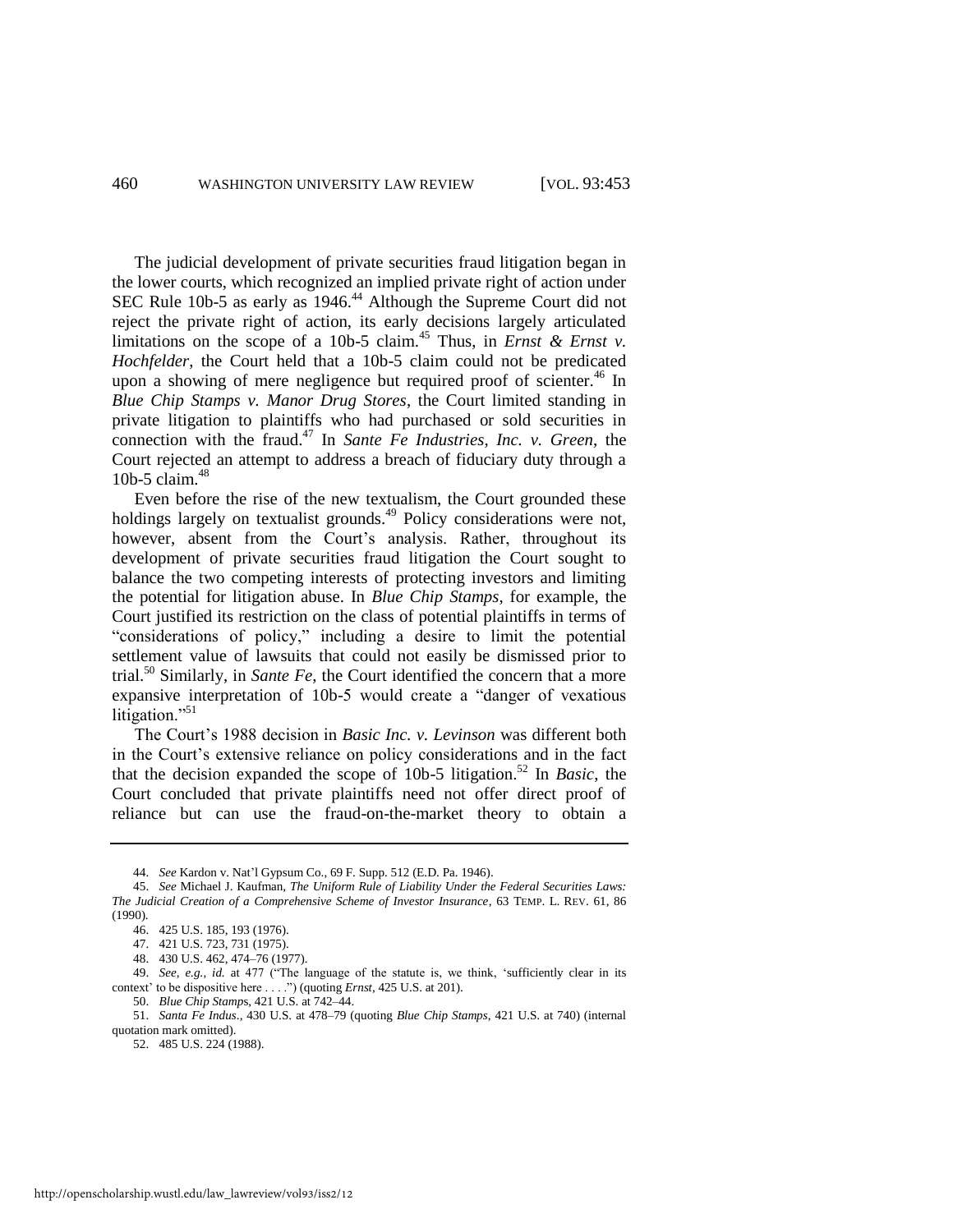presumption of reliance for securities that traded in an efficient market tainted by public misrepresentations.<sup>53</sup> Commentators have described the *Basic* decision as opening the floodgates.<sup>54</sup> Yet, even in *Basic*, the Court's role was one of reining in more expansive lower court lawmaking.<sup>55</sup>

The *Basic* Court explicitly explained that it was necessary to adapt the common-law reliance requirement to the realities of the modern securities markets.<sup>56</sup> Moreover, the *Basic* Court justified its acceptance of the FOTM presumption not in terms of the statutory text or even congressional intent, but on the basis of "considerations of fairness, public policy, and probability, as well as judicial economy."<sup>57</sup> These considerations were based, in part, on the need to "balance[e] the substantive requirement of proof of reliance in securities cases against the procedural requisites of [Federal Rule of Civil Procedure] 23."<sup>58</sup>

Importantly, the Court did not act alone in developing the scope of private securities fraud litigation. Congress responded to the foregoing judicial interpretations through explicit statutory provisions that in some cases clarified and in other cases modified the judicially-created legal rules. In 1995, Congress adopted the PSLRA.<sup>59</sup> The PSLRA, which grew out of the Common Sense Legal Reform Act, reflected both congressional acceptance of the judicially-created private right of action and a reassertion of congressional authority over the scope of that right of action. Included in the statutory provision were a heightened pleading standard, a discovery stay, an explicit loss-causation requirement, and refinements to the calculation of damages.<sup>60</sup> In addition, Congress adopted a lead-plaintiff provision in an effort to respond to the argument that securities fraud class actions constituted "lawyer-driven litigation."<sup>61</sup>

<sup>53.</sup> *Id*. at 247–48.

<sup>54.</sup> *See* Fisch, *supra* not[e 19,](#page-4-0) at 896 n.2 (citing commentary on the effect of *Basic*).

<sup>55.</sup> *See id.* at 910 (stating that "*Basic* is properly understood not as a revolution, but a retrenchment").

<sup>56.</sup> *Basic*, 485 U.S. at 243–47.

<sup>57.</sup> *Id.* at 245.

<sup>58.</sup> *Id.* at 242 (1988) (quoting another source) (internal quotation marks omitted). "The modern securities markets, literally involving millions of shares changing hands daily, differ from the face-toface transactions contemplated by early fraud cases . . . ." *Id*. at 243–44.

<sup>59.</sup> Private Securities Litigation Reform Act of 1995, Pub. L. 104-67, 109 Stat. 737 (codified as amended in scattered sections of 15 U.S.C.).

<sup>60.</sup> *See* Fisch, *supra* not[e 20,](#page-4-1) at 536–37 (describing provisions of the PSLRA).

<sup>61.</sup> *See* Jill E. Fisch, *Aggregation, Auctions, and Other Developments in the Selection of Lead Counsel Under the PSLRA*, 64 LAW & CONTEMP. PROBS. 53, 60 (2001) (describing adoption of the lead-plaintiff provision).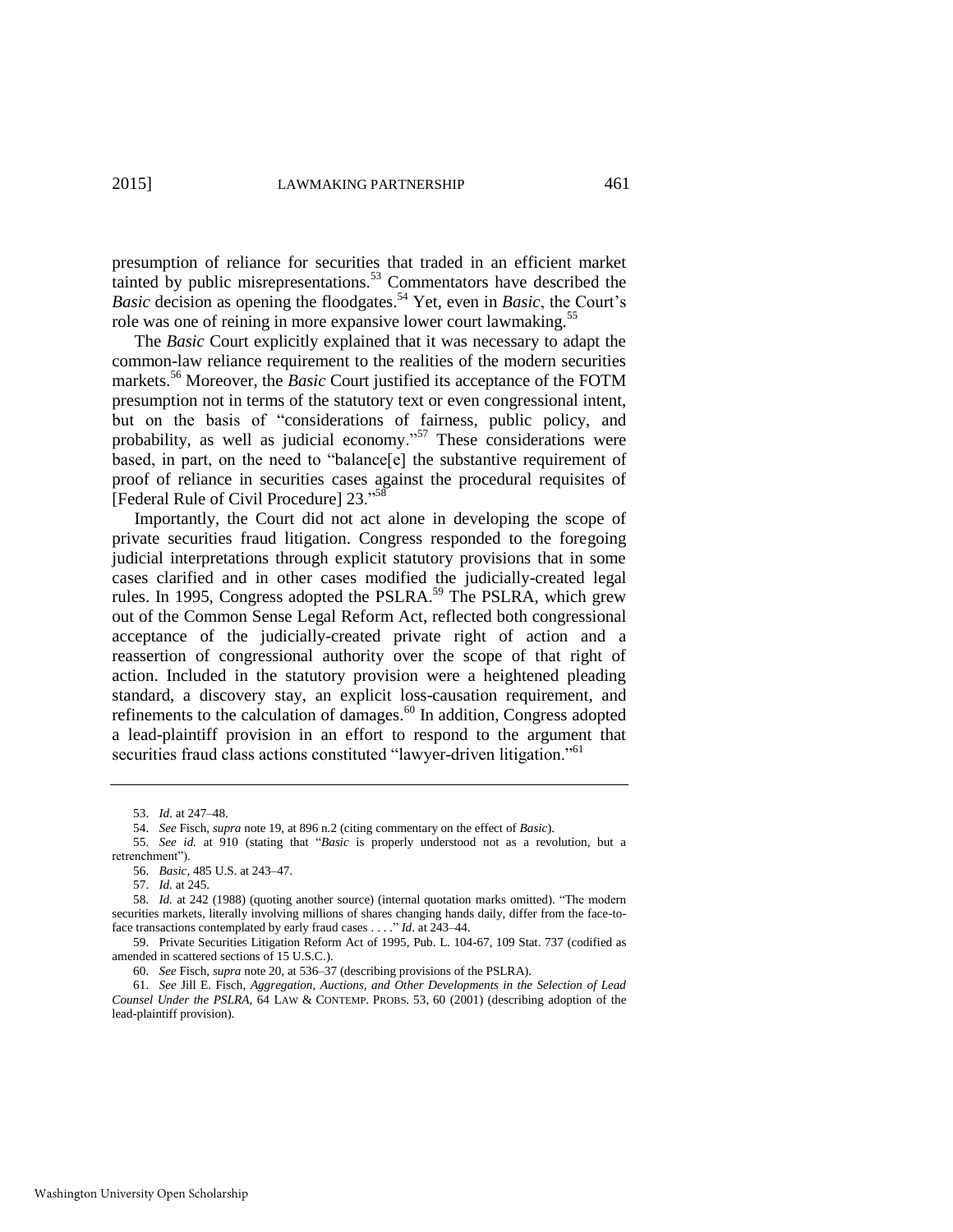Subsequently, in 1998, Congress enacted SLUSA. $^{62}$  The statute preempted state-court litigation for "covered class actions" in order to ensure that those cases were subject to the provisions of the PSLRA.<sup>63</sup> In 2002, Congress also extended the statute of limitations in private securities fraud litigation.<sup>64</sup>

In legislating private securities fraud, Congress reaffirmed the critical policy considerations that had previously been identified by the Court. Congress explicitly recognized the importance of private litigation as a supplement to public enforcement efforts. Thus, the statement of managers accompanying the conference report for the PSLRA described private securities litigation as "an indispensable tool," both for protecting investors and for "promot[ing] public and global confidence in our capital markets."<sup>65</sup> This policy judgment is consistent with the Court's analysis. As the Court has repeatedly explained, "private securities litigation [i]s an indispensable tool with which defrauded investors can recover their losses—a matter crucial to the integrity of domestic capital markets."<sup>66</sup>

At the same time, Congress sought to structure private litigation so as to minimize the potential for vexatious litigation. $67$  In the PSLRA, Congress chose to retain the private securities fraud class action but to refine its use by implementing substantive and procedural safeguards against overuse and abuse.<sup>68</sup> These safeguards serve similar policy objectives as the limitations imposed by the Court in cases like *Ernst*, *Blue Chip Stamps*, and *Central Bank*.

#### <span id="page-10-0"></span>III. *HALLIBURTON II*

#### *A. The* Halliburton *Decision*

In *Halliburton II*, the Court considered the question of whether to overrule its prior decision in *Basic*, which had allowed plaintiffs to obtain

<sup>62.</sup> Securities Litigation Uniform Standards Act of 1998, Pub. L. No. 105-353, 112 Stat. 3227 (codified as amended in scattered sections of 15 U.S.C.).

<sup>63.</sup> *Id*.

<sup>64.</sup> Sarbanes-Oxley Act of 2002 § 804, 28 U.S.C. § 1658 (2014).

<sup>65.</sup> H.R. REP. NO. 104-369, at 31 (1995).

<sup>66.</sup> Tellabs, Inc. v. Makor Issues & Rights, Ltd., 551 U.S. 308, 320 n.4 (2007) (internal quotation marks omitted) (citing Merrill Lynch, Pierce, Fenner & Smith Inc. v. Dabit, 547 U.S. 71, 81 (2006)).

<sup>67.</sup> *See* Fisch, *supra* not[e 20,](#page-4-1) at 534–35 (explaining congressional objective of reducing abusive litigation).

<sup>68.</sup> *See* Barbara Black, *Eliminating Securities Fraud Class Actions Under the Radar*, 2009 COLUM. BUS. L. REV. 802, 810 ("Congress chose not to eliminate the securities fraud class action, but to cure it and thus confirmed its importance to the integrity of the U.S. capital markets.").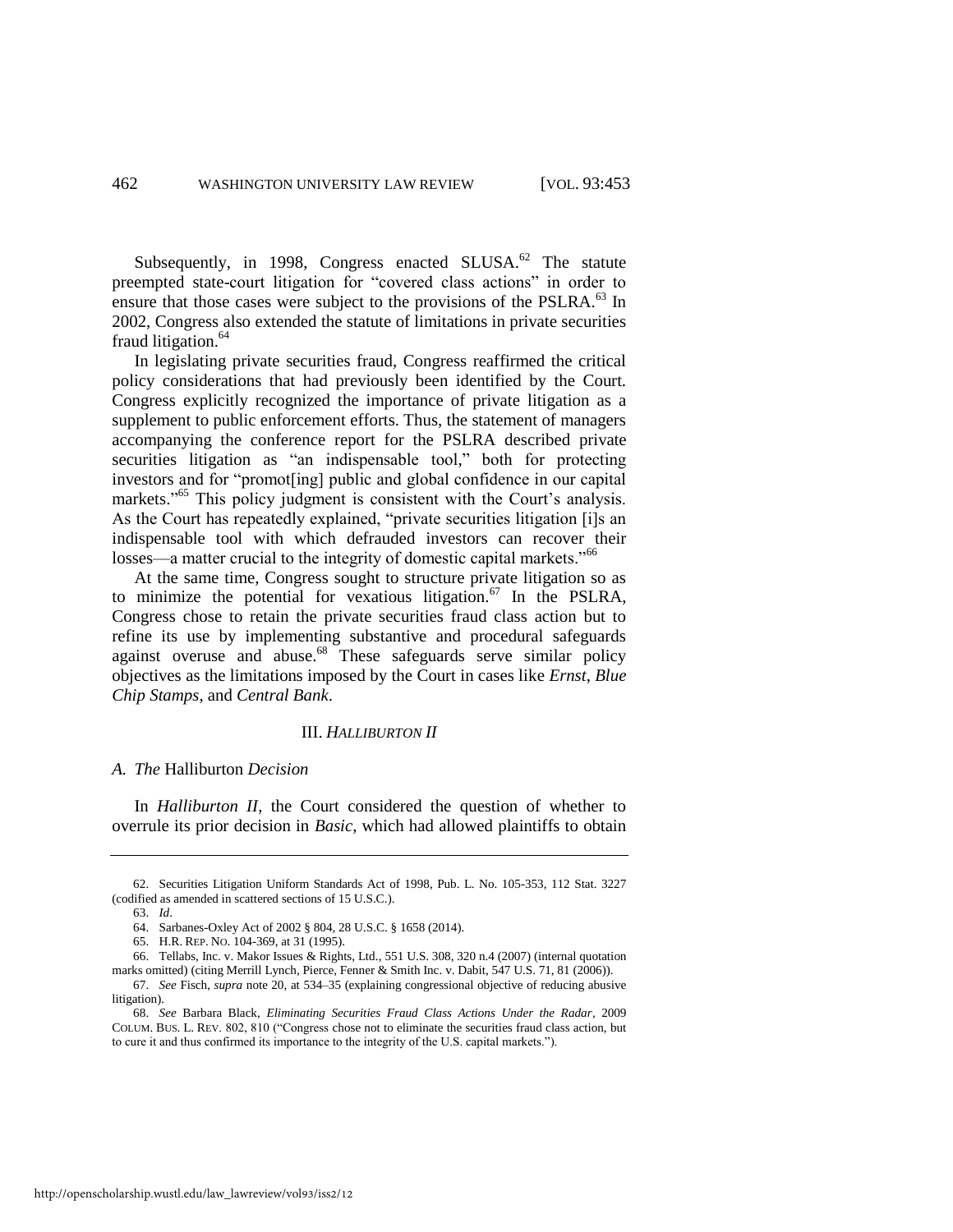class certification on the basis of the FOTM presumption of reliance.<sup>69</sup> The decision followed several prior attempts by defendants to limit securities fraud class actions. The *Halliburton* case had previously been before the Supreme Court in a decision in which the Court held that plaintiffs were not required to establish loss causation in order to obtain class certification.<sup>70</sup> The following term, in *Amgen*, the Court similarly held that proof of materiality was not required at the class-certification stage.<sup>71</sup>

Four justices in *Amgen* raised questions, however, about the continued viability of FOTM.<sup>72</sup> Justice Alito wrote, in a concurring opinion, that FOTM "may rest on a faulty economic premise."<sup>73</sup> Justice Thomas, joined in dissent by Justice Kennedy and in part by Justice Scalia, wrote that the *Basic* decision was "questionable" and observed that there was academic disagreement over the degree of market efficiency upon which *Basic* was premised.<sup>74</sup>

Petitioners in *Halliburton II* seized upon these statements. They argued that academic consensus and new evidence about market efficiency had undermined the economic theory upon which *Basic* was based, and that the Court should therefore overrule *Basic*. 75

The Supreme Court disagreed.<sup>76</sup> The Court explained that the petitioners had overstated the degree to which the *Basic* decision relied on strong claims of market efficiency.<sup>77</sup> Instead, the Court stated that the presumption of reliance rested on the "modest premise" that "public information generally affects stock prices."<sup>78</sup> The Court thereby reasoned that the modern debate about the "degree" to which prices accurately reflect public information is "largely beside the point."<sup>79</sup> Similarly, the Court reaffirmed *Basic's* determination that most investors rely on a

71. Amgen Inc. v. Conn. Ret. Plans & Trust Funds, 133 S. Ct. 1184, 1191 (2013).

<sup>69.</sup> Halliburton Co. v. Erica P. John Fund, Inc., 134 S. Ct. 2398, 2407 (2014) (describing questions presented).

<sup>70.</sup> Erica P. John Fund, Inc. v. Halliburton Co., 131 S. Ct. 2179, 2185–86 (2011).

<sup>72.</sup> *Id*. at 1204–16.

<sup>73.</sup> *Id.* at 1204. He therefore reasoned that "reconsideration of the *Basic* presumption may be appropriate." *Id*.

<sup>74.</sup> *Id*. at 1208 n.4.

<sup>75.</sup> Brief for Petitioners at 15–17, Halliburton Co. v. Erica P. John Fund, Inc., 134 S. Ct. 2398 (2014) (No. 13-317).

<sup>76.</sup> Halliburton Co. v. Erica P. John Fund, Inc. (*Halliburton II*), 134 S. Ct. 2398 (2014).

<sup>77.</sup> *Id*. at 2409.

<sup>78.</sup> *Id*. at 2410. 79. *Id*.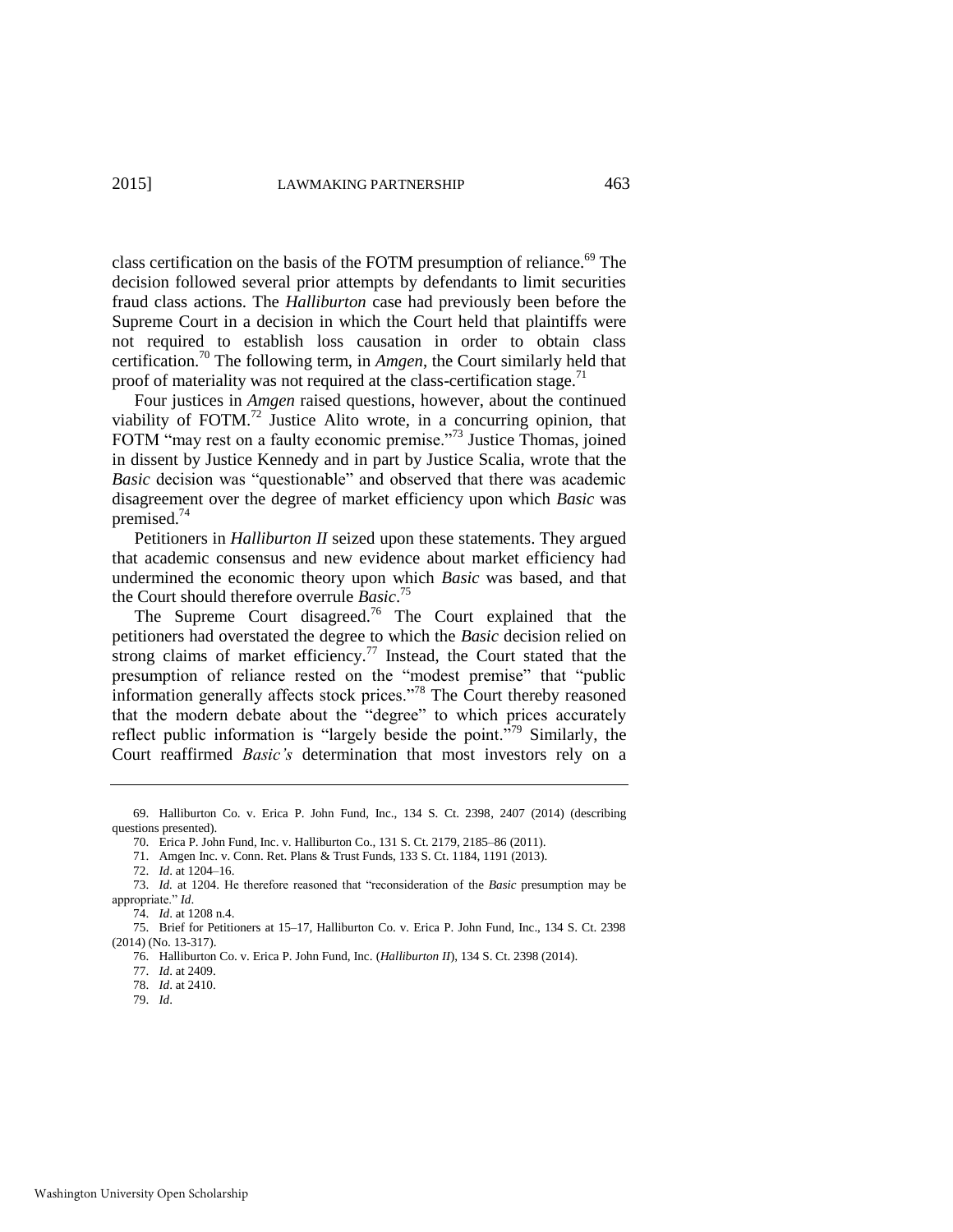security's market price "as an unbiased assessment of the security's value in light of all public information."<sup>80</sup>

More importantly, the Court observed that *Basic*'s presumption of reliance, as a substantive doctrine of federal securities law, was entitled to stare decisis principles. $81$  It reasoned that principles of stare decisis apply with "special force" in the area of statutory interpretation.<sup>82</sup> The Court stated that absent special justification, which the Court found lacking, it was inappropriate to overrule *Basic*. 83

#### *B. An Alternative Theory for Retaining* Basic

In ruling on the request to overrule *Basic*, the *Halliburton II* Court focused the bulk of its attention on the *Basic* decision itself. The Court considered the issues that the *Basic* Court had decided, explicitly and implicitly, in that decision.<sup>84</sup> The Court also reflected upon whether it was appropriate to look to developments in economics as a basis for reconsidering the reasoning in *Basic*. 85

Yet, it is possible to uphold FOTM on a different theory. As explained in Part II above, a key feature of federal securities fraud litigation is that it has been the focus of a collaborative lawmaking partnership between Congress and the Court. This collaboration is entitled to special weight and distinguishes Congress's role from standard legislative inaction. Accordingly, this Article makes the novel claim that the Court should view the existence of the collaborative process as an independent justification for adhering to *Basic*. More broadly, the collaboration enables the Court to evaluate FOTM in the context of the policy considerations that justify retaining private securities fraud class actions.

As explained above, the Court and Congress have both contributed to the development of the private right of action for federal securities fraud.

<sup>80.</sup> *Id.* at 2411 (citing Amgen Inc. v. Conn. Ret. Plans & Trust Funds, 133 S. Ct. 1184, 1192 (2013)).

<sup>81.</sup> *Id.* at 2411–12.

<sup>82.</sup> *Id*. at 2411 (internal quotation marks omitted).

<sup>83.</sup> *Id.* at 2407–13. The Court went on to consider a second argument by petitioners concerning evidence of price distortion. *Id.* at 2409–11. It concluded that the defendants in an FOTM case should be allowed, at class certification, to introduce evidence of lack of price distortion to rebut the presumption of reliance. *Id.* at 2414–17. I address this aspect of *Halliburton II* elsewhere. *See* Jill E. Fisch, *The Future of Price Distortion in Federal Securities Fraud Litigation*, 10 DUKE J. CONST'L L. & PUB. POL'Y 87, 95–96 (2015).

<sup>84.</sup> *See, e.g.*, *Halliburton II*, 134 S. Ct. at 2409 (refusing to reconsider an argument previously rejected by the *Basic* majority).

<sup>85.</sup> *See id.* (analyzing petitioner's argument that the two premises upon which *Basic* was based "can no longer withstand scrutiny").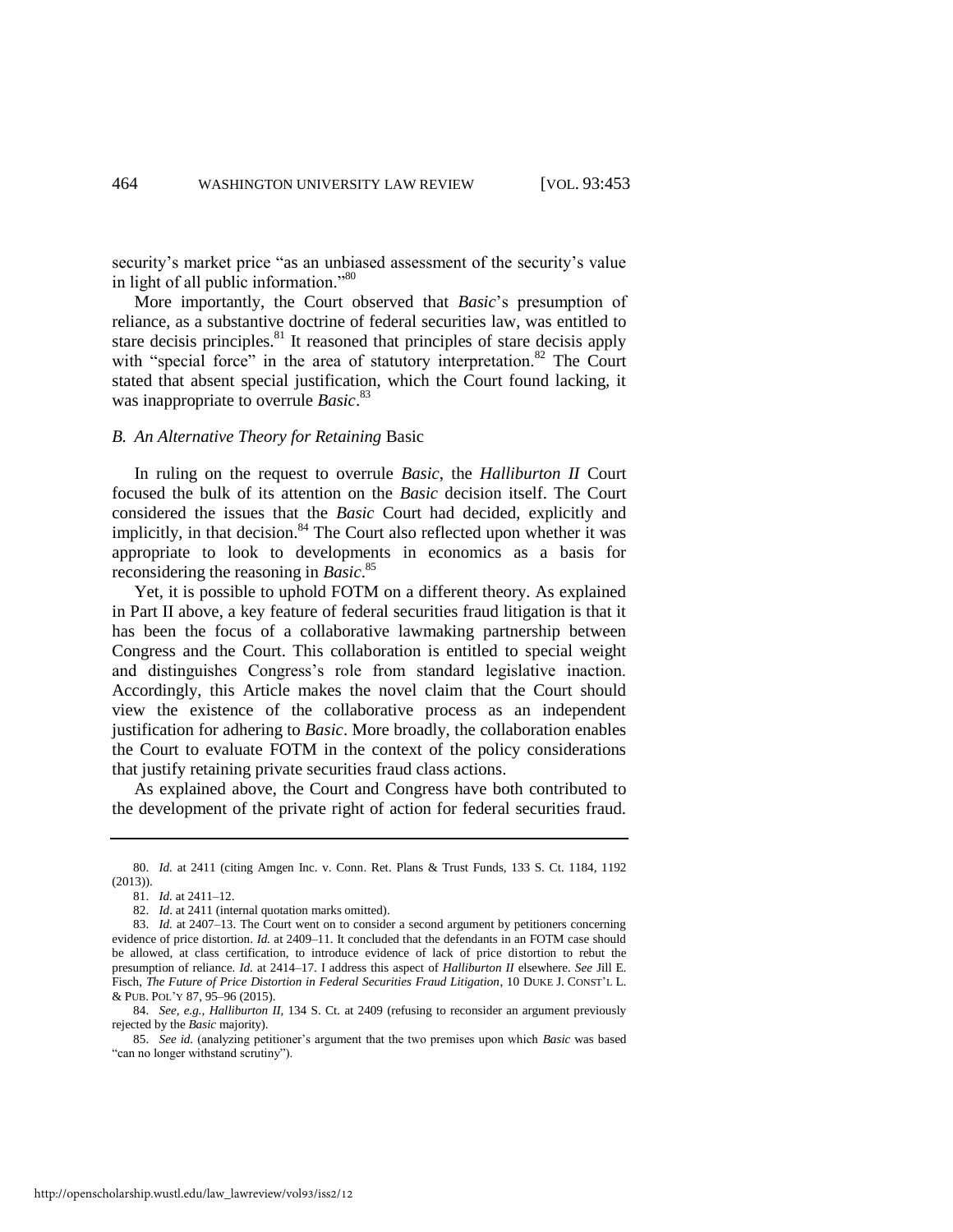In understanding *Halliburton II*, however, it is important to recognize that a major focus of this collaboration has been the securities fraud class action. The Supreme Court's acceptance of FOTM in *Basic* was motivated by an effort to enable securities fraud class actions to conform to the commonality requirement of Federal Rule of Civil Procedure 23.<sup>86</sup> Similarly, the PSLRA responded to concerns about abusive litigation with a range of procedural reforms expressly targeted to the class action.<sup>87</sup> SLUSA, in turn, confirmed the focus of the PSLRA by preventing litigants from using state court litigation to avoid these reforms.<sup>8</sup>

*Basic* was clearly premised on the need to reconcile securities fraud litigation with Rule 23's class action requirements. The *Basic* Court explained: "Requiring proof of individualized reliance from each member of the proposed plaintiff class effectively would have prevented respondents from proceeding with a class action, since individual issues then would have overwhelmed the common ones." <sup>89</sup> The Court went on to note with approval the District Court's conclusion that FOTM offered "a practical resolution to the problem of balancing the substantive requirement of proof of reliance in securities cases against the procedural requisites of [Federal Rule of Civil Procedure] 23."90

This focus was consistent with the intent of the Federal Civil Rules Advisory Committee, which drafted Rule 23, in 1966, with securities fraud as a model for class litigation.<sup>91</sup> As the Committee recognized, the class action device was also an important tool for ensuring effective enforcement of the federal securities laws, explicitly recognizing this function in developing the rule.<sup>92</sup> By accepting FOTM, *Basic* empowered private securities fraud litigation to serve as a tool for effective enforcement and created the opportunity for the development of the modern securities fraud class action.

Congress specifically focused in the PSLRA on the development of class action litigation. Section 21D(a) of the PSLRA is explicitly entitled

<sup>86.</sup> *See* Basic Inc. v. Levinson, 485 U.S. 224, 242 (1988).

<sup>87.</sup> *See* Fisch, *supra* not[e 20,](#page-4-1) at 536-37.

<sup>88.</sup> *See, e.g.*, Korsinsky v. Salomon Smith Barney Inc., No. 01 Civ. 6085(SWK), 2002 WL 27775, at \*3 (S.D.N.Y. Jan. 10, 2002) (internal quotation marks omitted) (citing H.R. REP. NO. 105- 803, at 13 (1998) (Conf. Rep.)) (observing that SLUSA was intended to "prevent plaintiffs from seeking to evade the protections that Federal law provides against abusive litigation by filing suit in State court, rather than Federal court").

<sup>89.</sup> Basic Inc. v. Levinson, 485 U.S. 224, 242 (1988).

<sup>90.</sup> *Id*. (quoting District Court) (internal quotation marks omitted).

<sup>91.</sup> *See* Brief for *Amici Curiae* Civil Procedure and Securities Law Professors in Support of Respondent at 5, Amgen Inc. v. Conn. Ret. Plans & Trust Funds, 133 S. Ct. 1184 (2013) (No. 11-085). 92. *Id*.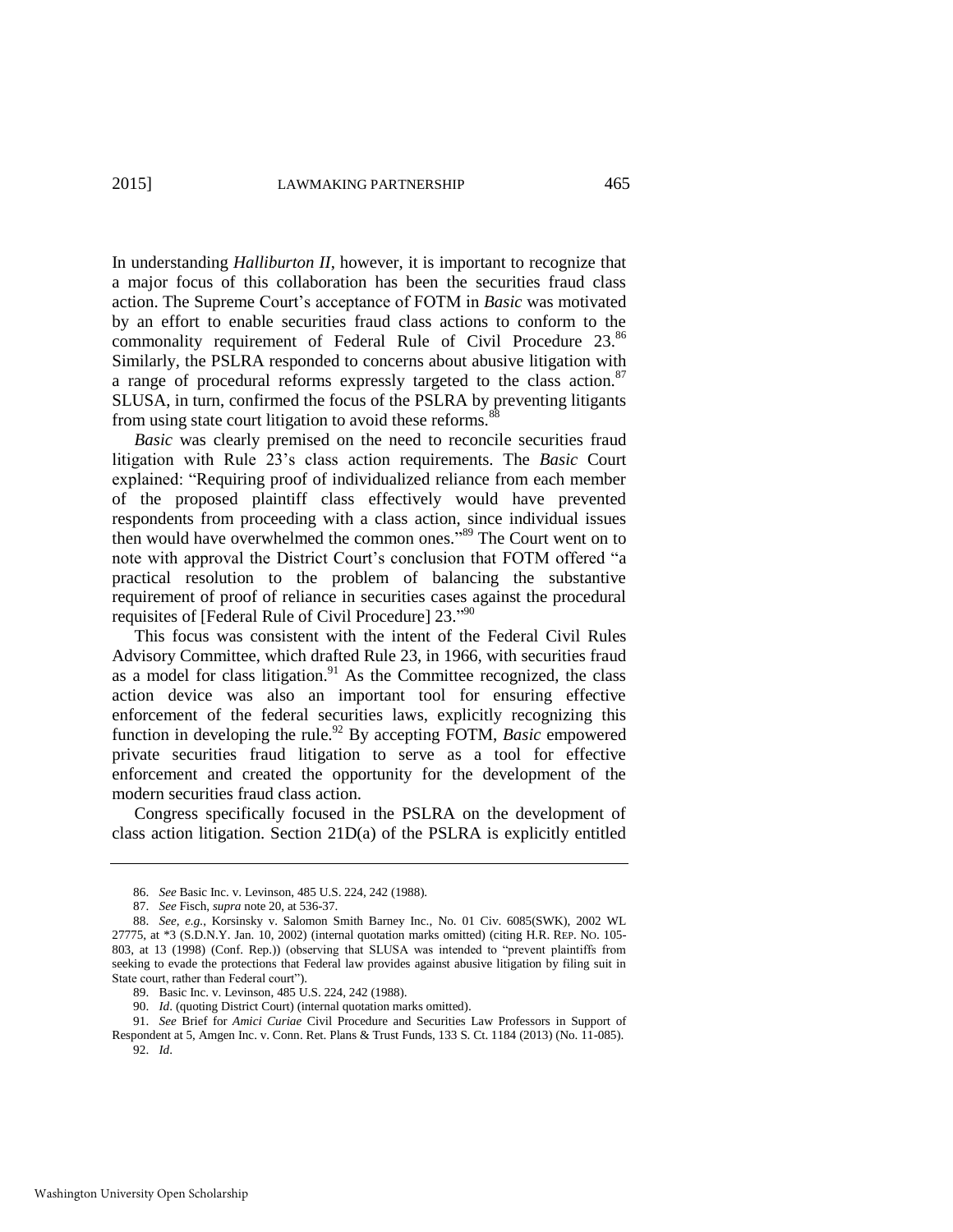"Private Class Actions" and introduces a range of reforms that apply exclusively to securities fraud class actions. $93$  These reforms placed additional burdens on investors seeking to bring class actions, in an effort to reduce abusive litigation. By tailoring the structure of the class action rather than eliminating it, $94$  the PSLRA reflected an implicit congressional decision to retain the class action mechanism and the FOTM theory that made it possible.<sup>95</sup> Importantly, the adoption of these reforms made little sense absent a desire to retain the class action mechanism.

More broadly, the PSLRA can be understood as a legislative compromise in an effort to achieve two competing goals: reducing burdensome and potentially frivolous litigation while preserving the ability of investors to pursue meritorious claims. Empirical evidence suggests that Congress was successful in achieving both goals. Studies show that the adoption of the PSLRA's heightened pleading standard facilitated the ability of courts to dismiss weak cases.<sup>96</sup> A further effect is that, according to some studies, plaintiffs' lawyers screen more diligently for case quality and do not even file weak cases.<sup>97</sup> Moreover, because of the PSLRA's discovery stay, these cases do not impose burdensome litigation costs upon defendants.<sup>98</sup>

At the same time, the lead-plaintiff provision of the PSLRA has dramatically increased the involvement of large institutional investors in securities fraud class actions. $\frac{99}{9}$  In turn, this has had the effect of increasing

96. *See* Marilyn F. Johnson et al., *Do the Merits Matter More? The Impact of the Private Securities Litigation Reform Act*, 23 J.L. ECON. & ORG. 627, 636–49 (2007).

<sup>93. 15</sup> U.S.C. § 78u-4(a) (2014); *see also* Fisch, *supra* note [20,](#page-4-1) at 536 (explaining that PSLRA reforms "targeted the class action structure in particular").

<sup>94. &</sup>quot;Congress chose not to eliminate the securities fraud class action, but to cure it and thus confirmed its importance to the integrity of the U.S. capital markets." Black, *supra* not[e 68,](#page-10-0) at 810.

<sup>95.</sup> *See, e.g.*, Donald C. Langevoort, *Judgment Day for Fraud-on-the-Market: Reflections on* Amgen *and the Second Coming of* Halliburton, 57 ARIZ. L. REV. 37, 42 (2015) ("[T]he structure of the PSLRA makes no sense unless read as a political compromise that preserves the foundation of the fraud-on-the market class action while making it harder for plaintiffs to bring, plead, and prove a successful claim through a variety of reforms.").

<sup>97.</sup> Stephen J. Choi et al., *The Screening Effect of the Private Securities Litigation Reform Act*, 6 J. EMPIRICAL LEGAL STUD. 35 (2009).

<sup>98.</sup> *See, e.g.*, Michael Klausner et al., *When Are Securities Class Actions Dismissed, When Do They Settle, and for How Much?—An Update* 1, 3 (Stanford Law Sch. John M. Olin Program in Law and Econ., Working Paper No. 445, 2013), *available at* http://ssrn.com/abstract=2260831 (reporting that "38% of [securities class actions filed between 2006 and 2010] ended relatively quickly and painlessly for the defendants").

<sup>99.</sup> *See, e.g.*, Michael Perino, *Have Institutional Fiduciaries Improved Securities Class Actions? A Review of the Empirical Literature on the PSLRA's Lead Plaintiff Provision* 2 (St. John's Sch. of Law Legal Studies Research Paper Series, Paper No. 12-0021, 2012), *available at* http://ssrn.com/ abstract=2175217 ("There is little doubt that passage of the PSLRA spurred institutions to become more active in these cases.").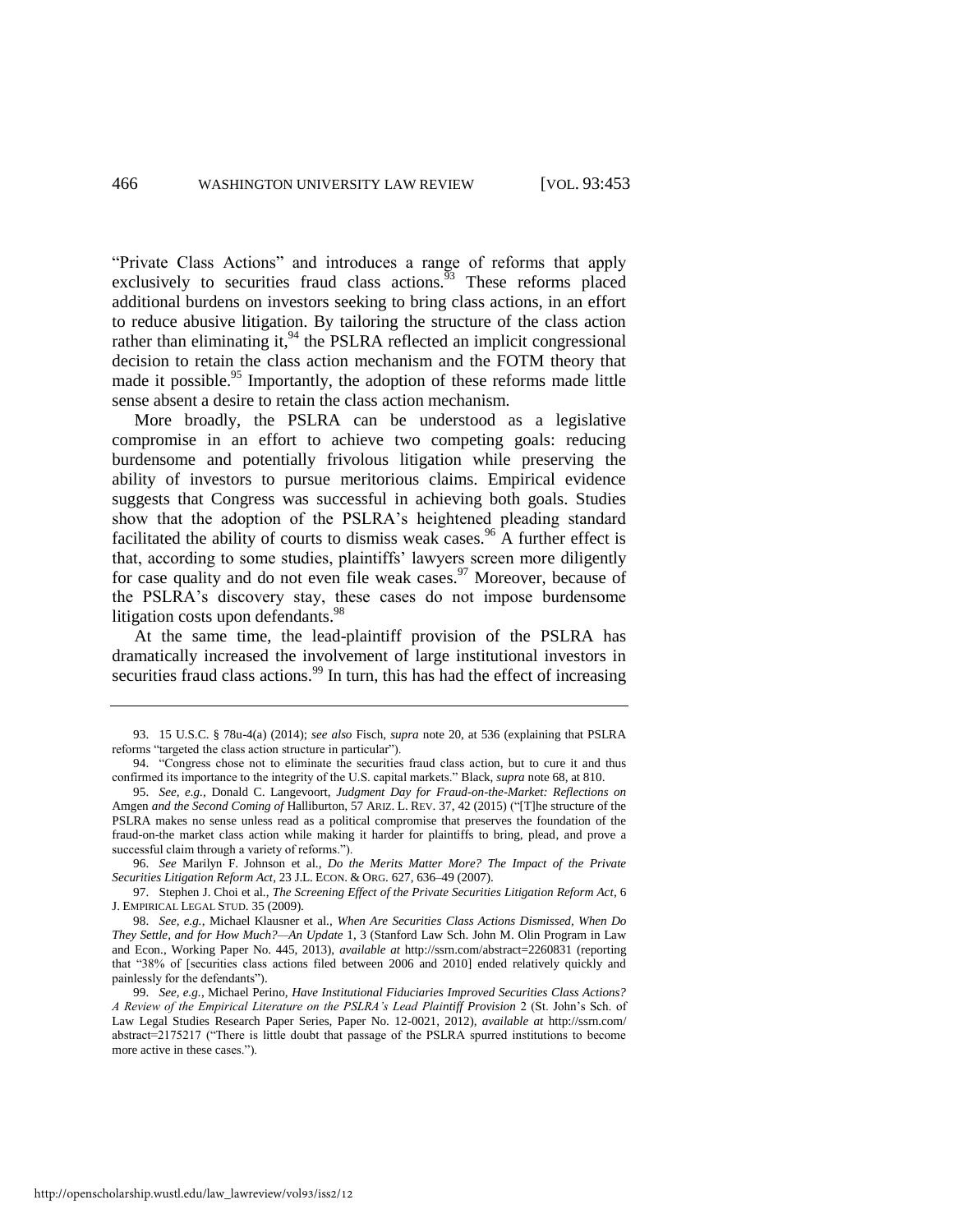settlement amounts in meritorious cases and reducing the fees paid to class counsel.<sup>100</sup>

Congress's adoption of SLUSA reflected similar objectives and enhanced the effectiveness of the PSLRA reforms. SLUSA was adopted in response to efforts by plaintiffs to avoid the procedural requirements of the PSLRA by litigating securities fraud class actions in state court.<sup>101</sup> SLUSA eliminated these efforts by preempting state court litigation.<sup>102</sup> Significantly, SLUSA, by its terms, applies to "covered class actions," demonstrating both an effort to retain the class action mechanism and to ensure that this litigation takes place in federal court under the provisions of the PSLRA.<sup>103</sup> In addition, Congress defined the term "covered class action" explicitly to incorporate the FOTM presumption.<sup>104</sup>

The foregoing process can be understood as sequential collaboration between the Court and Congress. First, the Court acted in *Basic* to identify the need for the fledgling class action mechanism to enable the costeffective litigation of private securities fraud claims in order to ensure the litigation served as a viable means of enhancing enforcement. The SEC evaluated the role of private litigation and defended the class action—to the Court and Congress—as a necessary supplement to public enforcement. Congress, after observing the development of the class action mechanism, adopted various procedures to refine its operation in securities fraud cases. These adjustments offered the potential for securities fraud class actions to offer more effective deterrence by increasing case quality and limiting the potential for frivolous litigation.

The iterative adjustments to the securities fraud class action can be understood as a type of lawmaking partnership in which both the Court and Congress have recognized the objective of structuring a procedural device that facilitates effective enforcement of the disclosure obligations of the federal securities laws and affirmatively acted to further that

<sup>100.</sup> *See, e.g.*, Stephen J. Choi et al., *Do Institutions Matter? The Impact of the Lead Plaintiff Provision of the Private Securities Litigation Reform Act*, 83 WASH. U. L.Q. 869 (2005); Michael Perino, *Institutional Activism Through Litigation: An Empirical Analysis of Public Pension Fund Participation in Securities Class Actions*, 9 J. EMPIRICAL LEGAL STUD. 368, 383–84 (2012) ("[P]ublic pension participation in securities class actions does indeed lead to higher settlement amounts, all else equal.").

<sup>101.</sup> *See* H.R. REP. NO. 105-803, at 1 (1998) (Conf. Rep.) (describing rationale for statute).

<sup>102. 15</sup> U.S.C. § 78bb(f)(1)(A)–(B) (2014).

<sup>103.</sup> A "covered class action" is defined as a class action where "damages are sought on behalf of more than 50 persons or prospective class members, and questions of law or fact common to those persons or members of the prospective class, without reference to issues of individualized reliance on an alleged misstatement or omission, predominate." *Id.* § 78bb(f)(5)(B)(i)(I).

<sup>104.</sup> *See id*.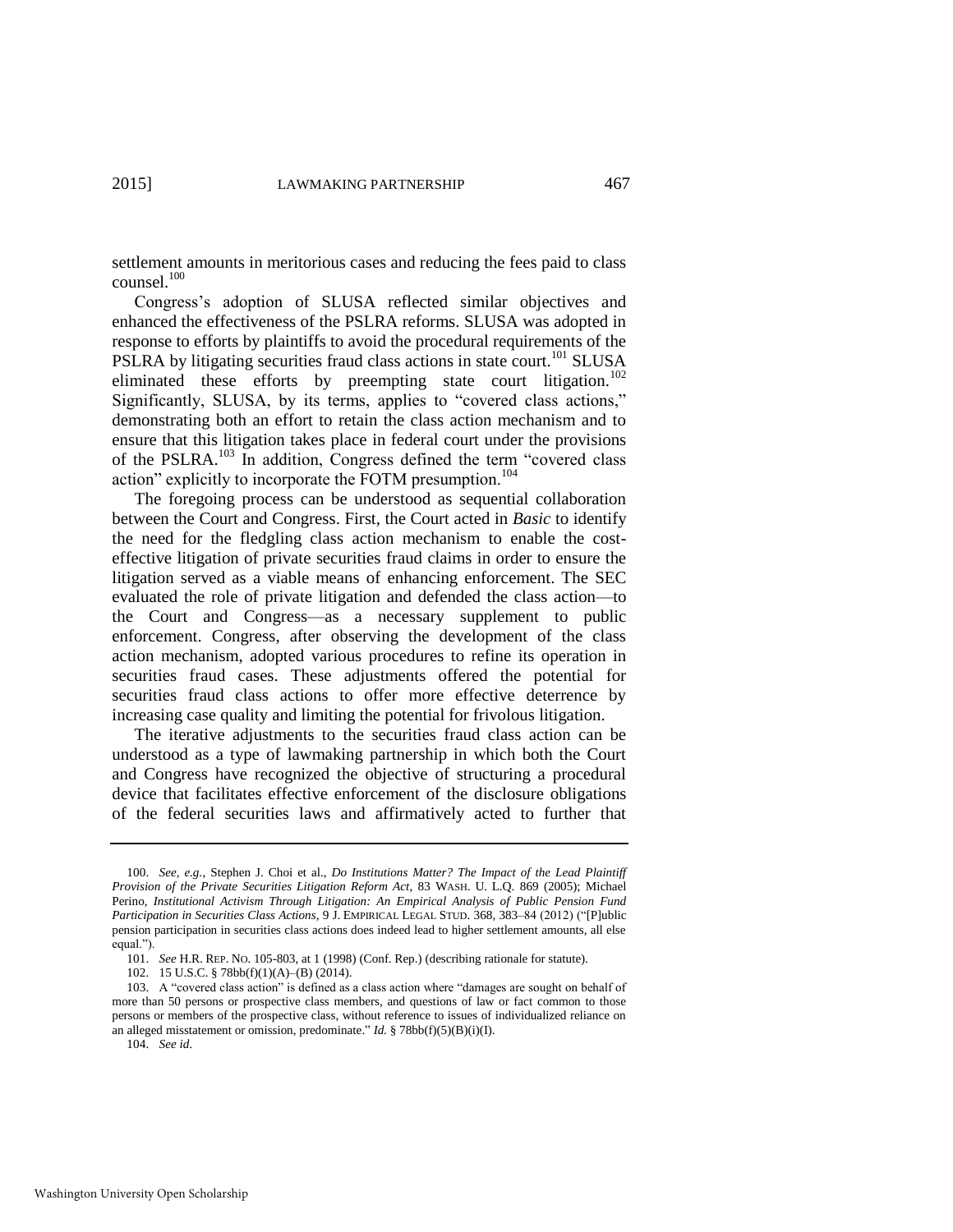objective.<sup>105</sup> Because of Congress's role in responding to *Basic* and revising the nature of the securities fraud class action in important ways, *Basic* and its progeny are not properly understood simply as judicial interpretations of section 10(b) of the 1934 Act. In the PSLRA and SLUSA, Congress did more than silently acquiesce in judicial lawmaking; Congress embraced and sought to improve upon the Court's work.

This lawmaking partnership puts FOTM on a different legal footing than the standard interpretation of a federal statute. The Court has struggled with the question of whether to give weight to congressional inaction. Some commentators have argued that congressional silence or failure to overturn judicial interpretation of a statute, at least in some cases, should be understood as acquiescence in that interpretation.<sup>106</sup> Others have identified the problems with relying on legislative silence as indicative of congressional intent, including the fact that multiple inferences can be drawn from Congress's failure to act.<sup>107</sup> The claim asserted in this Article is different in a critical respect. With respect to securities fraud class actions, Congress has taken affirmative action to refine and reinforce the class action mechanism. Put differently, Congress has expanded upon the "building block" of *Basic*.<sup>108</sup> This expansion reinforces the *Basic* decision as presumptively correct.

Importantly, this Article reads congressional lawmaking with respect to the securities fraud class action as an implicit endorsement of *Basic*. Concededly, this is different from an explicit congressional statement codifying the judge-made law, and, in the case of the PSLRA, Congress expressly stated that it was neither codifying nor rejecting any implied

<sup>105.</sup> Donald Langevoort has questioned my characterization of this collaboration as a partnership, observing that Congress has the upper hand in that it has the power to override judicial lawmaking. While the point is well taken, equal decisionmaking authority among all partners is merely a default rule that the parties are free to modify. *See* REVISED UNIF. P'SHIP ACT §§ 103, 404 (1997). Alternatively, the Court's role might be characterized as that of a junior partner, rather than Congress' co-equal. *See, e.g.*, Richard H. Fallon, Jr., On Viewing the Courts as Junior Partners of Congress in Statutory Interpretation Cases: An Essay Celebrating the Scholarship of Daniel Meltzer 4 (unpublished manuscript) (arguing that "characterization of courts as junior partners rather than mere agents implies that they should regard themselves as trusted rather than distrusted agents, with some latitude to look beyond the letter of statutory language, especially when confronting cases of a kind that Congress likely did not foresee at the time of a statute's enactment").

<sup>106.</sup> *See, e.g.*, Eskridge, *supra* not[e 8,](#page-2-1) at 71–78.

<sup>107.</sup> *See, e.g.*, United States v. Craft, 535 U.S. 274, 287 (2002) (quoting Cent. Bank of Denver, N.A. v. First Interstate Bank of Denver, N.A., 511 U.S. 164, 187 (1994)) (internal quotation marks omitted) ("Congressional inaction lacks persuasive significance because several equally tenable inferences may be drawn from such inaction . . . ."); *Cent. Bank*, 511 U.S. at 186 (internal quotation marks omitted) ("It is impossible to assert with any degree of assurance that congressional failure to act represents affirmative congressional approval of the [courts'] statutory interpretation . . . .").

<sup>108.</sup> *See generally* Eskridge, *supra* not[e 8.](#page-2-1)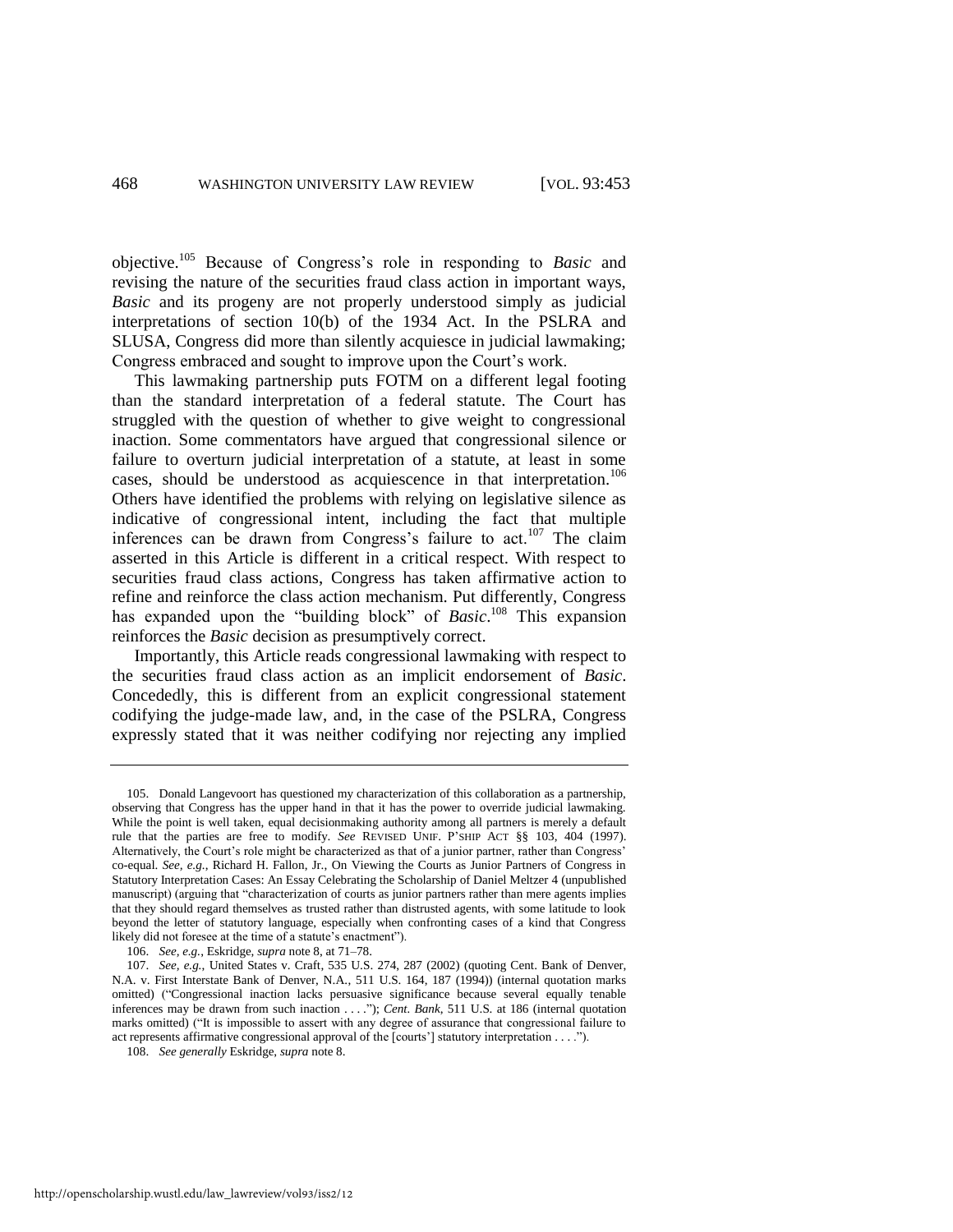private right of action.<sup>109</sup> As will be developed further below, Congress might have a variety of reasons for failing to codify such a right of action expressly, including political constraints and a reluctance to constrain the scope of future judicial interpretation. These considerations, as will be discussed, are fundamental reasons for the use of a lawmaking partnership in preference to constraining judicial lawmaking through a more restrictive statute.

The implications of the lawmaking partnership constitute more than a reason for the Court not to overrule a prior interpretive decision, however. The collaboration reflected in the partnership context suggests that the Court should understand congressional interventions such as the PSLRA as refinements rather than rejections of its approach.

#### IV. CONCEPTUALIZING THE LAWMAKING PARTNERSHIP

*Halliburton II*'s decision to reaffirm *Basic* is supported by the lawmaking partnership that has led to the development of the securities fraud class action. The existence of a lawmaking partnership is not unique to securities fraud litigation, however. A similar analysis should apply in other areas in which Congress and the Court have engaged in collaborative lawmaking. Simply put, judge-made law in the form of a statutory interpretation that has been developed or reinforced through a lawmaking partnership should be viewed by the courts as presumptively correct absent clear congressional action overruling it.

Three distinctive features of a lawmaking partnership warrant this presumption. First, the original statute, as with section 10(b), must be the type of open-textured statute that permits judicial lawmaking through the process of statutory interpretation. Second, Congress and the Court must engage in sequential adjustments, in each case cognizant of and responding to concerns that are raised in the other forum. Third, Congress and the Court must make these adjustments in furtherance of a common objective.

Each of these features is a necessary component of a lawmaking partnership. The first, an open-textured statute, has received considerable attention in the academic literature.<sup>110</sup> Commentators argue that Congress uses this type of legislation purposefully to enable a common-law

<sup>109.</sup> *See* Private Securities Litigation Reform Act, Pub. L. No. 104-67, § 203, 109 Stat. 737, 762 (1995).

<sup>110.</sup> *See, e.g.*, John F. Manning, Chevron *and Legislative History*, 82 GEO. WASH. L. REV. 1517, 1546 (2014); Sunstein, *supra* not[e 1,](#page-2-2) at 338–39.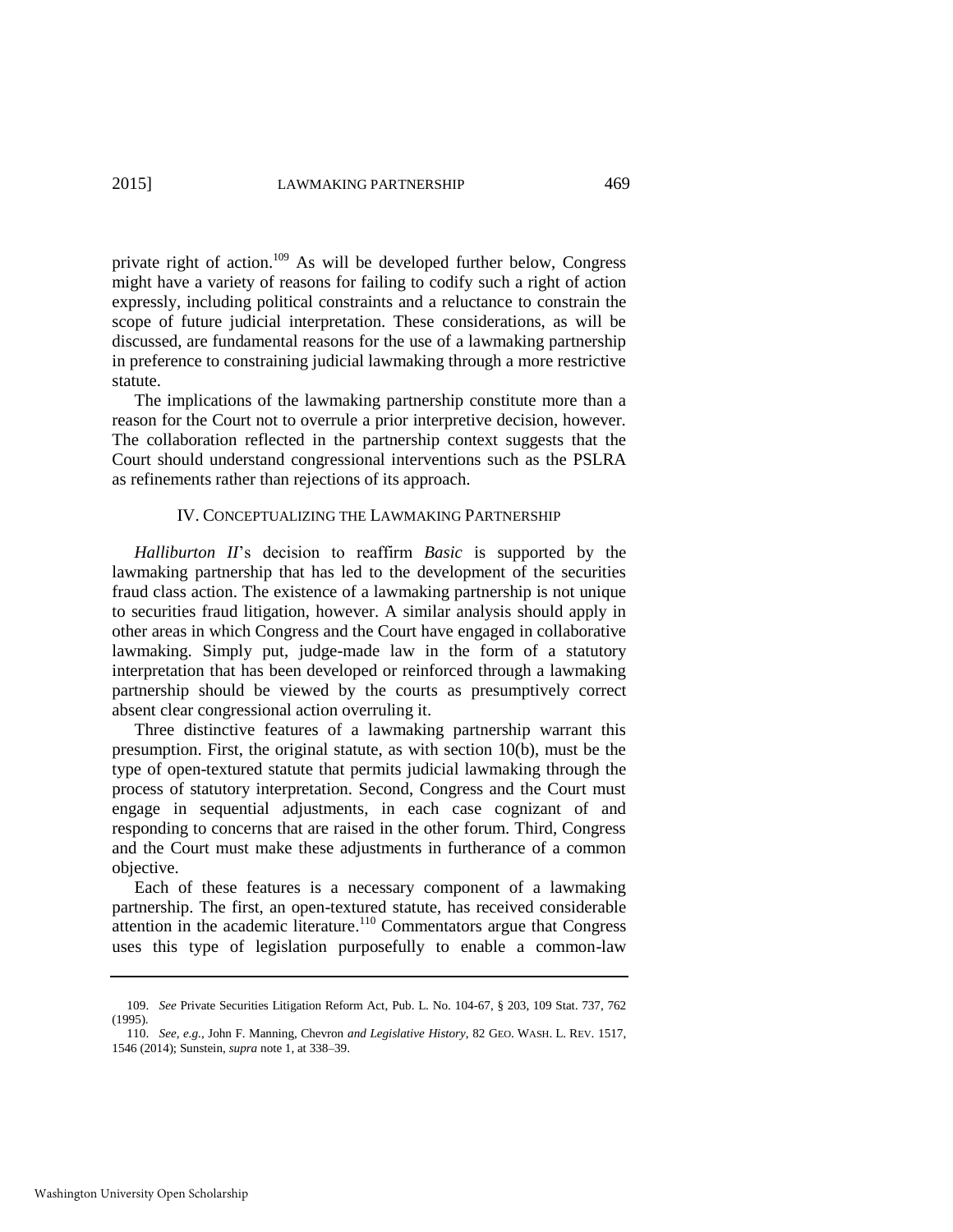process.<sup>111</sup> Although this Article does not take a normative position on whether such congressional delegations are desirable, it is reasonable to conclude that Congress chooses to use an open-textured statute in cases in which it contemplates a more expansive interpretive role for the courts. Reasons for this more expansive role might include limited congressional knowledge of the consequences of specific regulatory choices and a desire to encourage the type of evolutionary approach that characterizes common-law lawmaking.<sup>112</sup>

The second feature, sequential adjustments by both the Court and Congress, distinguishes the lawmaking partnership from mere congressional inaction. By taking affirmative steps in response to judicial lawmaking, Congress demonstrates that its failure to reject features of the judge-made law is not the result of political gridlock or inattention.<sup>113</sup> By definition, congressional responsiveness to the Court's interpretation reflects awareness of the Court's actions. Similarly, the responsive legislation constitutes action rather than inaction, thereby belying arguments that Congress was unable to react to an erroneous interpretation because of gridlock, other policy priorities, or inertia.

Finally, a lawmaking partnership is characterized by a common set of policy objectives. This distinguishes the lawmaking partnership as a common enterprise rather than two actors that are competing or working at cross-purposes. Specifically, congressional responses to the Court's interpretation should reflect a consistency rather than a replacement of the policy objectives identified by the Court. Similarly, congressional action that seeks to correct errors in the Court's approach or to update policies that have become obsolete would not qualify.

In the context of private securities fraud litigation, the partnership structure offers distinctive lawmaking advantages. One advantage is that it enables Congress to achieve a level of political insulation with respect to its enforcement policy. Private securities fraud litigation is a political hot potato and, as a result, an area in which interest-group politics is a particular concern.<sup>114</sup> Corporate issuers and their executives face

http://openscholarship.wustl.edu/law\_lawreview/vol93/iss2/12

<span id="page-18-0"></span><sup>111.</sup> *See, e.g.*, Cass R. Sunstein, *Interpreting Statutes in the Regulatory State*, 103 HARV. L. REV. 405, 422 (1989) (describing the Sherman Act as "delegat[ing] power to make common law").

<sup>112.</sup> *See* Eskridge, *supra* note [41,](#page-7-0) at 1063 (citing examples).

<sup>113.</sup> This is analogous to the concept of ratified interpretations. If, for example, Congress reenacts statutory language that has previously been interpreted by the courts, it is presumed to have approved the interpretation. Thomas W. Merrill, *Judicial Deference to Executive Precedent*, 101 YALE L.J. 969, 1021 (1992).

<sup>114.</sup> *Cf*. Adam J. Levitin, *The Politics of Financial Regulation and the Regulation of Financial Politics: A Review Essay*, 127 HARV. L. REV. 1991, 2044 (2014) (noting that the problem of legislative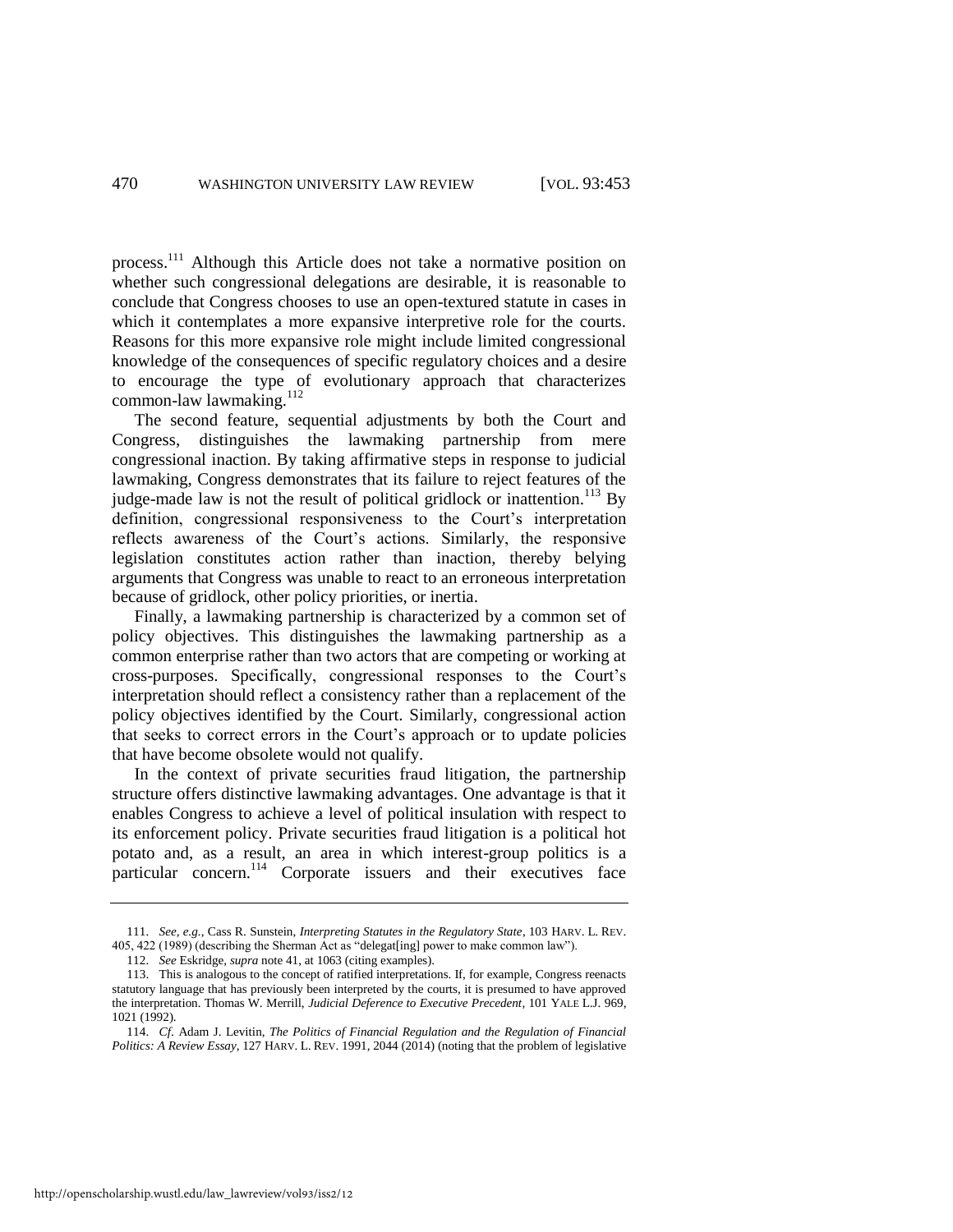substantial liability risk in private litigation and incur considerable costs in both insurance and litigation defense. These defendants pressure Congress to reduce the scope of their liability risk by restricting private litigation. On the other hand, the plaintiffs' bar is a formidable political force as well. One study reports that the amount donated by lawyers, primarily plaintiffs' lawyers, to federal political candidates since 1990 is more than \$1 billion.<sup>115</sup> Putting aside the extent to which political donations and lobbying influence congressional policymaking, it is easier for Congress to delegate determination of the scope of private litigation to the federal judiciary, which enjoys life tenure. Judicial lawmaking also provides a mechanism to overcome the gridlock that might result from high levels of interest-group engagement.

The lawmaking partnership also exploits the differential institutional competencies of the Court and Congress. The evaluation of the scope and quality of private litigation is a subject that is peculiarly within the competence of the judiciary. The courts can readily observe the quality of private lawsuits and the extent to which litigation filings are correlated with serious misconduct. The courts can also determine the effect of various reforms such as a heightened pleading standard on litigation volume and case quality. At the same time, Congress has the capacity to consider evidence that the courts cannot observe. This evidence might include the effect of litigation costs on issuers' decisions to go public or to list their securities in the United States, or the effect of private enforcement on the capital markets.<sup>116</sup> Thus, even with a common objective, the Courts and Congress can bring distinct issues of competence to the question of how best to achieve that objective.

By delegating the development of private enforcement to the courts, Congress creates a potential check on the possibility of agency capture.<sup>117</sup> The antifraud provision, like most of the federal securities laws, can be enforced by the SEC as well as private litigants.<sup>118</sup> Some commentators have advocated for the elimination of private securities fraud litigation,

capture is "particularly pronounced in financial services" because of the substantial industry clout effected through political donations and lobbying).

<sup>115.</sup> *See, e.g.*, James R. Copland, *How the Plaintiffs Bar Bought the Senate*, WALL ST. J. (Feb. 8, 2010, 6:59 PM), http://www.wsj.com/articles/SB10001424052748703630404575053330978667138.

<sup>116.</sup> Congress may also be in a better position than the courts to evaluate effects outside the litigation context, such as effects on the provision of financial products or the depth of the capital markets.

<sup>117.</sup> *See generally* Rachel E. Barkow, *Insulating Agencies: Avoiding Capture Through Institutional Design*, 89 TEX. L. REV. 15 (2010) (discussing problem of agency capture).

<sup>118.</sup> *See, e.g.*, *What We Do*, U.S. SEC. & EXCH. COMM'N, [https://www.sec.gov/about/whatwedo.](https://www.sec.gov/about/whatwedo.shtml)  [shtml \(](https://www.sec.gov/about/whatwedo.shtml)last visited Nov. 10, 2015) (describing the SEC's enforcement authority).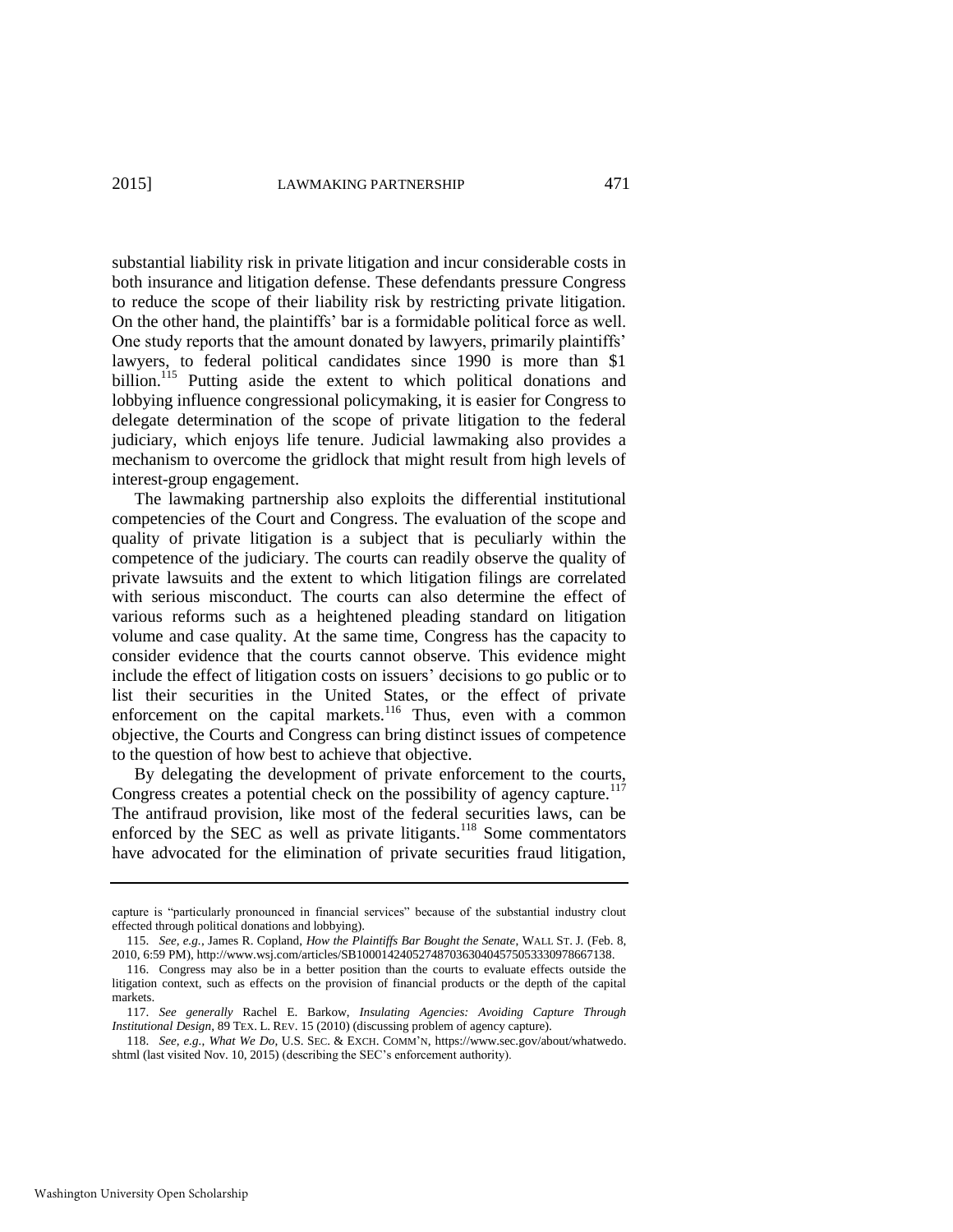arguing for the superiority of public enforcement.<sup>119</sup> Yet the effectiveness of public enforcement depends critically on the SEC's exercise of its enforcement authority.<sup>120</sup> An important constraint on public enforcement is the availability of resources—the SEC depends on Congress for funding, and Congress can limit enforcement activity just by closing the pursestrings.<sup>121</sup> In addition, the broad scope of regulation and actors subject to federal securities regulation requires the SEC to make policy choices. SEC officials and staff may make such choices for a variety of reasons—such as a desire to appeal to the media, to further personal career objectives, or to assuage congressional critics.<sup>122</sup> The courts are particularly well positioned to observe the areas in which SEC enforcement operates effectively. Although the courts cannot address deficiencies in public enforcement directly, $123$  they can identify those areas in which private enforcement is serving as a useful supplement by targeting conduct or defendants that are not the focus of the regulators.<sup>124</sup>

<span id="page-20-0"></span>Finally, the lawmaking partnership offers a dynamic process. Common-law adjudication has long been defended on the basis of its ability to operate incrementally and to evolve in response to changing circumstances.<sup>125</sup> These features prevent the type of obsolescence that can occur in both congressional and agency lawmaking. In the context of financial regulation, this flexibility and responsiveness are particularly valuable because of the speed at which the market changes, creating new

<sup>119.</sup> *See, e.g.*, William W. Bratton & Michael L. Wachter, *The Political Economy of Fraud on the Market*, 160 U. PA. L. REV. 69 (2011).

<sup>120.</sup> *See* Donald C. Langevoort, *The SEC as a Lawmaker: Choices About Investor Protection in the Face of Uncertainty*, 84 WASH. U. L. REV. 1591, 1604–05 (2006) (scrutinizing the "revolving door" of SEC lawyers and private practice and its connection to new regulations).

<sup>121.</sup> *See, e.g.*, Joan MacLeod Heminway, *Rock, Paper, Scissors: Choosing the Right Vehicle for Federal Corporate Governance Initiatives*, 10 FORDHAM J. CORP. & FIN. L. 225, 319 n.340 (2005) (quoting Aulana L. Peters, *Independent Agencies: Government's Scourge or Salvation?*, 1988 DUKE L.J. 286, 294) (explaining that "the Commission, like most agencies, depends entirely on funds authorized and appropriated by Congress for its operations").

<sup>122.</sup> *See, e.g.*, Andrew Ackerman & Aruna Viswanatha, *SEC Bickering Stalls Mary Jo White's Agenda*, WALL ST. J. (June 3, 2015, 9:55 PM), http://www.wsj.com/articles/sec-bickering-derailswhites-agenda-1433374702 (describing conflict over policy choices of SEC commissioners).

<sup>123.</sup> *Cf.* SEC v. Citigroup Global Mkts., Inc., 827 F. Supp. 2d 328 (S.D.N.Y. 2011) (raising concerns about the SEC's enforcement policy choices and, as a result, refusing to approve proposed settlement of SEC enforcement action), *vacated*, 752 F.3d 285 (2d Cir. 2014).

<sup>124.</sup> *See, e.g.*, James D. Cox, et al., *Public and Private Enforcement of the Securities Laws: Have Things Changed Since Enron?*, 80 NOTRE DAME L. REV. 893 (2005) (reporting on evidence about firms targeted by SEC enforcement actions versus firms targeted only by private securities fraud class actions).

<sup>125.</sup> *See* Jill E. Fisch, *The Peculiar Role of the Delaware Courts in the Competition for Corporate Charters*, 68 U. CIN. L. REV. 1061, 1072–73 (2000) (explaining the advantages of common-law adjudication as a method of lawmaking).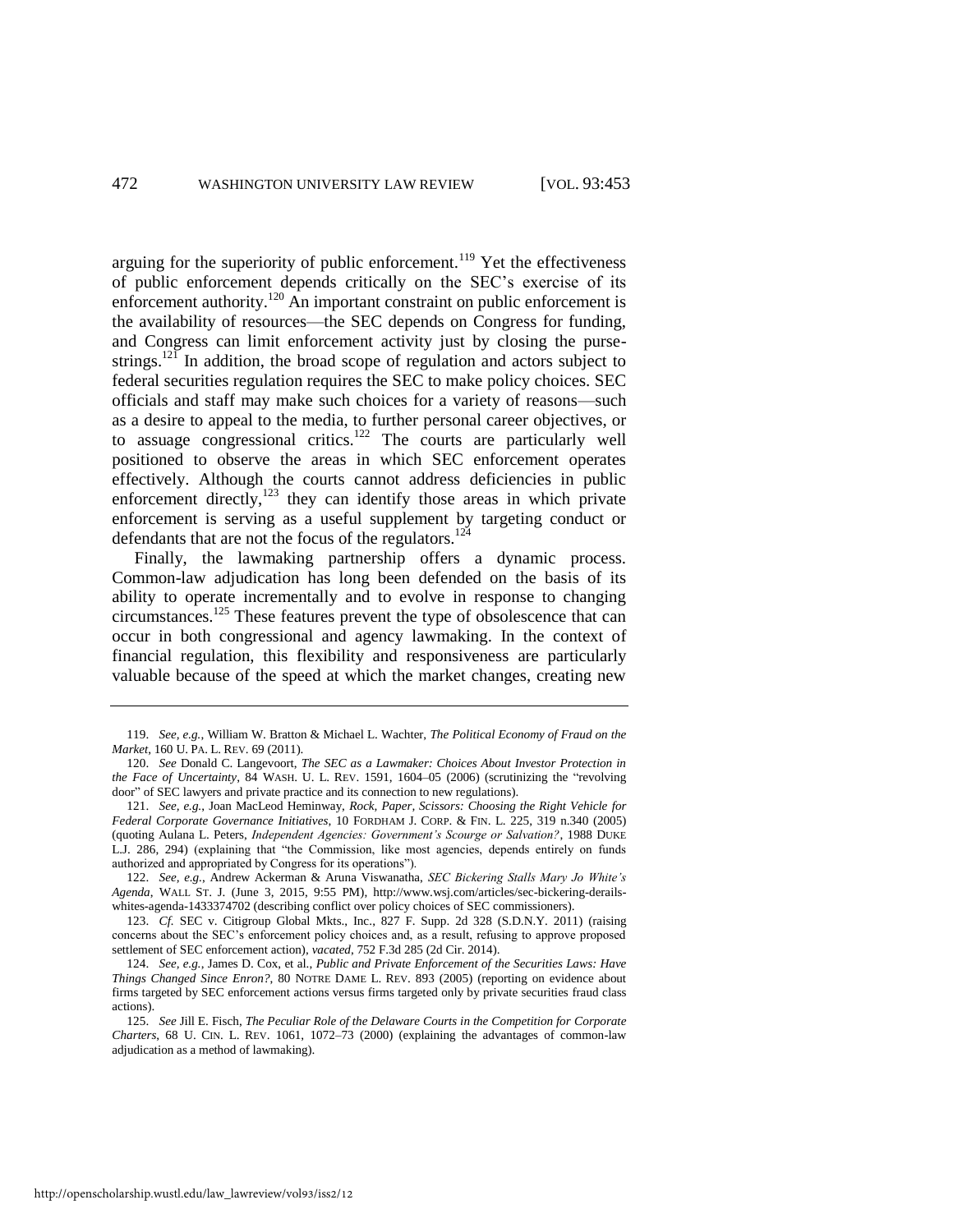regulatory demands. Again, the case of federal securities fraud offers an illustration. The public capital markets have shifted, over the past sixty years, from retail to largely institutional markets, with an ever-diminishing share of US equities held by retail investors.<sup>126</sup> Both institutional and retail money has moved, to an increasing degree, into indexed investments that are not made on the basis of information disclosure or issuer fundamentals.<sup>127</sup> New types of traders have entered the market, such as hedge funds and high-frequency traders.<sup>128</sup> Market information has shifted from paper-based disclosure documents to the internet and is conveyed through an ever-growing range of intermediaries.<sup>129</sup> As the nature of the market changes, so do the nature of securities fraud and the scope of litigation necessary to deter such fraud effectively, as well as the costs and benefits of an enforcement regime.

A lawmaking partnership offers two different mechanisms for identifying and responding to these developments, reflecting the different expertise and informational access of the courts and Congress. Thus, for example, *Basic* responded to the impersonal nature of the public capital markets by recognizing the difficulty for investors of proving reliance directly.<sup>130</sup> The PSLRA responded to the emergence of institutional investors by harnessing their larger stakes and greater sophistication in the form of the lead plaintiff as a way of controlling litigation decisions.<sup>131</sup> SLUSA responded to an effort by the plaintiffs' bar to shift litigation into state court in order to avoid provisions such as the discovery stay.<sup>132</sup> The Court interpreted the heightened pleading standard of the PSLRA in a manner that effectively implemented Congress's gatekeeping objective in

<sup>126.</sup> Jill E. Fisch, *Rethinking the Regulation of Securities Intermediaries*, 158 U. PA. L. REV. 1961, 1962–63 (2010) (describing shift from retail to institutional ownership); Luis A. Aguilar, Comm'r, U.S. Sec. & Exch. Comm'n, Institutional Investors: Power and Responsibility (Apr. 19, 2013), *available at* http://www.sec.gov/News/Speech/Detail/Speech/1365171515808 (explaining various developments in the size and structure of the capital markets over the past several decades).

<sup>127.</sup> *See, e.g.*, RUSSELL INVESTMENTS, INDEX INDUSTRY INNOVATION LEADS TO GROWING ADOPTION OF ETFS AMONG INSTITUTIONAL INVESTORS 1 (2014) (reporting that "assets in indexbased strategies reached more than \$7 trillion worldwide in 2013").

<sup>128.</sup> *See, e.g.*, Lynne L. Dallas, *Short-Termism, the Financial Crisis, and Corporate Governance*, 37 J. CORP. L. 265, 296–97 (2012) (describing the evolution of the "transient" institutional investor).

<sup>129.</sup> Commentators have observed the challenges posed by these changes for years. *See, e.g.*, Donald C. Langevoort, *Information Technology and the Structure of Securities Regulation*, 98 HARV. L. REV. 747 (1985) (exploring the effect of new technology on the costs of gathering and disseminating investment information); Neil D. Schwartz, *Wall Street? Where We're Going We Don't Need Wall Street: Do Securities Regulators Stand a Chance in Cyberspace?*, 8 J. TRANSNAT'L L. & POL'Y 79, 83 (1998) (observing that "New Technology Is Reshaping the Securities Markets").

<sup>130.</sup> *See* Basic Inc. v. Levinson, 485 U.S. 224, 240–47 (1988).

<sup>131.</sup> *See* 15 U.S.C. § 78u-4(a)(3) (2014).

<sup>132.</sup> *See* Securities Litigation Uniform Standards Act, 15 U.S.C. § 78bb (2014).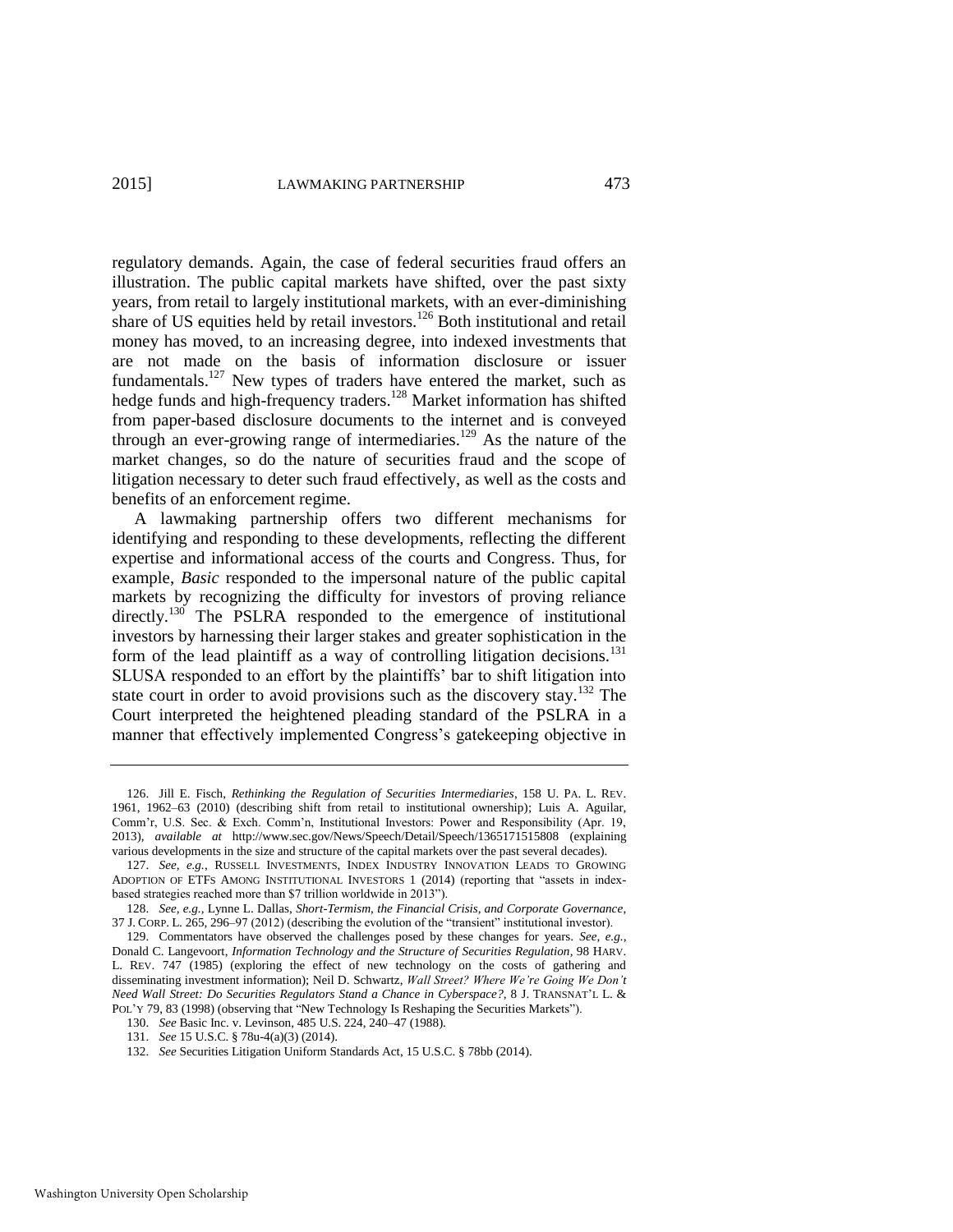light of its observations about the challenges of pleading the required state of mind.<sup>133</sup>

#### V. THE LAWMAKING PARTNERSHIP BEYOND *HALLIBURTON II*

#### *A. Other Applications of the Partnership Framework*

The analysis in this Article is broadly applicable outside the area of federal securities fraud. Although consideration of the lawmaking partnership in the context of other statutory schemes is beyond the scope of this Article, securities regulation alone offers numerous instances in which the collaborative interplay of congressional and judicial lawmaking suggests that the Court should apply a more flexible and goal-oriented approach to interpreting the applicable statute.<sup>134</sup> Within federal securities fraud litigation, evidence of a lawmaking partnership might inform the Court's analysis of a variety of issues.

One such issue is the extraterritorial scope of the antifraud provision. For many years, the courts applied section 10(b) to fraud involving conduct or effects within the United States.<sup>135</sup> Congress did not interfere with these decisions for decades, allowing the courts to act in a "quasilegislative role."<sup>136</sup> In *Morrison v. National Australia Bank Ltd.*, the Court overturned these decisions and concluded that section 10(b) did not extend outside the United States.<sup>137</sup> Congress subsequently responded to *Morrison* in Dodd-Frank, both by reinstating the conduct and effects tests for SEC enforcement actions, $138$  and by ordering the SEC to "solicit public comment and thereafter conduct a study to determine the extent to which private rights of action under the antifraud provisions of the Securities and Exchange Act of 1934 . . . should be extended."<sup>139</sup>

<sup>133.</sup> *See* Tellabs, Inc. v. Makor Issues & Rights, Ltd., 551 U.S. 308 (2007).

<sup>134.</sup> Similarly, the courts should consider the existence of a partnership in evaluating the legitimacy of agency rulemaking. *See* Jill E. Fisch, *The Long Road Back:* Business Roundtable *and the Future of SEC Rulemaking*, 36 SEATTLE U. L. REV. 695, 697–98 (2013) (criticizing the DC Circuit Court's *Business Roundtable* decision, *Business Roundtable v. SEC*, 647 F.3d 1144 (D.C. Cir. 2011), for ignoring congressional policy judgments about SEC adoption of a federal proxy access rule).

<sup>135.</sup> *See, e.g.*, Jill E. Fisch, *Imprudent Power: Reconsidering U.S. Regulation of Foreign Tender Offers*, 87 NW. U. L. REV. 523, 542–43 (1993) (describing conducts and effects tests).

<sup>136.</sup> Jennifer Wu, Morrison *v. Dodd-Frank: Deciphering the Congressional Rebuttal to the Supreme Court's Ruling*, 14 U. PA. J. BUS. L. 317, 328 (2011).

<sup>137. 561</sup> U.S. 247, 273 (2010).

<sup>138.</sup> Dodd-Frank Wall Street Reform and Consumer Protection Act, Pub. L. No. 111-203, § 929P(b), 124 Stat. 1376, 1864 (2010).

<sup>139.</sup> *Id.* § 929Y(a).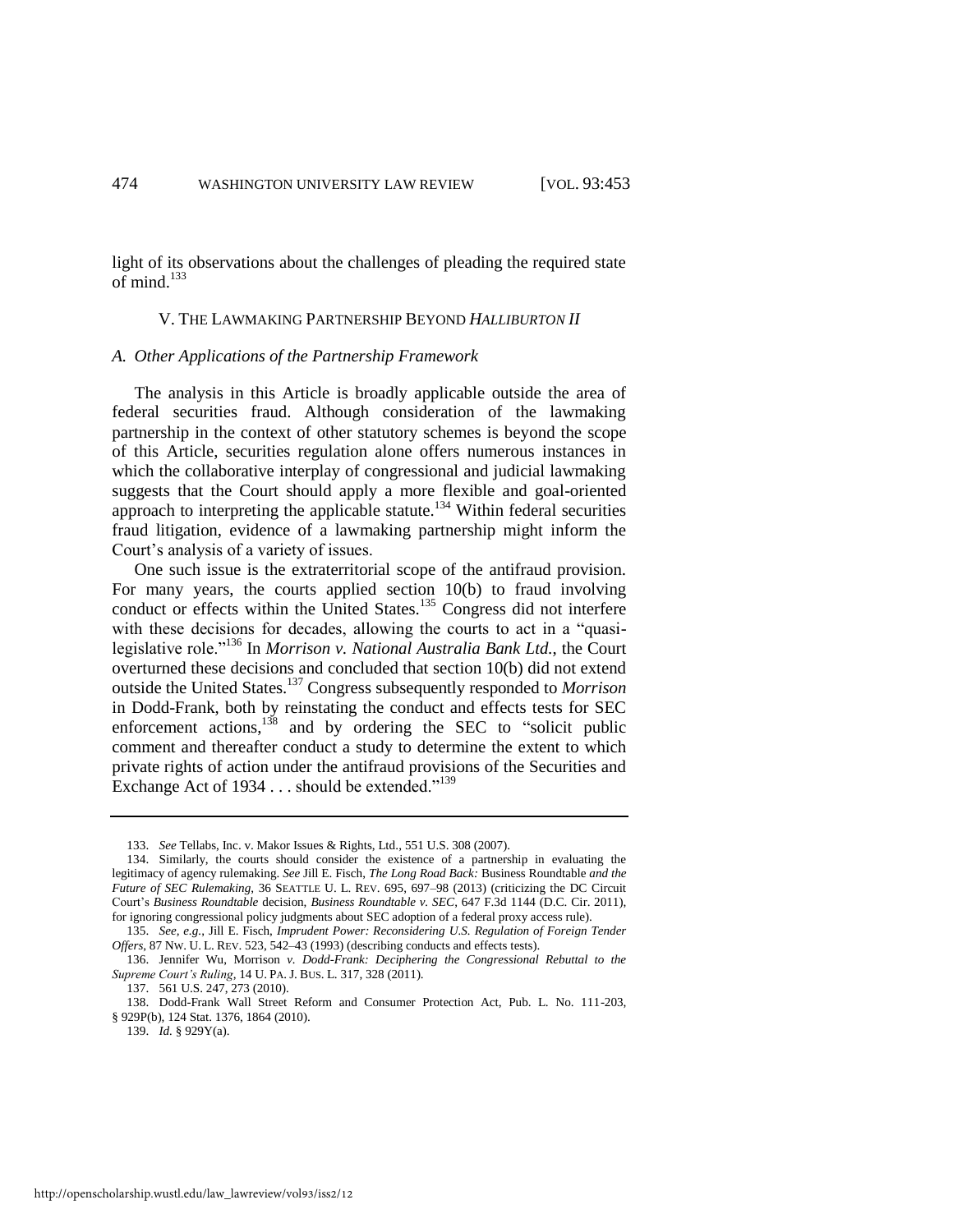<span id="page-23-0"></span>A second issue that has involved collaboration between the Court and Congress is determining the appropriate scope of liability exposure for secondary defendants. As with *Morrison*, the lower courts had applied the concept of aiding and abetting from the common law to private claims for federal securities fraud.<sup>140</sup> In *Central Bank*, the Supreme Court rejected that approach, holding that section 10(b) does not create a cause of action for aiding and abetting.<sup>141</sup> Congress subsequently responded to the concerns about the potential adverse effects of liability for secondary defendants in the PSLRA.<sup>142</sup> Nonetheless, in *Stoneridge Investment* Partners, LLC v. Scientific-Atlanta, Inc.,<sup>143</sup> the Court concluded that section 10(b) did not provide a private right of action against defendants who did not make fraudulent statements to the investing public.<sup>144</sup> Most recently, Congress responded in Dodd-Frank with modifications to the liability exposure of secondary defendants—expanding the SEC's authority to bring aiding and abetting claims and lowering the required state of mind for such liability from knowledge to recklessness.<sup>145</sup> In addition, Dodd-Frank required the US Government Accountability Office to conduct a study on the impact of a private right of action for aiding and abetting.<sup>146</sup>

The partnership analysis also offers insights with respect to the determination of the required mental state for fraud liability. The Court rejected negligence based liability in *Ernst* and held that scienter was the necessary state of mind, but it declined to define scienter or to determine whether proof of recklessness was sufficient.<sup>147</sup> Congress did not specify the required state of mind when it adopted the PSLRA. Instead, it crafted the heightened pleading requirement to incorporate the judicially-created ambiguity—providing that the plaintiff "state with particularity facts giving rise to a strong inference that the defendant acted with *the required state of mind.*"<sup>148</sup> In turn, the Court took on the task of interpreting this

145. Dodd-Frank Wall Street Reform and Consumer Protection Act, Pub. L. No. 111-203, §§ 929M–O, 124 Stat. 1376, 1864 (2010).

- 146. *Id*. § 929Z(a).
- 147. *See* Ernst & Ernst v. Hochfelder, 425 U.S. 185, 193, 193 n.12 (1976).
- 148. 15 U.S.C. § 78u-4(b)(2)(A) (2014) (emphasis added).

<sup>140.</sup> Jill E. Fisch, *The Scope of Private Securities Litigation: In Search of Liability Standards for Secondary Defendants*, 99 COLUM. L. REV. 1293, 1297 (1999).

<sup>141.</sup> Cent. Bank of Denver, N.A. v. First Interstate Bank of Denver, N.A., 511 U.S. 164, 170–92 (1994).

<sup>142.</sup> *See* Fisch, *supra* not[e 140,](#page-23-0) at 1293–94.

<sup>143. 552</sup> U.S. 148 (2008).

<sup>144.</sup> *Id*. at 154–67.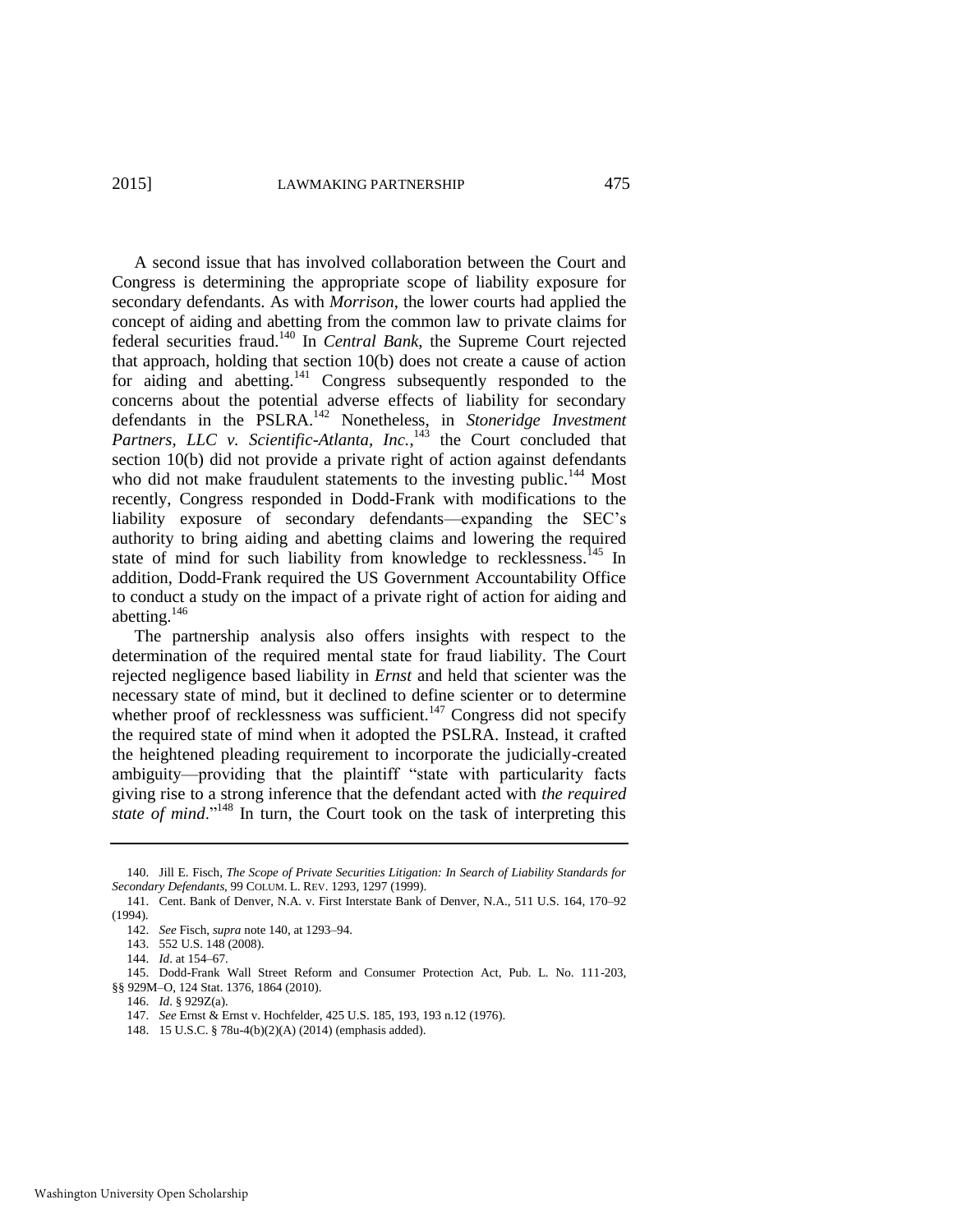provision in *Tellabs*, <sup>149</sup> and it concluded that, because Congress did not "throw much light" on what was meant by a "strong inference," its task was to "prescribe a workable construction . . . geared to the PSLRA's twin goals: to curb frivolous, lawyer-driven litigation, while preserving investors' ability to recover on meritorious claims."<sup>150</sup>

#### *B. The Lawmaking Partnership and Insider Trading*

Perhaps the most compelling example of the lawmaking partnership is the development of the legal prohibition on insider trading.<sup>151</sup> Because the scope of insider trading regulation and the appropriate role for the judiciary in developing insider trading law are currently the subject of some debate<sup>152</sup> after the Second Circuit's recent *Newman* decision,<sup>153</sup> this Article will briefly consider the implications of the lawmaking partnership framework for that debate.

<span id="page-24-1"></span>Federal insider trading liability is based on section 10(b), the same general antifraud provision discussed earlier in this Article in the context of private securities fraud. The statute itself contains no reference to insider trading or nonpublic information.<sup>154</sup> Instead, insider trading liability has been developed through the joint actions of the Court and Congress.<sup>155</sup>

<span id="page-24-0"></span>The Court moved first. In *Chiarella v. United States*, the Court accepted the premise that trading on material inside information could

<sup>149.</sup> Tellabs, Inc. v. Makor Issues & Rights, Ltd., 551 U.S. 308 (2007).

<sup>150.</sup> *Id*. at 321–22 (internal quotation marks omitted).

<sup>151.</sup> *See* Stephen M. Bainbridge, *Insider Trading Regulation: The Path Dependent Choice Between Property Rights and Securities Fraud*, 52 S.M.U. L. REV. 1589, 1628 (1999) (arguing that "the Supreme Court should treat the insider trading prohibition as though it were a species of federal common law").

<sup>152.</sup> *See, e.g.*, Tanya Dmitronow et al., *After Newman, Congress Seeks to Define Insider Trading*, PROSKAUER ROSE LLP CORPORATE DEFENSE AND DISPUTES BLOG (Mar. 16, 2015), [http://www.](http://www.corporatedefensedisputes.com/2015/03/after-newman-congress-seeks-to-define-insider-trading/)  [corporatedefensedisputes.com/2015/03/after-newman-congress-seeks-to-define-insider-trading/](http://www.corporatedefensedisputes.com/2015/03/after-newman-congress-seeks-to-define-insider-trading/) ("Ever since the U.S. Court of Appeals for the Second Circuit issued its landmark decision in *United States v. Newman*, debate has raged about whether the court has sanctioned insider trading or has appropriately restrained the Government's efforts to prosecute innocent market conduct—and whether the judiciary, rather than Congress, should be defining and outlawing insider trading in the first place.").

<sup>153.</sup> United States v. Newman, 773 F.3d 438 (2d Cir. 2014).

<sup>154.</sup> *See* Paul D. Brachman, Note, *Outlawing Honest Graft*, 16 N.Y.U. J. LEGIS. & PUB. POL'Y 261, 278 (2013) ("There is no federal statute that specifically prohibits [insider trading].").

<sup>155.</sup> The actions of the SEC and the Department of Justice in bringing insider trading cases before the Court obviously play a critical role as well. This Article will address the SEC's role below. *See infra* note[s 188](#page-28-0)[–211 a](#page-31-0)nd accompanying text.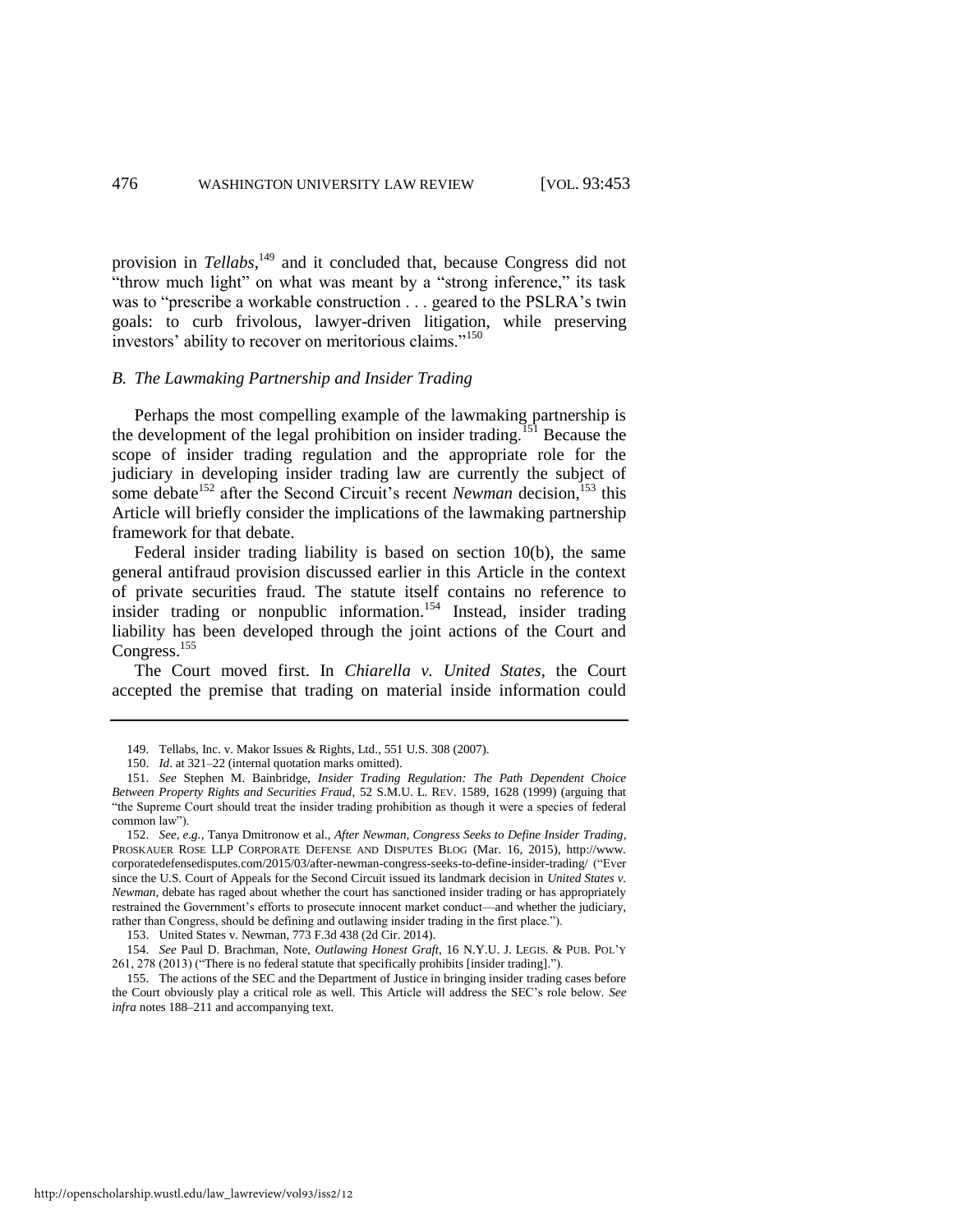constitute securities fraud.<sup>156</sup> The Court's holding was a restrictive one, however. It concluded that insider trading liability was premised on the fiduciary duties owed by corporate insiders to the corporation.<sup>157</sup> Corporate insiders who possessed no such duties could not be liable under this classical theory because their failure to disclose material nonpublic information did not constitute actionable fraud.<sup>158</sup> Importantly, the Court observed that its conclusion was not grounded in the statutory text or a finding of congressional intent, noting that "neither the legislative history nor the statute itself affords specific guidance" as to the circumstances in which "silence may constitute a manipulative or deceptive device."<sup>159</sup>

*Chiarella* did not address situations in which insiders, rather than trading themselves, disclose inside information to others who subsequently trade. In 1983, the Court addressed this so-called "tipping" in *Dirks v. SEC*. <sup>160</sup> Importantly, *Dirks* reinforced the Court's holding in *Chiarella* that insider trading required a predicate breach of fiduciary duty.<sup>161</sup> In *Dirks*, the Court concluded that tippees could only be liable if the tipper breached a fiduciary duty in disclosing the inside information and if the tippee knew of the breach.<sup>162</sup> *Dirks* further explained that a tipper breached his or her duty by receiving a personal benefit in exchange for the tip or if he or she intended to bestow a gift on the recipient.<sup>163</sup>

<span id="page-25-0"></span>Many commentators were dissatisfied with the limitations on insider trading liability imposed by the *Chiarella* and *Dirks* decisions.<sup>164</sup> Commentators also raised objections to the regulatory ambiguity.<sup>165</sup> As Senator Alfonse D'Amato observed: "the present state of uncertainty about the law is simply not acceptable.<sup> $166$ </sup> Between 1986 and 1988,

157. *Id.* at 224–30.

158. *Id.* at 231–35.

- 160. 463 U.S. 646 (1983).
- 161. *Id*. at 660.

162. *Id*.

<sup>156. 445</sup> U.S. 222, 230 (1980) ("Application of a duty to disclose prior to trading guarantees that corporate insiders, who have an obligation to place the shareholder's welfare before their own, will not benefit personally through fraudulent use of material, nonpublic information.").

<sup>159.</sup> *Id*. at 226.

<sup>163.</sup> *Id*. at 663–64.

<sup>164.</sup> *See, e.g.*, Richard M. Phillips & Larry R. Lavoie, *The SEC's Proposed Insider Trading Legislation: Insider Trading Controls, Corporate Secrecy, and Full Disclosure*, 39 ALA. L. REV. 439, 446–50 (1988).

<sup>165.</sup> *See* Richard W. Painter et al., *Don't Ask, Just Tell: Insider Trading After* United States v. O'Hagan, 84 VA. L. REV. 153, 227–28 (1998) (identifying confusion in the law of insider trading and arguing that "[a]bsent congressional action, the definition of illegal trading on proscribed informational advantages will remain incomplete, unsystematic, and analytically unsatisfying").

<sup>166. 133</sup> CONG. REC. S16,393 (daily ed. June 17, 1987) (statement of Sen. Alfonse D'Amato).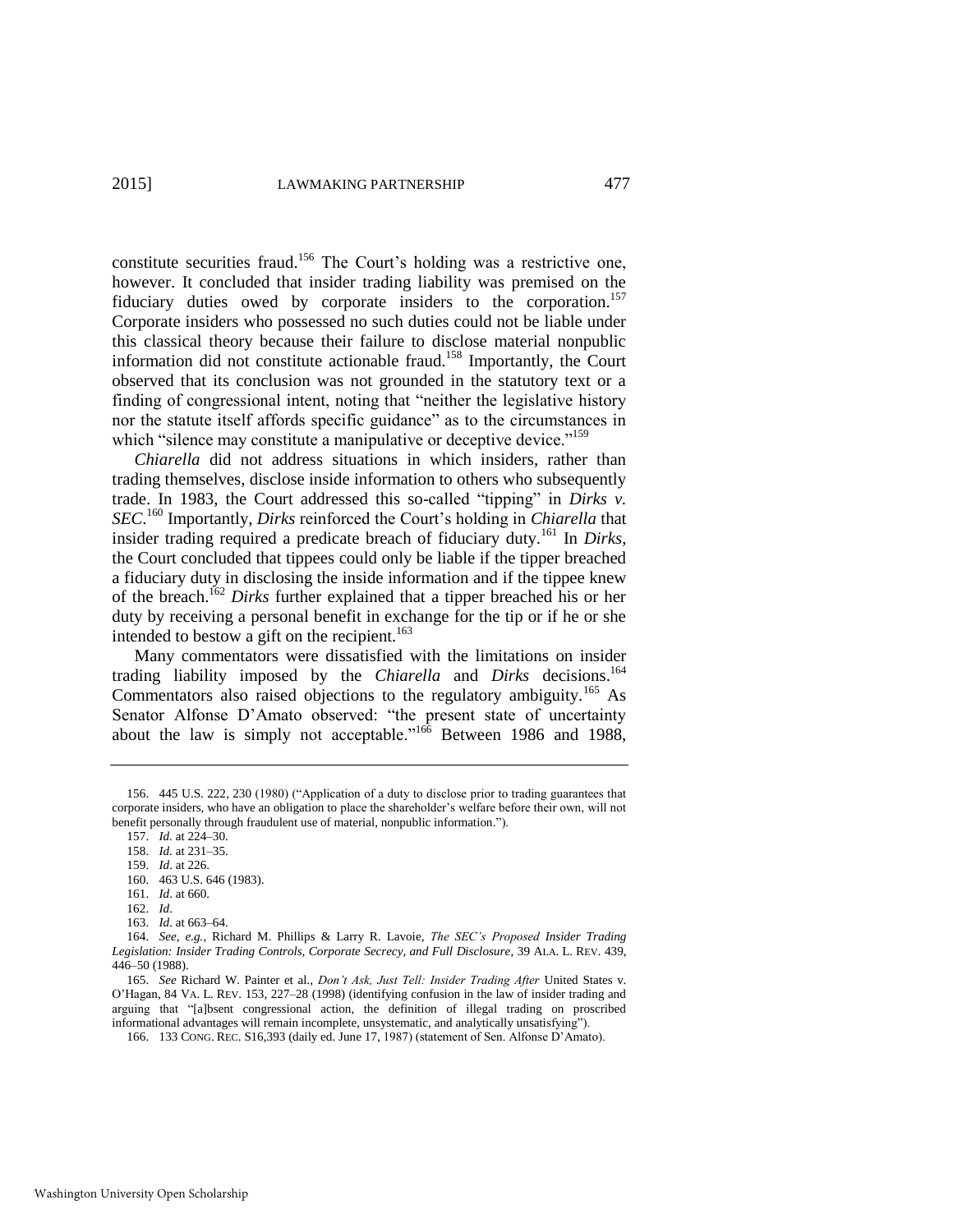<span id="page-26-2"></span>Congress held four separate sets of hearings devoted specifically to insider trading regulation. $167$ 

In 1984, Congress adopted its first response to the *Chiarella* and *Dirks* decisions. The Insider Trading Sanctions Act of 1984<sup>168</sup> did not revise the judicial approach to insider trading liability or expand the scope of the prohibition but merely made minor modifications to insider trading liability, including a prohibition on the trading of options and other derivatives in circumstances in which it would be illegal to trade stock and a provision providing for treble damages.<sup>169</sup> The adoption of the  $1984$ statute suggested that Congress was aware of the scope of insider trading liability reflected in the *Dirks* and *Chiarella* decisions and chose not to alter this scope. Despite the urging of several witnesses, Congress did not adopt a formal definition of insider trading in the statute.<sup>170</sup>

<span id="page-26-1"></span><span id="page-26-0"></span>In 1987, in response to a request from the Senate Securities Subcommittee, the SEC drafted proposed legislation that would have provided a definition of insider trading and modified several aspects of the Supreme Court's decisions.<sup>171</sup> A specific issue that had divided lower courts was the extent to which insider trading liability could be premised on an alternative theory: the misappropriation theory.<sup>172</sup> The SEC's draft legislation sought to codify the misappropriation theory and to specify the circumstances and relationships that might give rise to a predicate duty.<sup>173</sup> Congress chose again, however, not to adopt the misappropriation theory or any type of statutory definition.<sup>174</sup> Instead, in the Insider Trading and Securities Fraud Enforcement Act of 1988 ("ITSFEA"), Congress

<sup>167.</sup> Thomas W. Joo, *Legislation and Legitimation: Congress and Insider Trading in the 1980s*, 82 IND. L.J. 575, 576 (2007).

<sup>168.</sup> Insider Trading Sanctions Act of 1984, 15 U.S.C. §§ 78c, 78o, 78t, 78u, 78ff (2014).

<sup>169.</sup> *Id*.

<sup>170.</sup> H.R. REP. NO. 98-355, at 13 (1983), *reprinted in* 1984 U.S.C.C.A.N. 2274, 2286; *see also*  Painter et al., *supra* not[e 165,](#page-25-0) at 201–02.

<sup>171.</sup> JONATHAN R. MACEY, CATO INST., CATO INST. POLICY ANALYSIS NO. 101: SEC'S INSIDER TRADING PROPOSAL: GOOD POLITICS, BAD POLICY (1988), *available at* http://object.cato.org/sites/ cato.org/files/pubs/pdf/pa101.pdf.

<sup>172.</sup> *See* Elliot J. Weiss, United States v. O'Hagan*: Pragmatism Returns to the Law of Insider Trading*, 23 J. CORP. L. 395 (1998). The misappropriation theory was based on language in Chief Justice Burger's dissent in *Chiarella*. *See* Chiarella v. United States, 445 U.S. 222, 243–45 (1980) (Burger, C.J., dissenting) (stating that Chiarella's misappropriation of information that belonged to his employer violated section 10(b)).

<sup>173.</sup> MACEY, *supra* not[e 171;](#page-26-0) *see also The Insider Trading Proscriptions Act of 1987: Hearing Before the Subcomm. on Sec. of the Comm. on Banking, Housing, and Urban Affairs*, 100th Cong. 40 (1987) (statement of David S. Ruder, Chairman, U.S. Sec. & Exch. Comm'n).

<sup>174.</sup> Painter et al., *supra* not[e 165,](#page-25-0) at 201–02.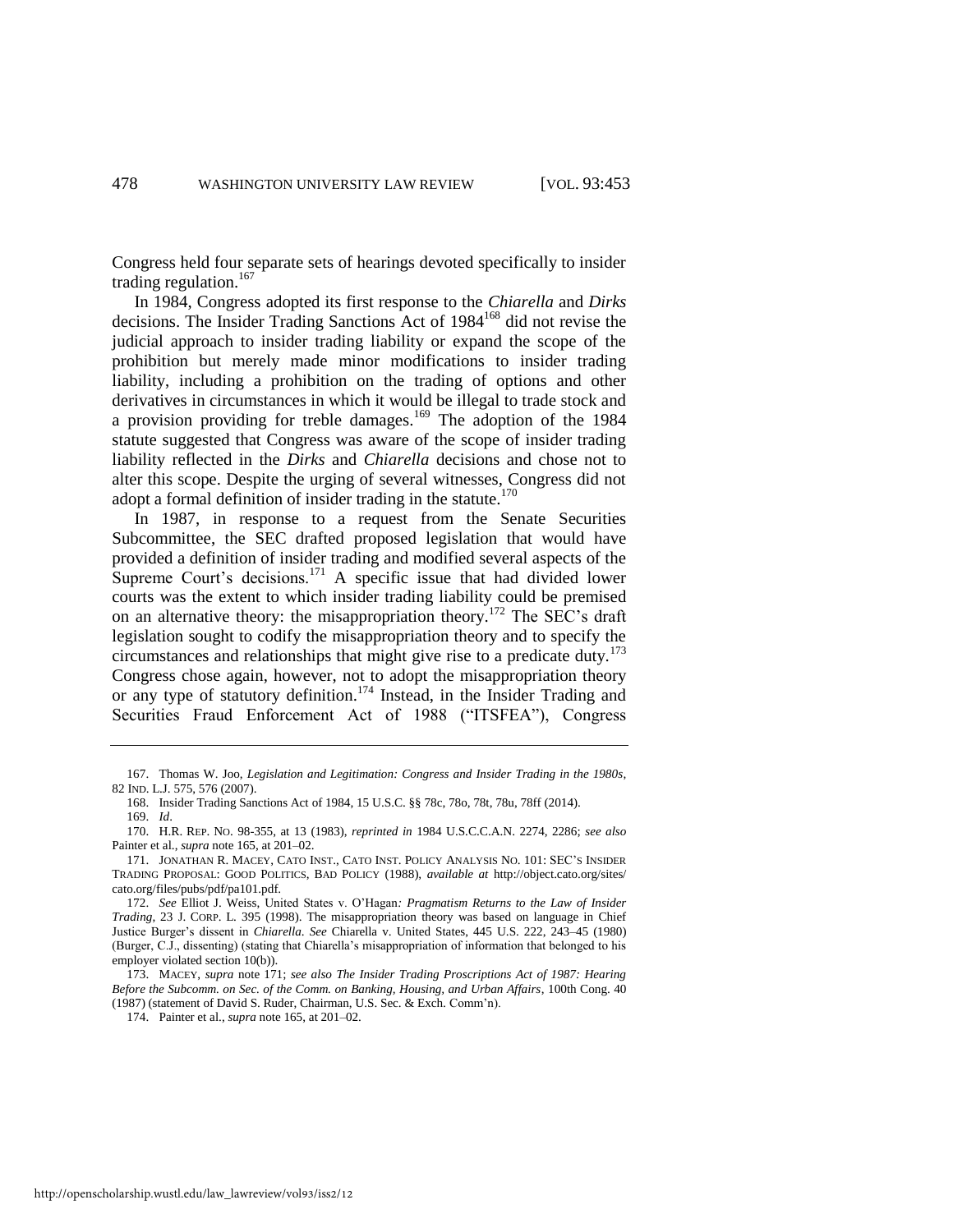increased the penalties for insider trading and also added a private remedy for contemporaneous traders.<sup>175</sup>

Notably, however, Congress did not codify the misappropriation theory, which was enjoying general acceptance in the lower courts.<sup>176</sup> Indeed, ITSFEA contained explicit findings that the SEC's rules regarding insider trading were "necessary and appropriate," and that it had "enforced such rules and regulations vigorously, effectively, and fairly."<sup>177</sup> As Steve Thel argues, these findings can be read as a congressional endorsement of the misappropriation theory.<sup>178</sup>

The Supreme Court accepted the misappropriation theory in  $O'Hagan$ <sup>179</sup> Importantly, the  $O'Hagan$  decision departed from the narrow approach to insider trading liability reflected in *Chiarella* and *Dirks*, relying instead on policy considerations to support its characterization of misappropriation as informational fraud.<sup>180</sup> As Justice Ginsberg explained, the misappropriation theory is "tuned to an animating purpose of the Exchange Act: to insure honest securities markets and thereby promote investor confidence."<sup>181</sup>

The *O'Hagan* decision did not eliminate all confusion over the scope of insider trading liability exposure.<sup>182</sup> The Court's acceptance of the misappropriation theory, however, reduced the pressure on Congress to adopt insider trading legislation.<sup>183</sup> This outcome was viewed as less than optimal by some commentators who had argued that the scope of insider trading liability should be definitively resolved through legislation.<sup>184</sup>

<sup>175.</sup> Insider Trading and Securities Fraud Enforcement Act of 1988, Pub. L. No. 100-704, 102 Stat. 4677 (1988).

<sup>176.</sup> *See* Weiss, *supra* not[e 172,](#page-26-1) at 398–422.

<sup>177.</sup> Insider Trading and Securities Fraud Enforcement Act of 1988 § 2.

<sup>178.</sup> *See generally* Steve Thel, *Statutory Findings and Insider Trading Regulation*, 50 VAND. L. REV. 1091 (1997).

<sup>179.</sup> United States v. O'Hagan, 521 U.S. 642 (1997).

<sup>180.</sup> *See* Weiss, *supra* note [172,](#page-26-1) at 398 (explaining that the Court "explicitly relied on considerations of public policy to explain its support for the misappropriation theory"); *see also O'Hagan*, 521 U.S. at 658–59 (justifying Court's holding in terms of the investor's "informational disadvantage" relative to the insider).

<sup>181.</sup> *O'Hagan*, 521 U.S. at 658.

<sup>182.</sup> *See* Painter et al., *supra* note [165,](#page-25-0) at 202 (identifying continuing issues of ambiguity and concern); *cf.* Weiss, *supra* note [172,](#page-26-1) at 438 (concluding that, although *O'Hagan* leaves "a few loose ends," it "comes close to completing the development of a sensible, comprehensive regulatory framework").

<sup>183.</sup> *See, e.g.*, Carol B. Swanson, *Reinventing Insider Trading: The Supreme Court Misappropriates the Misappropriation Theory*, 32 WAKE FOREST L. REV. 1157, 1212 (1997) ("[W]ith the misappropriation theory firmly in place, Congress lacks the impetus to define through legislation the parameters of insider trading liability.").

<sup>184.</sup> *See, e.g.*, Donna M. Nagy, *Reframing the Misappropriation Theory of Insider Trading Liability: A Post-*O'Hagan *Suggestion*, 59 OHIO ST. L.J. 1223, 1304 n.373 (1998) (citing sources).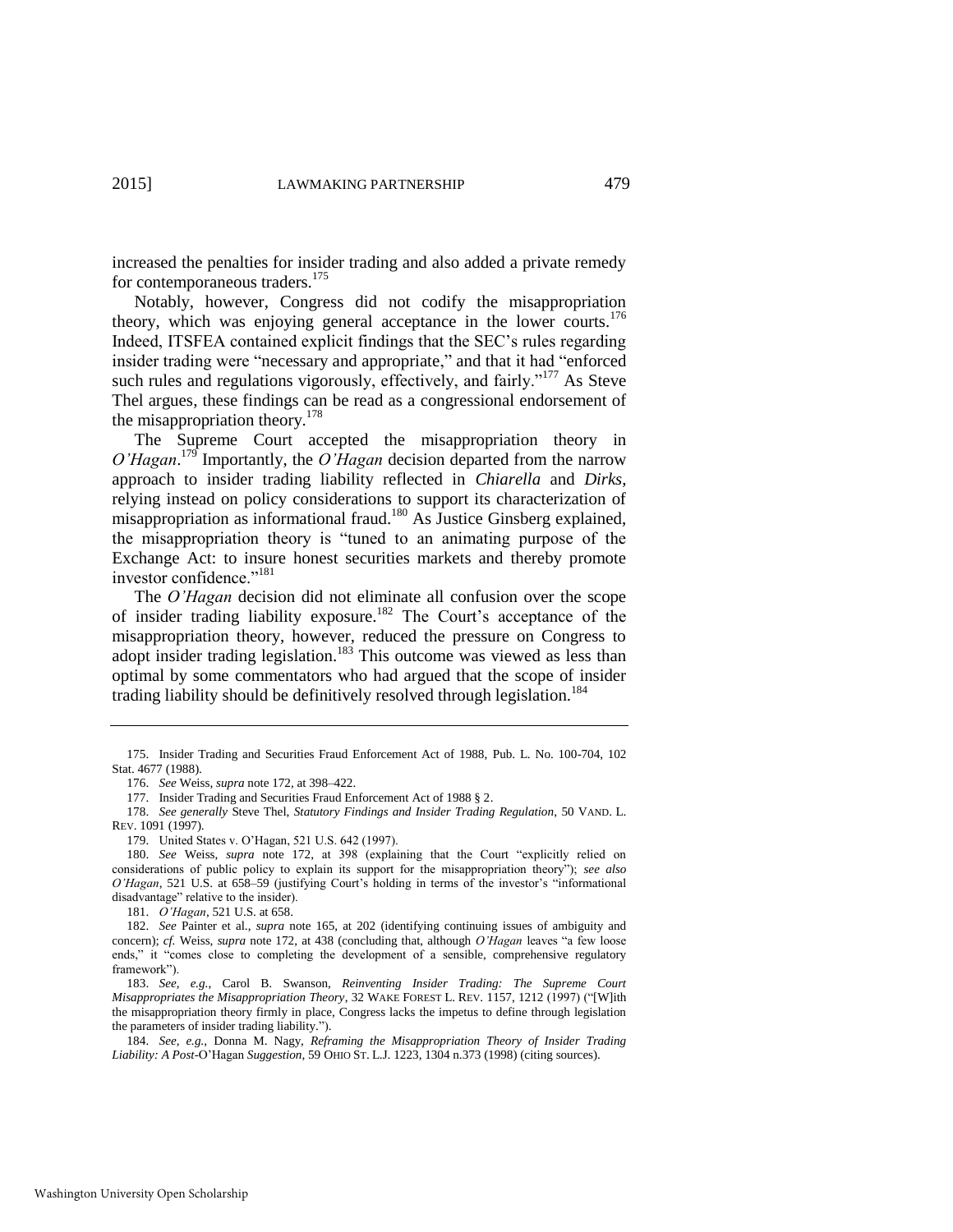<span id="page-28-1"></span>Congress adopted additional insider trading legislation in 2012 when it passed the Stop Trading on Congressional Knowledge Act ("STOCK Act").<sup>185</sup> The STOCK Act prohibits members of Congress from trading on inside information.<sup>186</sup> Two aspects of the STOCK Act reinforce the characterization of the development of insider trading regulation as a collaborative process. First, Congress again declined to provide a statutory definition of insider trading. Second, in extending the prohibition, Congress incorporated the fiduciary duty approach reflected in the Court's decisions. Specifically, the Act provides that members of Congress owe a duty of trust and confidence to Congress, the federal government, and US citizens "solely for purposes of the insider trading prohibitions."<sup>187</sup>

#### <span id="page-28-2"></span>*C. A Third Partner—The SEC*

<span id="page-28-0"></span>The example of insider trading introduces an additional dynamic into the lawmaking process—the SEC. As discussed in Part II of this Article, commentators have devoted considerable energy to debating the appropriate extent to which Congress should delegate lawmaking authority to federal agencies.<sup>188</sup> Much of that debate focuses on the appropriate scope of agency rulemaking. Courts exercise oversight over agency rulemaking through application of the nondelegation doctrine, although the Supreme Court's application of this doctrine has been extremely limited.<sup>189</sup> Courts have also scrutinized agency rulemaking to ensure that it falls within Congress's delegation of authority<sup>190</sup> and is exercised in a manner that is not arbitrary and capricious.<sup>191</sup>

The SEC's role with respect to insider trading, at least initially, was not legislative in nature. Rather than formulating the scope of liability through formal rulemaking, the SEC fashioned the liability standard by bringing enforcement actions that were, in some cases, supplemented by

<sup>185.</sup> Stop Trading on Congressional Knowledge Act of 2012 ("STOCK Act"), Pub. L. No. 112- 105, 126 Stat. 291 (2012).

<sup>186.</sup> *Id*.

<sup>187.</sup> *Id.* § 4(g)(1); *see also* Sung Hui Kim, *The Last Temptation of Congress: Legislator Insider Trading and the Fiduciary Norm Against Corruption*, 98 CORNELL L. REV. 845, 849–50 (2013) (explaining how structure of the STOCK Act incorporated the Court's fiduciary approach).

<sup>188.</sup> *See supra* Part II.

<sup>189.</sup> *See, e.g.*, Cass R. Sunstein, *Nondelegation Canons*, 67 U. CHI. L. REV. 315 (2000).

<sup>190.</sup> *See, e.g.*, Chevron U.S.A. Inc. v. Natural Res. Def. Council, Inc., 467 U.S. 837, 843–45 (1984) (holding that courts should defer to an agency's reasonable interpretation of statutory authority rather than substituting their own interpretation).

<sup>191.</sup> The source of the arbitrary and capricious standard is the Administrative Procedure Act ("APA"). 5 U.S.C. § 706(2)(A) (2014); *see generally* Motor Vehicle Mfrs. Ass'n v. State Farm Mut. Auto. Ins. Co., 463 U.S. 29 (1983) (exemplifying the "hard look" approach to review under the APA).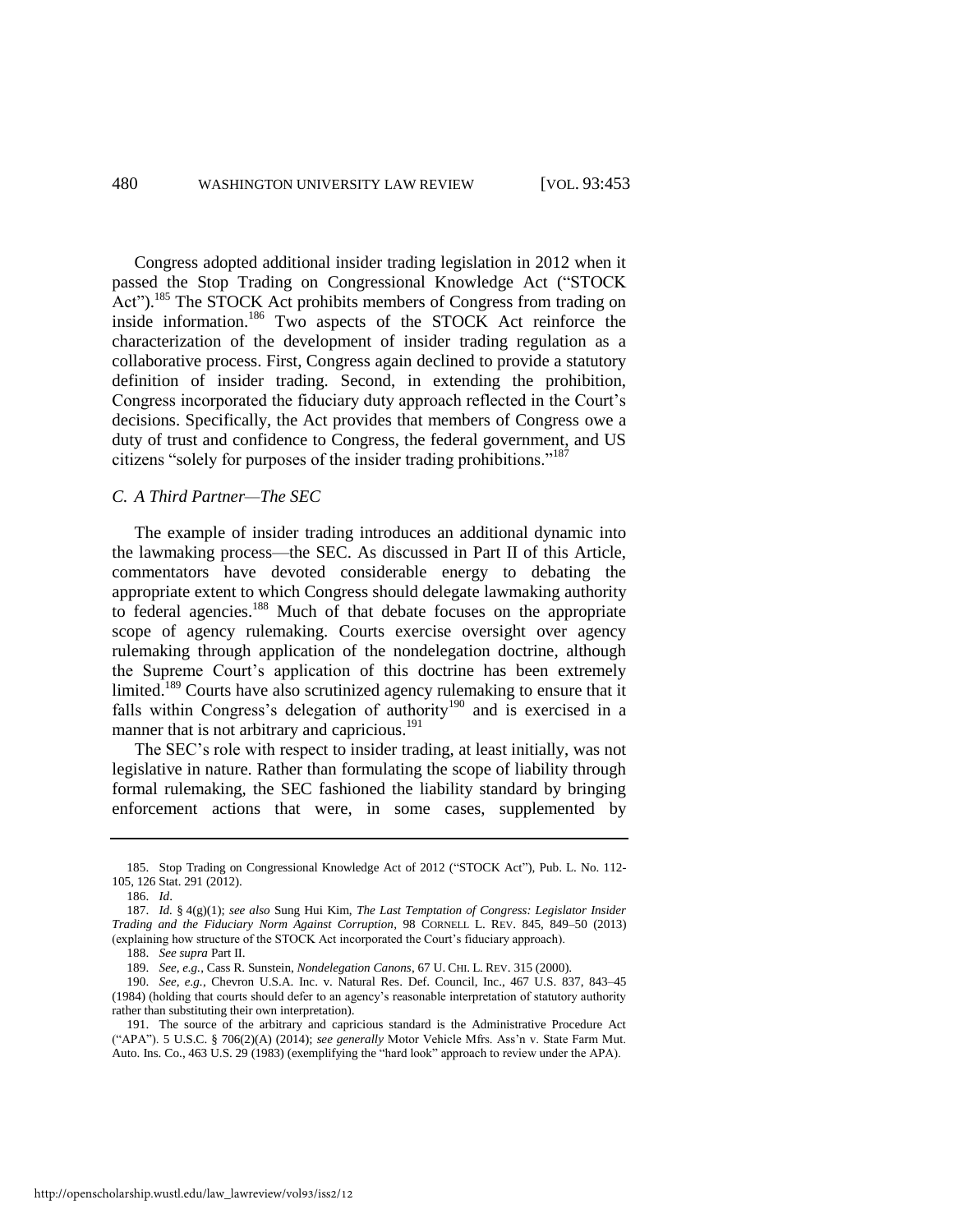Department of Justice criminal prosecutions.<sup>192</sup> It was the SEC—not Congress or the courts—that made the initial decision to use the general antifraud provision as a basis for imposing insider trading liability.<sup>193</sup> Subsequently, the SEC's enforcement actions have repeatedly tested the boundaries of existing law and offered new theories of liability.<sup>194</sup>

<span id="page-29-0"></span>Although enforcement has been the agency's primary lawmaking role, the SEC has also responded to restrictive judicial decisions through formal rulemaking. For example, the SEC responded to the narrow scope of the *Chiarella* decision by promulgating Rule 14e-3,<sup>195</sup> which prohibits insider trading in connection with a tender offer and does not require a fiduciary duty.<sup>196</sup> The SEC responded to the information asymmetries authorized by the *Dirks* decision by adopting Regulation FD.<sup>197</sup> The SEC also "extend[ed] the boundaries of Rule 10b-5 through the promulgation of Rules 10b5-1 and 10b5-2."<sup>198</sup> Rule 10b5-1 attempts to resolve a debate over whether mere possession of material nonpublic information is enough for liability by prohibiting trading if the defendant is "aware of the material, nonpublic information" when making the trade.<sup>199</sup> Rule 10b5-2 provides a non-exclusive definition of circumstances in which a person will be deemed to have a relationship of trust and confidence for purposes of the misappropriation theory.<sup>200</sup>

The inclusion of the SEC in the lawmaking partnership adds an additional dimension to the lawmaking process. In many cases, Congress

<sup>192.</sup> Commentators have termed this approach "regulation by enforcement," and some have been highly critical. *See, e.g.*, Harvey L. Pitt & Karen L. Shapiro, *Securities Regulation by Enforcement: A Look Ahead at the Next Decade*, 7 YALE J. ON REG. 149, 155 (1990); *see also* John Van De Weert & Maria Earley, *CFPB Blurs Line Between Enforcement, Regulation*, NAT'L L.J. (May 25, 2015), [ht](http://www.nationallawjournal.com/id=1202727293268/CFPB-Blurs-Line-Between-Enforcement-Regulation?back=DC&kw=CFPB%20Blurs%20Line%20Between%20Enforcement%2C%20Regulation&et=editorial&bu=National%20Law%20Journal&cn=20150526&src=EMC-Email&pt=Legal%20Times%20Afternoon%20Update&slreturn=20150427121309)tp://www.nationallawjournal.com/id=1202727293268/CFPB-Blurs-Line-Between-Enforcement-

Regulation?slreturn=20151012160901 (describing similar approach by the Consumer Financial Protection Bureau).

<sup>193.</sup> *See In re* Cady, Roberts & Co., 40 S.E.C. 907, 912 (1961).

<sup>194.</sup> *See, e.g.*, James J. Park, *Rules, Principles, and the Competition to Enforce the Securities*  Laws, 100 CALIF. L. REV. 115, 151 (2012) ("Throughout the years, the SEC has consistently pushed the boundaries of insider trading law.").

<sup>195. 17</sup> C.F.R. § 240.14e-3 (2015).

<sup>196.</sup> *Id.*; Joseph E. Miller, Jr., Comment, SEC v. Peters*: Stabilizing the Regulation of Tender Offer Insider Trading Without a Fiduciary Duty*, 71 DENV. U. L. REV. 783, 786 (1994).

<sup>197. 17</sup> C.F.R. § 243.100 (2015); *see* Jill Fisch, *Regulation FD: An Alternative Approach to Addressing Information Asymmetry*, *in* RESEARCH HANDBOOK ON INSIDER TRADING 112–15 (Stephen M. Bainbridge ed., 2013).

<sup>198.</sup> John C. Coffee, Jr., *Introduction: Mapping the Future of Insider Trading Law: Of Boundaries, Gaps, and Strategies*, 2013 COLUM. BUS. L. REV. 281, 285.

<sup>199.</sup> *See* Selective Disclosure and Insider Trading, Exchange Act Release No. 33,7881, 73 SEC Docket 3, 19 (Aug. 15, 2000).

<sup>200.</sup> *See* Thomas Lee Hazen, *Identifying the Duty Prohibiting Outsider Trading on Material Nonpublic Information*, 61 HASTINGS L.J. 881, 897 (2010) (discussing Rule 10b5-2).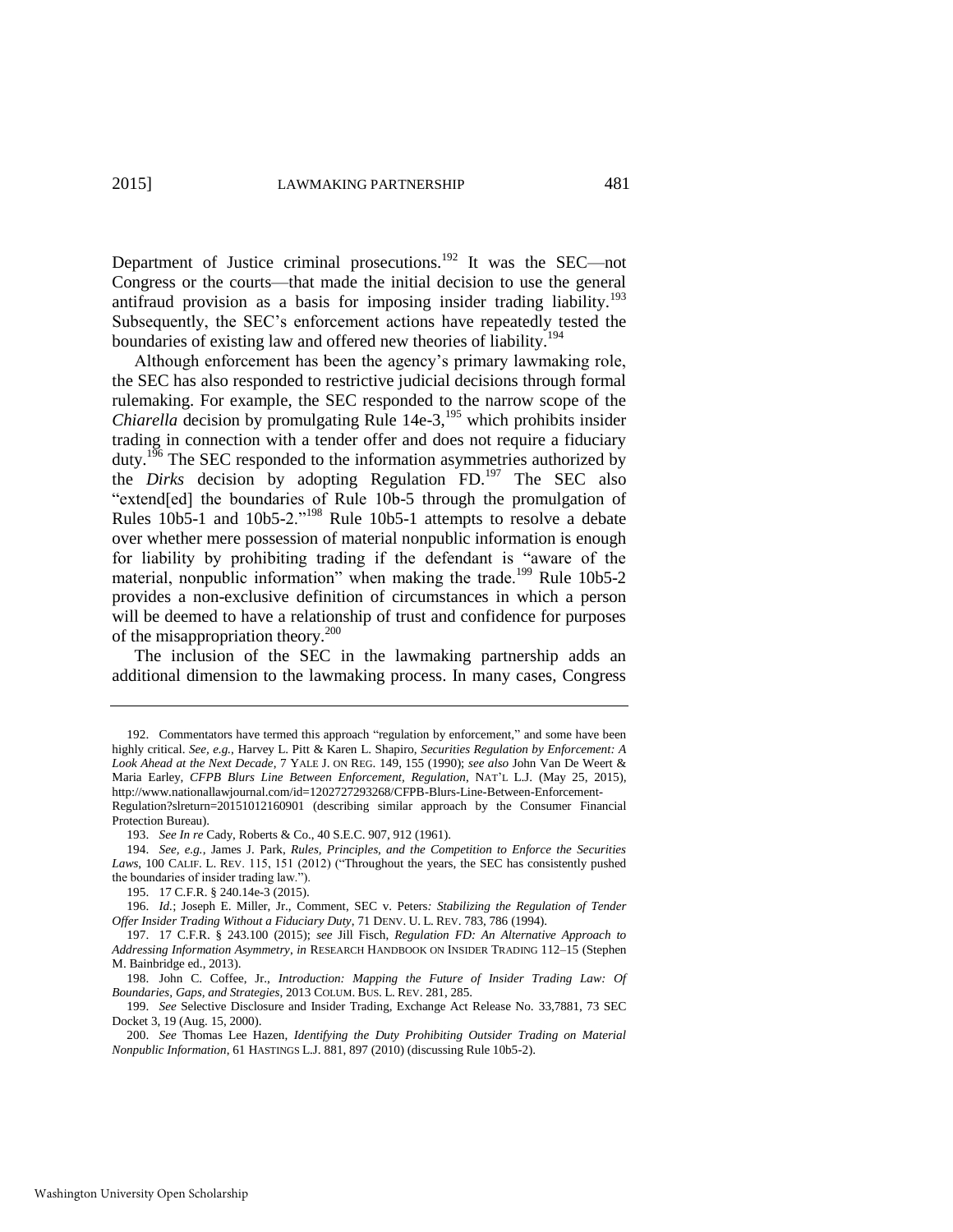and the Court have embraced the SEC's lawmaking initiatives, agreeing that the SEC's approach furthered their common policy objectives. Thus, for example, Congress explicitly found, in section 2 of the ITSFEA, that the SEC's rules and regulations governing insider trading were "necessary and appropriate," and that the Commission had "enforced such rules and regulations vigorously, effectively, and fairly." <sup>201</sup> Similarly in *O'Hagan*, the Court both accepted the misappropriation theory proffered by the government as encompassing the necessary deception required by its earlier decisions<sup>202</sup> and upheld the SEC's adoption of Rule  $14e-3$ .<sup>203</sup>

In other cases, however, the Court has restrained the SEC's enforcement zeal. As noted above, even as the Court accepted insider trading liability in *Chiarella*, and extended that liability to tippees in *Dirks*, it held that the SEC's desired scope of liability was too broad.<sup>204</sup> In particular, the Court has rejected the SEC's desired parity-of-information standard.<sup>205</sup> Similarly, in *Dirks*, the Court insisted that tippee liability be premised both upon a breach of fiduciary duty and the tippee's awareness of that breach, finding support for this approach in the scienter requirement.<sup>206</sup>

Recent enforcements by the SEC have raised similar concerns in the lower courts. Mark Cuban fought a five-year battle with the SEC and won.<sup>207</sup> Cuban also raised questions about the validity of Rule 10b5-2, questions that the District Court took seriously<sup>208</sup> but were mooted by

206. *Dirks*, 463 U.S. at 654–64.

207. Chris Isidore & Gregory Wallace, *Jury Rules for Mark Cuban in Insider Case*, CNN MONEY (Oct. 16, 2013, 6:16 PM), http://money.cnn.com/2013/10/16/investing/cuban-verdict/.

<sup>201.</sup> Insider Trading and Securities Fraud Enforcement Act of 1988, Pub. L. No. 100-704, §2, 102 Stat. 4677, 4677 (1988).

<sup>202.</sup> United States v. O'Hagan, 521 U.S. 642, 655 (1997) ("The misappropriation theory advanced by the Government is consistent with *Santa Fe Industries, Inc. v. Green*, 430 U.S. 462 . . . (1977), a decision underscoring that § 10(b) is not an all-purpose breach of fiduciary duty ban; rather, it trains on conduct involving manipulation or deception."). Importantly, the Court observed that the scope of its acceptance of the misappropriation theory was limited by "two sturdy safeguards" provided by Congress regarding scienter. *Id*. at 665.

<sup>203.</sup> *Id*. at 667.

<sup>204.</sup> Dirks v. SEC, 463 U.S. 646, 654–64 (1983).

<sup>205.</sup> Chiarella v. United States, 445 U.S. 222, 232–33 (1980).

<sup>208.</sup> *See* SEC v. Cuban, 634 F. Supp. 2d 713, 730–31 (N.D. Tex. 2009) (holding that SEC could not use Rule 10b5-2 to predicate misappropriation liability on the basis of a mere confidentiality agreement), *vacated*, 620 F.3d 551 (5th Cir. 2010). At trial, the Court instructed the jury that "the SEC had to prove that Cuban agreed (a) to keep the information confidential, and (b) not to trade on it or use it for his own benefit." John Sylvia & Chip Phinney, *Insider Trading: Lessons from the Mark Cuban Jury Verdict*, SECURITIES MATTERS (Oct. 18, 2013), https://www.securitiesmatters.com/2013/ 10/insider-trading-lessons-from-the-mark-cuban-jury-verdict/.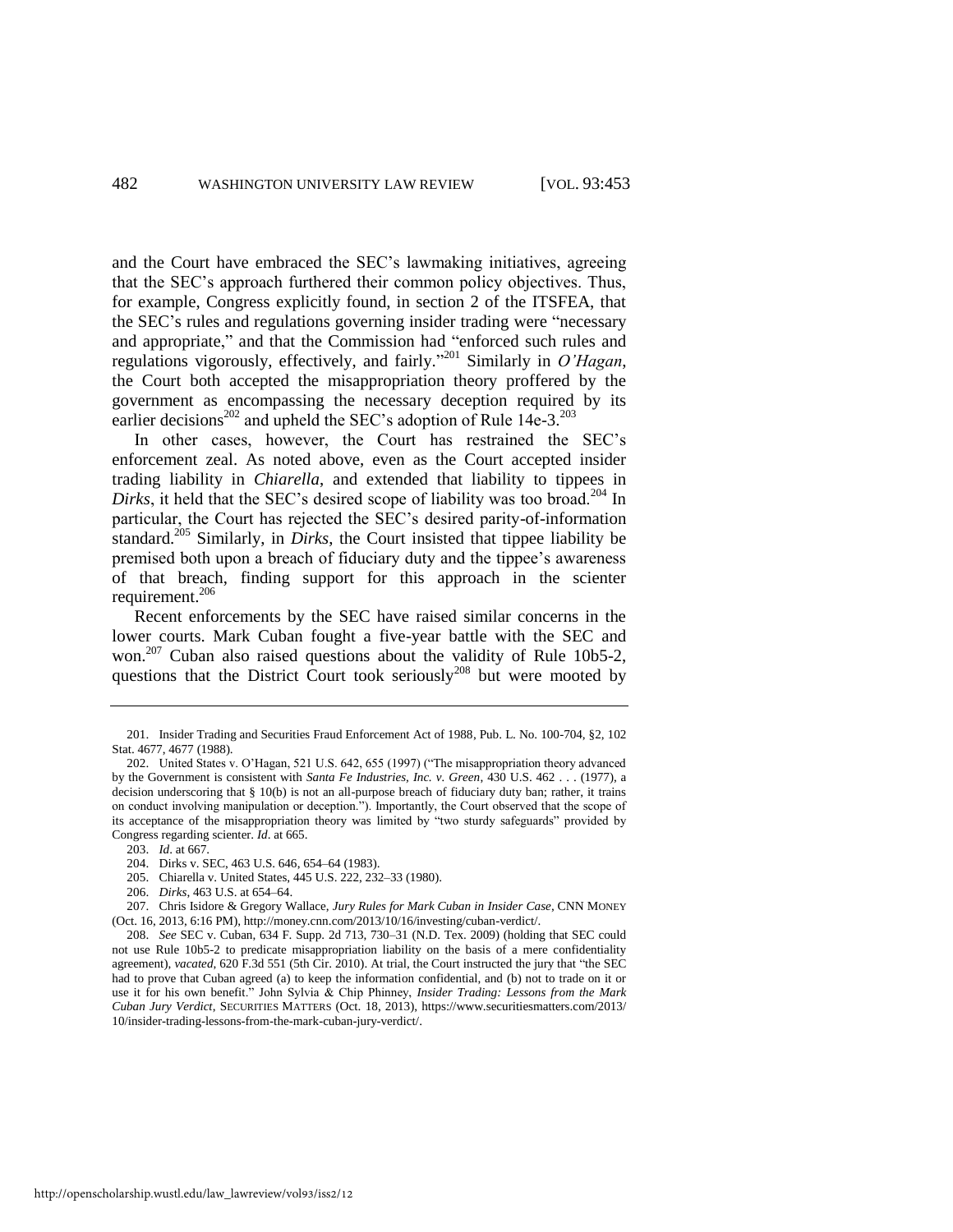changes in the SEC's theory of liability.<sup>209</sup> In *United States v. Newman*, the Second Circuit overturned the convictions of two hedge fund managers, third- and fourth-degree "remote tippees."<sup>210</sup> Citing *Dirks*, the court stated that the defendants' liability required the tipper to obtain a personal benefit from tipping, and that there was insufficient evidence even that the insiders had received a personal benefit, and "absolutely no . . . evidence" that the defendants had any knowledge about a personal benefit. $^{211}$ 

#### <span id="page-31-0"></span>*D. Implications of the Lawmaking Partnership for Insider Trading*

Existing insider trading law is the product of a lawmaking partnership, as conceptualized by this Article. Insider trading liability is premised on section 10(b), an open-textured statute—indeed, the statute is so opentextured that it does not even mention insider trading explicitly. The Court, Congress, and the SEC have made multiple adjustments and refinements to the regulation of insider trading. In each case, these adjustments have been cognizant of and responsive to the efforts of other lawmaking partners. Finally, as with private securities fraud litigation, the lawmaking enterprise seeks to appear to share the common objectives of addressing information disparities in the securities markets and maintaining public confidence<sup>212</sup> while providing sufficient limiting principles to allow the necessary information flow to preserve healthy and efficient markets.<sup>213</sup>

Insider trading also demonstrates the advantages of the lawmaking partnership as a tool to develop financial regulation. Congress, and to some degree the SEC, have been responsive to politically based concerns such as the public demand for greater enforcement penalties in the wake of Wall Street scandals. The Court, with its greater degree of political insulation, is able to provide a constraint on excess enforcement zeal, balancing these demands with concerns over predictability, information

<sup>209.</sup> The Court of Appeals expressly refrained from considering the validity of Rule 10b5-2. *See Cuban*, 620 F.3d at 558 n.40.

<sup>210.</sup> United States v. Newman, 773 F.3d 438, 443, 448 (2d Cir. 2014) (explaining that defendants "were several steps removed from the corporate insiders").

<sup>211.</sup> *Id*. at 453–54.

<sup>212.</sup> For a more nuanced view of congressional objectives in regulating insider trading, see Joo, *supra* not[e 167.](#page-26-2)

<sup>213.</sup> *See, e.g.*, Dirks v. SEC, 463 U.S. 646, 658 (1983) (expressing concern about liability rules that "could have an inhibiting influence on the role of market analysts, which . . . is necessary to the preservation of a healthy market"); Michelle N. Comeau, Comment, *The Hidden Contradiction Within Insider Trading Regulation*, 53 UCLA L. REV. 1275, 1276–77 (2006) ("Congress, the SEC, and the judiciary have each stated that the goal of insider trading regulation is to promote investor confidence—the certitude of investors at large that the market is fair.").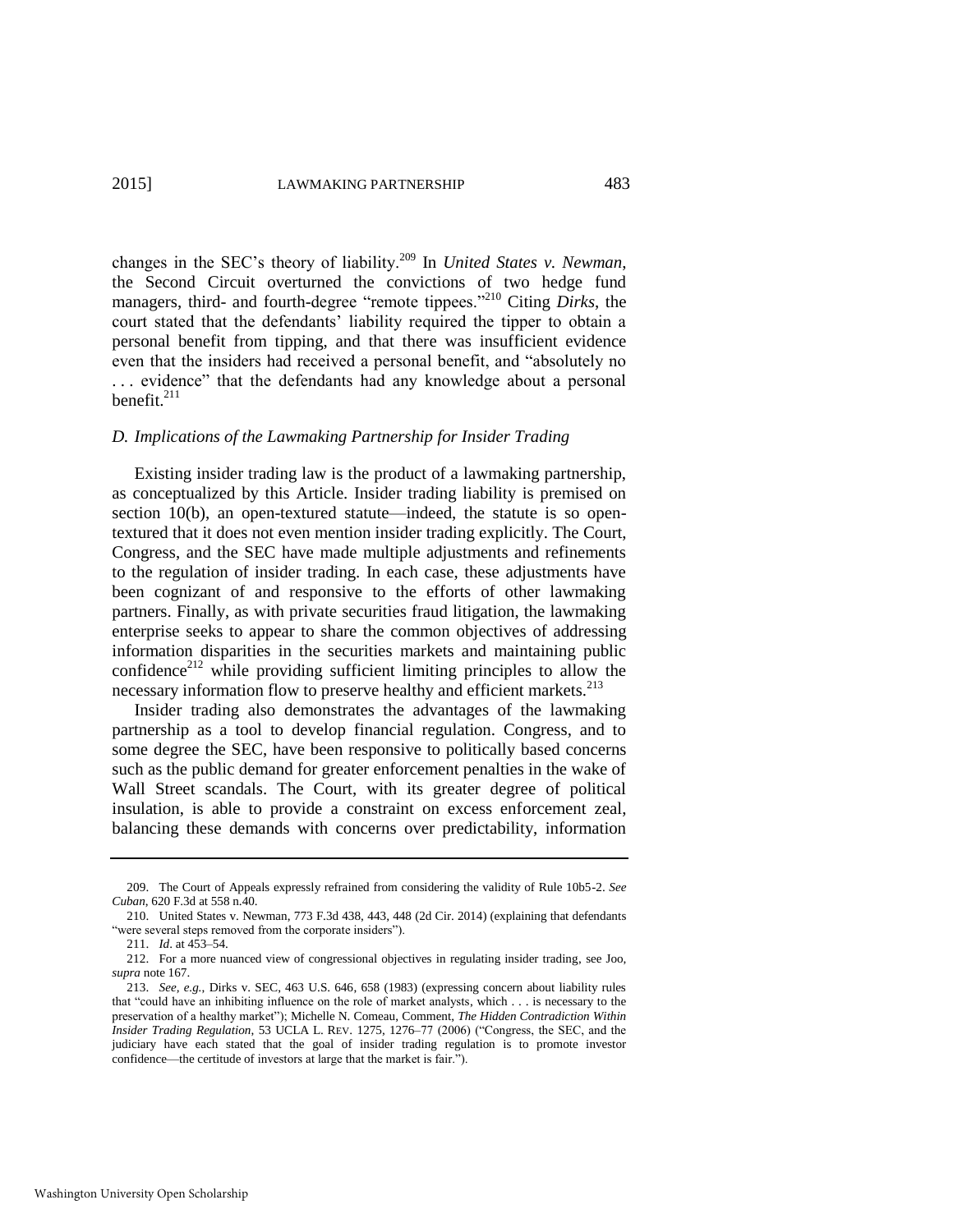flow, and market efficiency. Judicial oversight can also check headlinedriven lawmaking agendas, pushing particularly the SEC to justify its regulatory choices better.<sup>214</sup> Thus, for example, the Court's decision in *Dirks* led the SEC to focus its efforts to reduce information asymmetries on issuer disclosure rather than recipient use of material nonpublic information through the adoption of Regulation FD.<sup>215</sup> The Second Circuit's decision in *Newman* may similarly encourage the SEC to direct greater attention to tippers/sources rather than remote tippees. $216$  Congress also weighed in to readjust the SEC's enforcement priorities with the adoption of the STOCK Act.<sup>217</sup> Notably, prior to the legislation, no member of Congress had been the subject of an insider trading enforcement action<sup>218</sup> despite evidence suggesting widespread use of material nonpublic information.<sup>219</sup>

Finally, the lawmaking partnership is well positioned to respond to the dynamic structure of the securities markets and the evolution of information flow due to changes in technology and market participants. Since the *Chiarella* decision, the markets have seen the emergence of many new types of traders and trading strategies—hedge funds, highfrequency traders, algorithmic trading, and index funds are all examples.<sup>220</sup> Competition has led to new demands for information, which are met by innovations such as web crawlers, expert network firms, electronic road shows, and more. $221$ 

<sup>214.</sup> To the extent that the SEC has, in recent years, become increasingly politicized, especially with respect to its enforcement policy, this judicial constraint can be viewed as balancing both the SEC, directly, and Congress, indirectly. *See, e.g.*, Ackerman & Viswanatha, *supra* note [122](#page-20-0) (describing politicization of SEC enforcement decisionmaking).

<sup>215.</sup> *See supra* not[e 197 a](#page-29-0)nd accompanying text.

<sup>216.</sup> *See, e.g.*, Jill E. Fisch, Newman *Reins in Criminal Prosecution of Remote Tippees for Insider Trading*, THE CLS BLUE SKY BLOG (Jan. 28, 2015), http://clsbluesky.law.columbia.edu/2015/01/ 28/newman-reins-in-criminal-prosecution-of-remote-tippees-for-insider-trading/ (arguing that "the Newman prosecution illustrates a problematic theme in the recent government policy of pursuing the end users of inside information rather than the source"). In *Dirks*, the Court specifically highlighted this objective. *See Dirks*, 463 U.S. at 662–63 (quoting *In re* Investors Mgmt. Co., 44 S.E.C. 633, 648 (1971)) (internal quotation mark omitted) (observing: "It is important in this type of case to focus on policing insiders and what they do . . . .").

<sup>217.</sup> *See supra* note[s 185](#page-28-1)[–187 a](#page-28-2)nd accompanying text.

<sup>218.</sup> Brachman, *supra* not[e 154,](#page-24-0) at 264.

<sup>219.</sup> *See, e.g.*, Joshua Michael Brick, *The Stock Act: Is it Necessary and If So Is It a Sufficient Solution?*, 15 DUQ. BUS. L.J. 179, 193 (2013) (citing "the lack of cases prosecuting insider trading by members of Congress, combined with Congress' consistently high portfolio returns").

<sup>220.</sup> *See, e.g.*, Transcript of Oral Argument at 6, Halliburton Co. v. Erica P. John Fund, Inc., 134 S. Ct. 2398 (2014) (No. 13-317) (describing emergence of new types of traders, including "hedge fund rapid-fire volatility traders, index fund investors, [and] sophisticated value investors").

<sup>221.</sup> *See, e.g.*, Bradley J. Bondi & Steven D. Lofchie, *The Law of Insider Trading: Legal Theories, Common Defenses, and Best Practices for Ensuring Compliance*, 8 N.Y.U. J.L. & BUS. 151,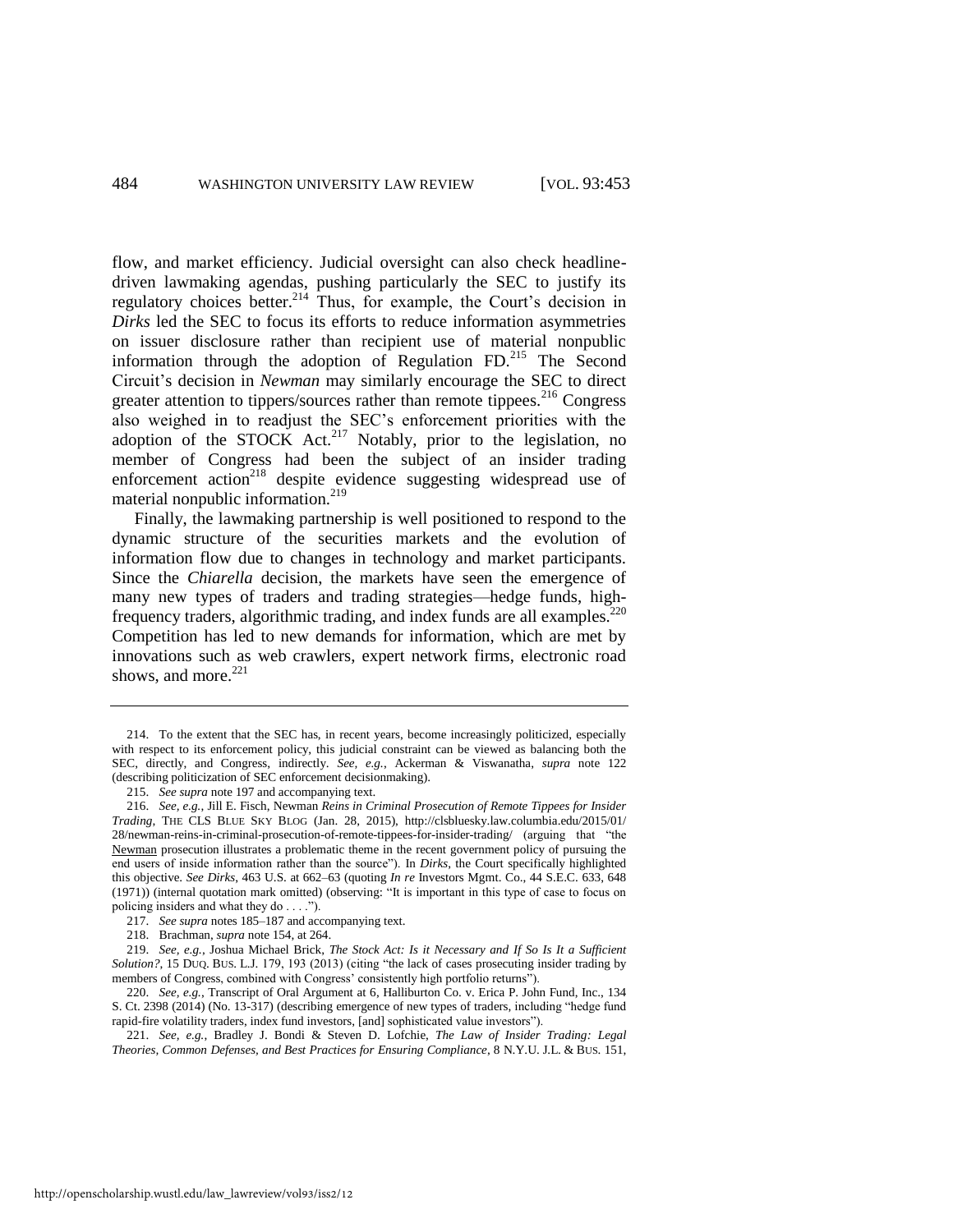These developments offer new challenges—both in defining material nonpublic information and in identifying the manners of acquiring that information that should be characterized as improper.<sup>222</sup> While the financial incentives for acquiring an informational advantage are higher than ever, the value of maintaining a rich information environment offers reasons to be cautious about expansive liability provisions. A lawmaking partnership is well suited to maintaining the necessary balance.

These insights are of particular value in the aftermath of the *Newman* decision.<sup>223</sup> The *Newman* decision renewed the long-dormant efforts to have Congress adopt a definition of insider trading.<sup>224</sup> Some commentators have pointed to the decision as demonstrating the need for legislation to ensure that courts do not interpret the law too narrowly.<sup>225</sup> Properly understanding insider trading regulation as the product of a lawmaking partnership, however, rebuts that claim and demonstrates that judicial oversight has provided a valuable counterbalance to regulatory excess while retaining flexibility to address market innovation.<sup>226</sup> As SEC Chair Mary Jo White explained: "I think it's challenging to codify [insider trading law] clearly in a way that is both not too broad and retains the strength of common law."227

#### VI. CONCLUSION

Commentators have identified a variety of structural and political pressures that constrain the effectiveness of the lawmaking process with

<sup>172–73 (2011) (</sup>describing how investment information can rapidly move through the market through innovations such as spiders, also known as web crawlers).

<sup>222.</sup> *See id*.; *see also* SEC v. Dorozhko, 574 F.3d 42, 51 (2d Cir. 2009) (remanding for trial court to consider whether computer hacking was "deceptive" within the meaning of section 10(b)).

<sup>223.</sup> United States v. Newman, 773 F.3d 438 (2d Cir. 2014).

<sup>224.</sup> *See* Peter J. Henning, *Court Strikes on Insider Trading, and Congress Lobs Back*, N.Y. TIMES DEALBOOK (Mar. 16, 2015), http://www.nytimes.com/2015/03/17/business/dealbook/courtstrikes-on-insider-trading-and-congress-lobs-back.html (describing the Reed-Menendez Bill, Stop Illegal Insider Trading Act (S.702), and the Lynch Bill, Ban Insider Trading Act of 2015 (H.R.1173)); Dmitronow et al., *supra* not[e 152 \(](#page-24-1)same).

<sup>225.</sup> *See, e.g.*, SEC v. Payton, No. 14 Civ. 4644, 2015 WL 1538454, at \*1 (S.D.N.Y. Apr. 6, 2015) (suggesting that Congress is the appropriate body to define illegal insider trading).

<sup>226.</sup> The Supreme Court has expressed continued willingness to exercise such oversight; it recently agreed to hear another insider trading case, Salman v. United States, 136 S. Ct. 899 (2016) (No. 15-628) (granting petition for certiorari).

<sup>227.</sup> Ben Conarck, *SEC's White Says Agency Mulled Insider Trading Ban*, LAW360 (Mar. 24, 2015, 6:58 PM), [http://www.law360.com/articles/635363/sec-s-white-says-agency-mulled-insider](http://www.law360.com/articles/635363/sec-s-white-says-agency-mulled-insider-trading-ban)[trading-ban](http://www.law360.com/articles/635363/sec-s-white-says-agency-mulled-insider-trading-ban) (quoting SEC Chair Mary Jo White).